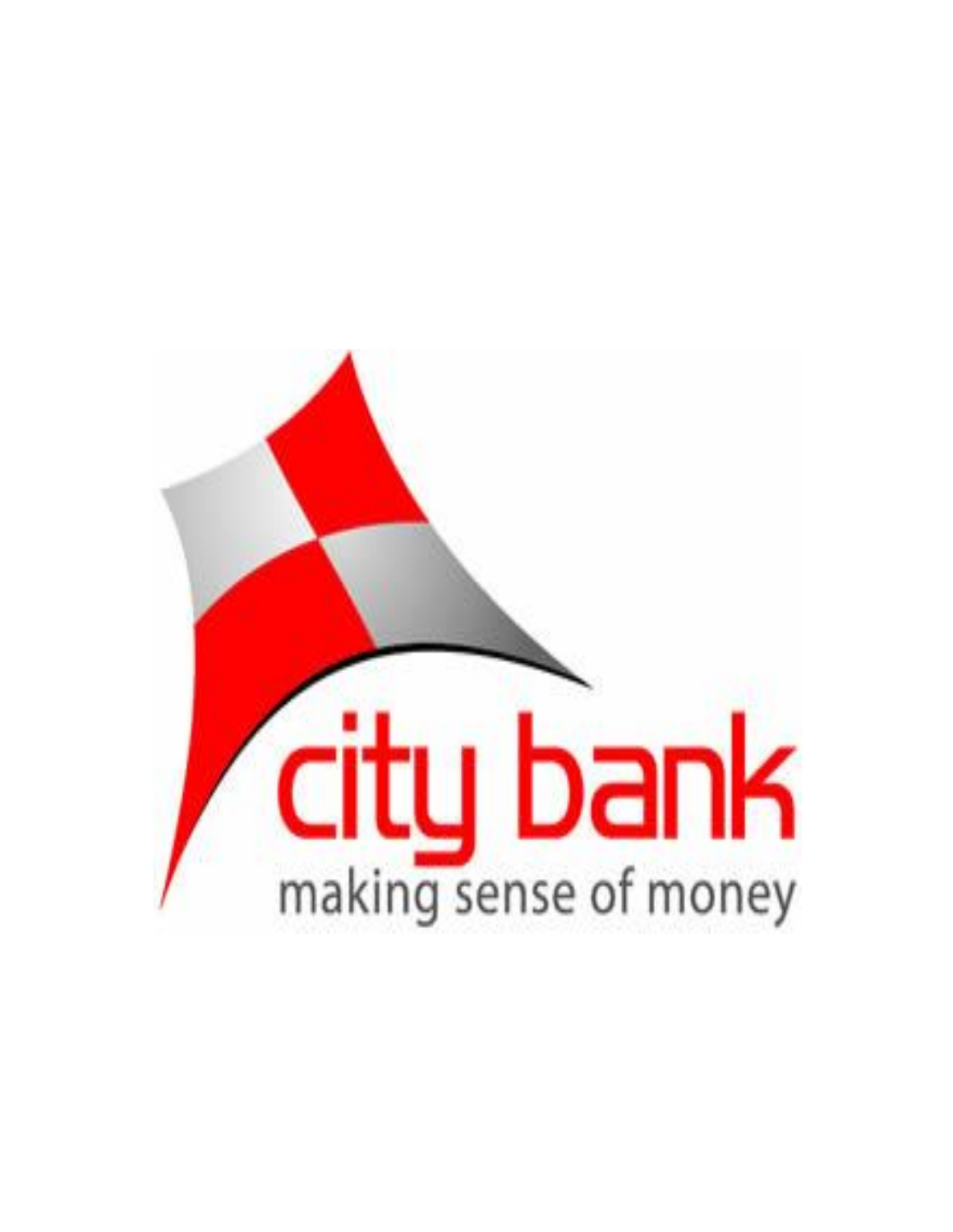

# Internship Report

## **ON**

## A Critical Analysis of Customer Care Service

**OF** 

The City Bank Limited

**Submitted To:**

Mr. Mahmudul Haq

Assistant Professor

BRAC Business School

BRAC University

## **Submitted By:**

Oyahida Akter

ID: 10104142

**Date of Submission: 14 th September 2014**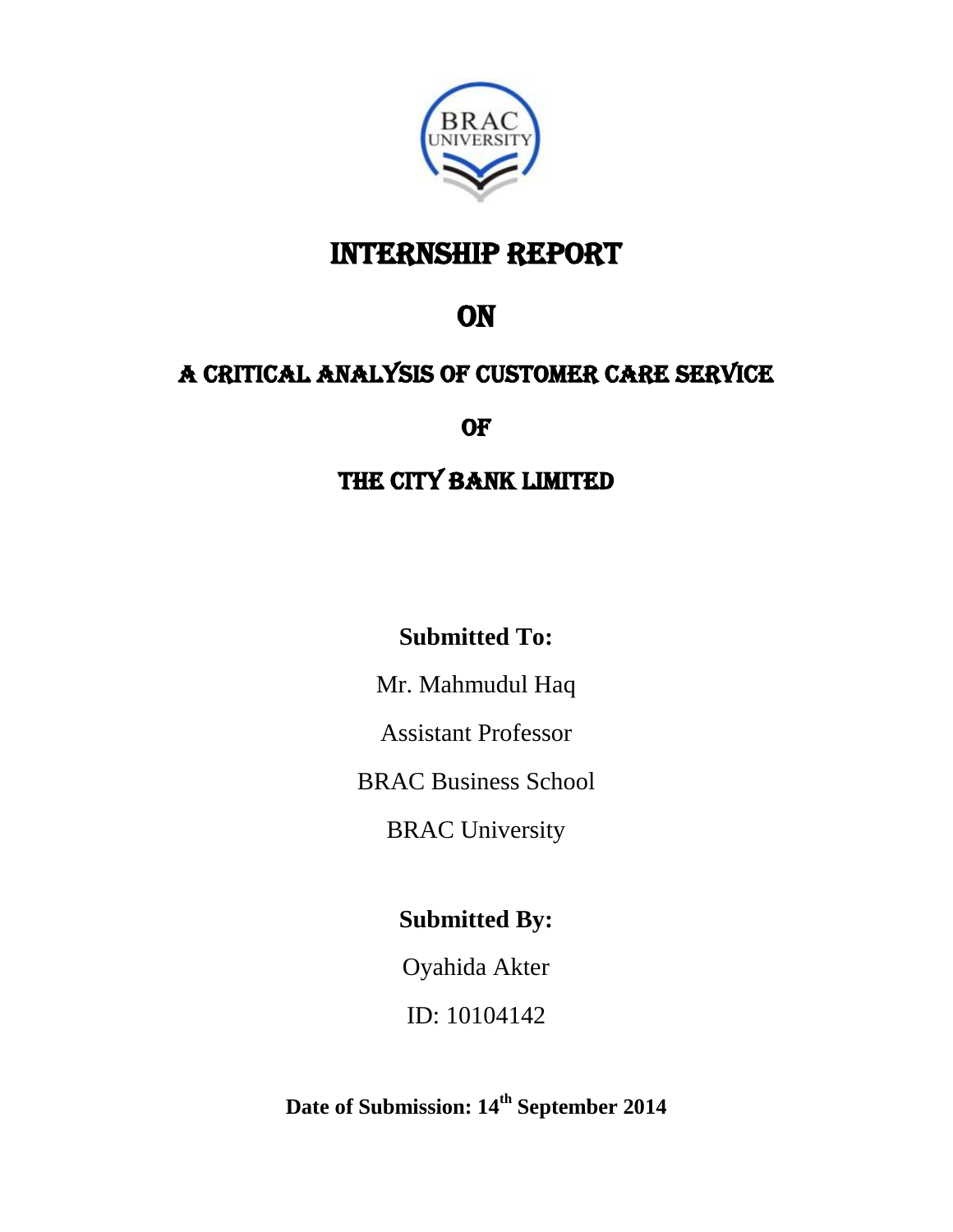## **Letter of Transmittal**

14<sup>th</sup> September 2014

Mr. Mahmudul Haq Assistant Professor BRAC Business School BRAC University

**Subject:** Submission of Internship report

Dear Sir,

I would like to submit my report titled "A Critical Analysis of The Customer Care Service of The City Bank Limited prepared as a part of the requirement for BBA program of BRAC Business School.

I have successfully completed my internship program in The City Bank Limited (Dhanmondi Branch) and I worked there as an intern for three months. Working on this report was a great learning experience for me, since I got to learn the differences between practical and theoretical work. I hope you will find the report to be methodical and consistent.

I would like to take this opportunity to thank you for all the support and guidelines that you have provided, which I hope to continue getting in the future.

Sincerely yours,

Oyahida Akter

ID: 10104142

BRAC Business School

BRAC University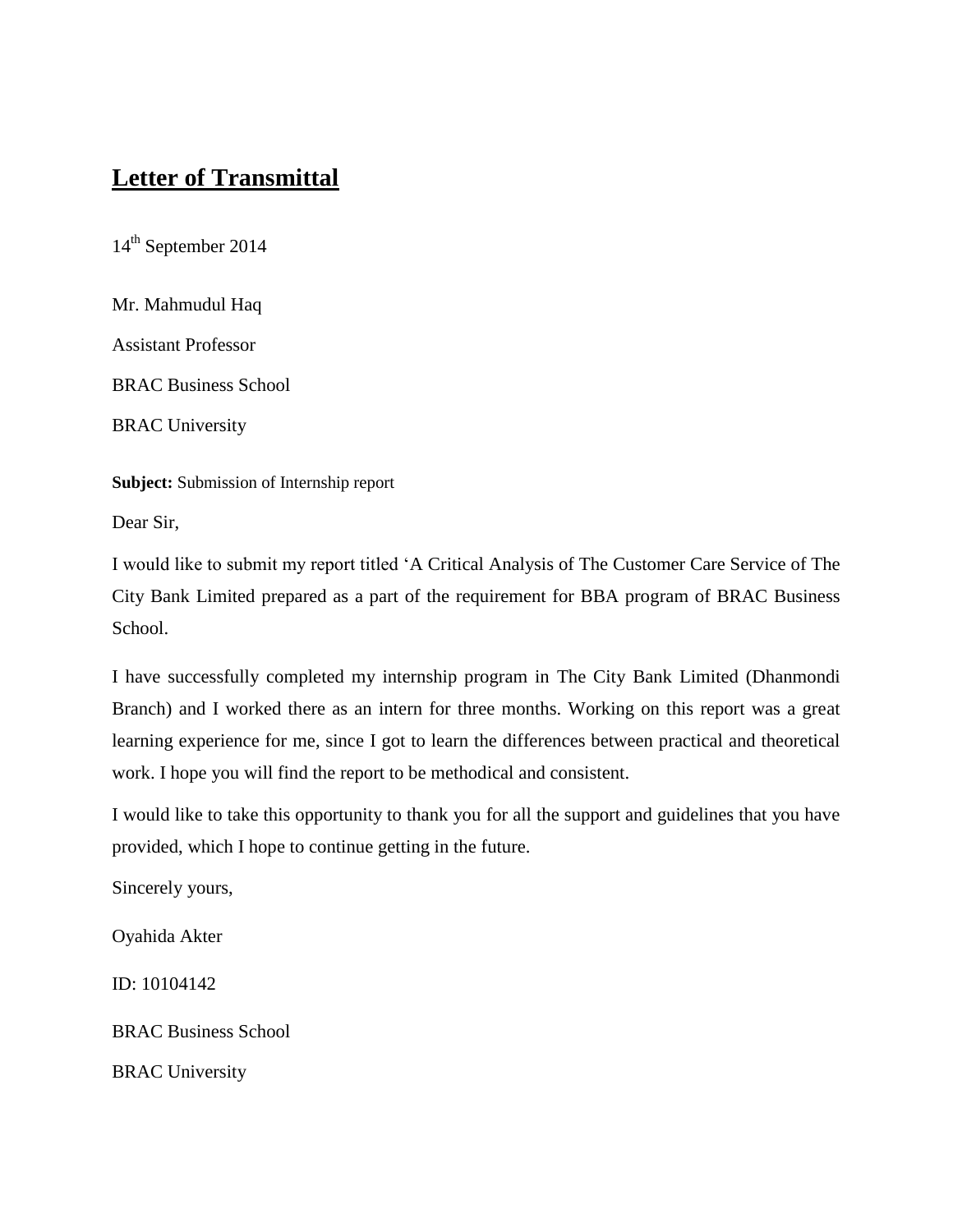## **Acknowledgements**

Firstly, I want to pay my gratitude to almighty Allah for enabling us to prepare the report successfully. Then I would like to express my sincere gratitude and cordial thanks to some specific persons who helped me to organize this report and for their kind opinion, suggestions, instructions and support and appropriate guidelines for this.

First of all, I would like to thank my Internship Supervisor Mr. Mahmudul Haq, Assistant Professor, BRAC Business School, BRAC University for his continuous guidance and assistance in preparing the report on "A Critical Analysis of The Customer Care Service of The City Bank Limited." His valuable advice has helped me a lot in writing this report. I am immensely thankful to him for the supports he has provided during my Internship period.

Secondly, I would also like to express heartfelt gratitude to my organizational supervisor at The City Bank Limited, Mr. Salek Uddin, Branch Manager, Dhanmondi Branch. He directed me towards the right information and regularly reviewed my progress in preparation of this report. He has provided the information about the organization and the information about Branch Banking as well to help me with the report.

Finally, this report would not have been possible without the dedication and contribution of all my colleagues who has helped me by teaching all the works. I express my sincere gratitude to all of them. Their valuable contribution is what made this Report possible.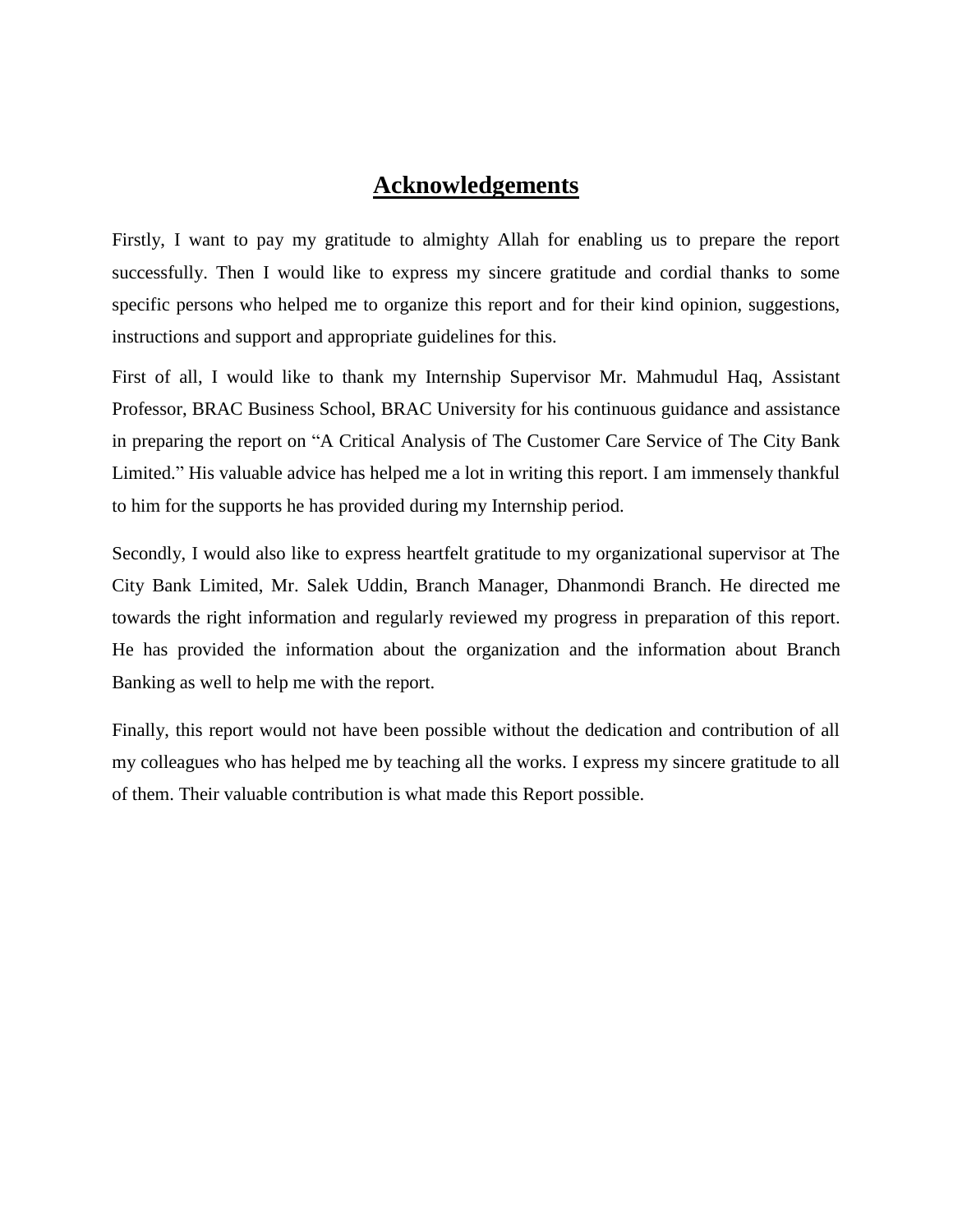## **Executive Summary**

Now-a-Days most of the bank concentrates of marketing feasibility to earn and generate opportunity to hold existing to keep loyal customers, in the business humanity believed that loyal customers increase the forthcoming gainful revenue. In this report I am trying to focus about the wide consumer expectation, perception and its implementation possibility for the City Bank Limited to overcome the all kinds of customer objections for the service failure and weakness.

First part of this report is based on the introduction which includes topics like history, objective, background, methodology, limitation of the study. Basically it defines the way and background of the study to prepare the report. In the next part of the report highlights a brief background of City Bank Limited, with their mission, vision, objective, business strategies.

Another part is basically about the tasks done by me during the internship. This report is also consists of highlighting the general banking procedure by describing the entire departments associated with general banking.

Then the next part is about providing a brief summary of all product and services offered by the City Bank Limited. This report is also consists of some critical findings of The City Bank Limited provided with some recommendation in order to improve customer service quality as well as customer satisfaction level based on the observation and work experience during the internship period.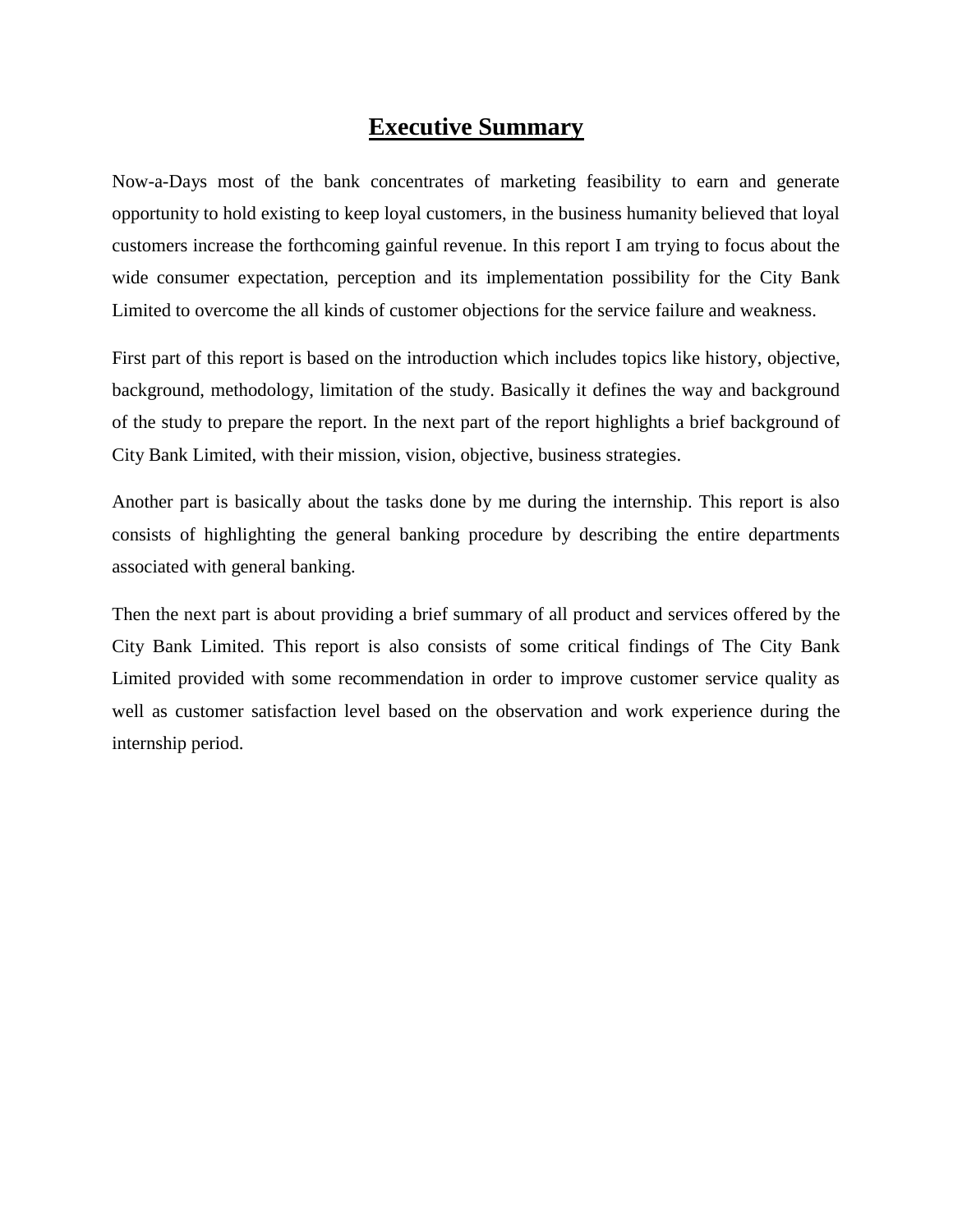## **Table of Content**

| <b>Chapter 1- Introduction (Page 1-4)</b> |           |  |
|-------------------------------------------|-----------|--|
|                                           |           |  |
| 1.1 Grounds of the Study:                 | 02        |  |
| 1.2 Scope of the Study:                   | 02        |  |
| 1.3 Purpose of the Study:                 | $02 - 03$ |  |
| 1.4 Methodology:                          | 03        |  |
| 1.5 Limitations:                          | 04        |  |
|                                           |           |  |

| <b>Chapter 2- A Summary of The City Bank Limited (Page 5-11)</b>                                  |                      |  |
|---------------------------------------------------------------------------------------------------|----------------------|--|
| <b>2.1 Historical Background:</b>                                                                 | 07                   |  |
| 2.2 Objective and Goals:                                                                          | 08                   |  |
| 2.3 Vision and Mission:                                                                           | 09                   |  |
| 2.4 Functions of Different Divisions at City Bank:<br>2.5 Services Provided by City Bank Limited: | $09-10$<br>$10 - 11$ |  |

| <b>Chapter 3- Job Responsibilities of an Intern (Page 12-15)</b>  |           |  |
|-------------------------------------------------------------------|-----------|--|
| 1.1 Introduction:                                                 | 12        |  |
| 1.2 Job Description:                                              | $12 - 14$ |  |
| 1.3 Outcome from the learning:                                    | $14 - 15$ |  |
| <b>Chapter 4- Products and Services of City Bank (Page 16-33)</b> |           |  |
| 4.1 Products and services of retail banking:                      | 16        |  |
| 4.1.1 Deposit:                                                    | $16 - 23$ |  |
| <b>4.1.2 Cards:</b>                                               | $23 - 27$ |  |
| <b>4.1.3 Loans:</b>                                               | 27-31     |  |
| 4.1.4 SME Banking:                                                | 31-33     |  |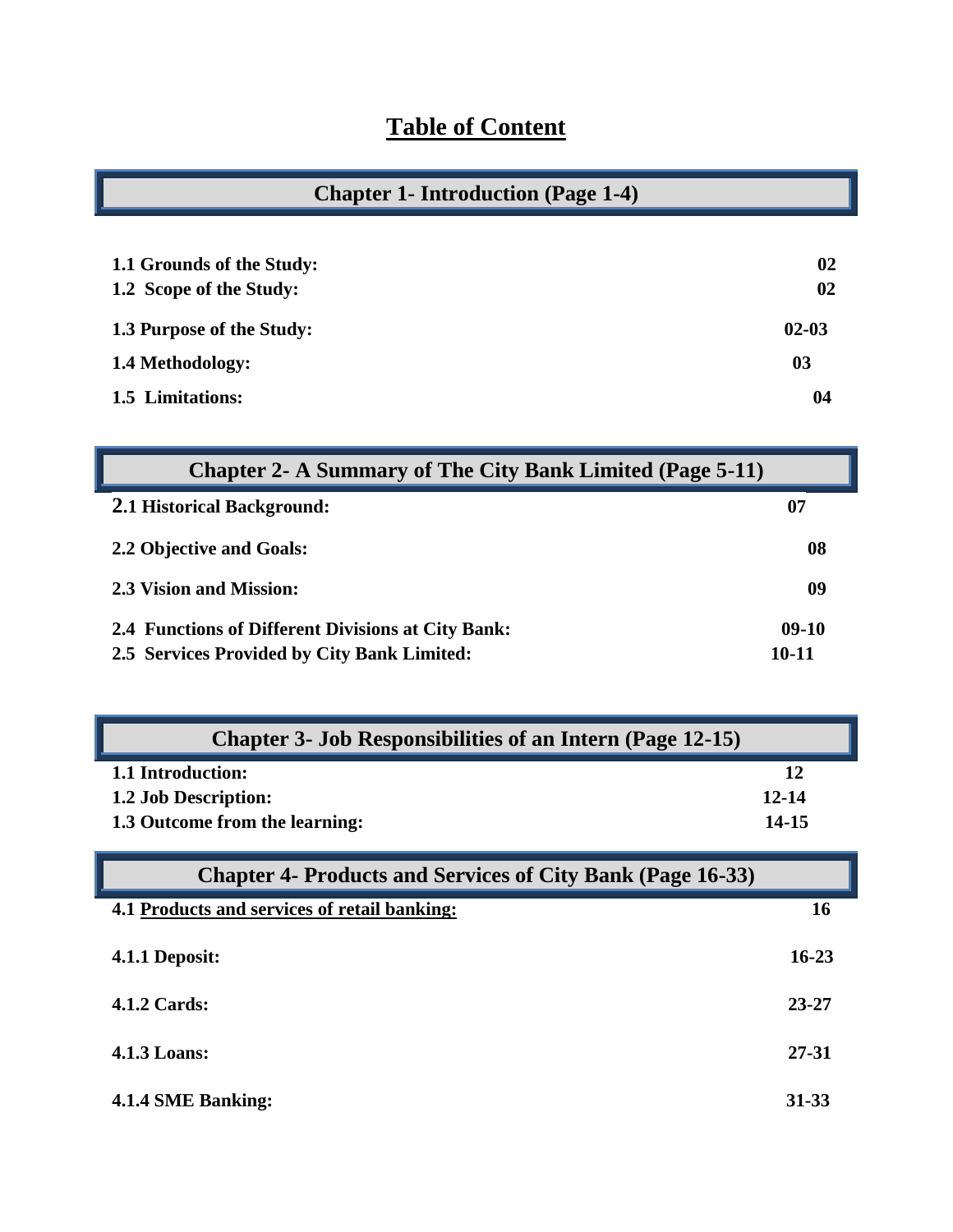| <b>Chapter 5- Analysis of Customer Care Service (Page 34-43)</b>              |       |  |
|-------------------------------------------------------------------------------|-------|--|
| 5.1 How and what type of services are provided by the Customer Care Division: | 34    |  |
| 5.1.1 Account Opening:                                                        | 34-37 |  |
| <b>5.1.2 Activating Dormant Account:</b>                                      | 37-38 |  |
| 5.1.3 Changing the Nominee, Signature and Address:                            | 38    |  |
| 5.1.4 Closing the Account:                                                    | 39    |  |
| <b>5.1.5 Cheque Book Service:</b>                                             | 39-40 |  |
| <b>5.1.6 Card Service:</b>                                                    | 40    |  |
| 5.1.7 Money Transfer:                                                         | 40    |  |
| <b>5.1.8 Loans:</b>                                                           | 40-41 |  |
| 5.2 Critical findings from Customer Care Service:                             | 41-43 |  |

| <b>Chapter 6- A Critical Analysis of Customer Care Service (44-50)</b> |           |  |
|------------------------------------------------------------------------|-----------|--|
| <b>6.1 Introduction:</b>                                               | 44        |  |
| 6.2 Methodology:                                                       | 44        |  |
| <b>6.3 Purpose of the Survey:</b>                                      | 44        |  |
| <b>6.4 Result from the Survey:</b>                                     | 44-47     |  |
| <b>6.5 Recommendation:</b>                                             | $48 - 50$ |  |

**Chapter 6- Conclusion (Page 51)**

**Conclusion: 51**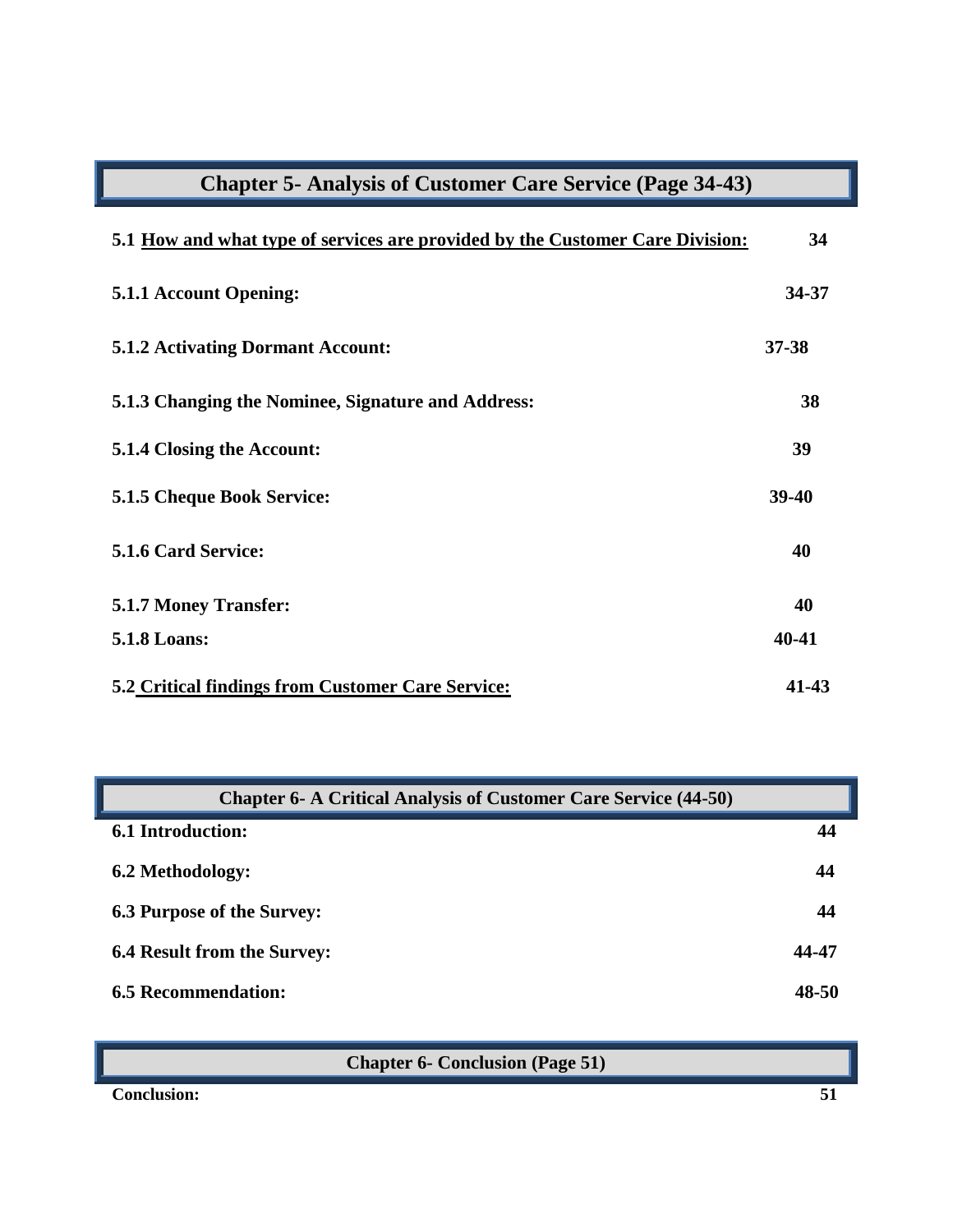# **Chapter 1**

# **Introduction**

Now-a-days almost all the banks are similar to other customer making corporations. The outstanding service quality permits a bank to differentiate themselves from their rivalry, advance a bearable competitive advantage, and enhance efficiency. Customer service is the process of ensuring customer satisfaction with a product or service. Frequently, customer service takes place while performing a transaction for the customer, such as making a sale or returning an item. In Banks customer service includes processing cheque, cash and direct debit payments and withdrawals, setting up and maintaining customers' accounts, dealing with enquiries, promoting and selling financial products and services to customers, using a computerized system to update account details, general administration tasks such as maintaining records, opening post and sending letters to customers, operating overseas currency tills, helping customers with loan and mortgage applications.

This report is based on the learning of three months internship experience on The City Bank Limited. The report has been structured according to the outline provided by the supervisor.

City Bank is one of the very few local banks which do not follow the traditional, decentralized, geographically managed, branch based business or profit model. Basically, the bank manages its business and operation vertically from the head office through 4 distinct business divisions namely-

- $\checkmark$  Retail Banking (including Cards)
- $\checkmark$  Corporate & Investment Banking
- $\checkmark$  Treasury & Market Risks
- $\checkmark$  SME Banking &

Under a synchronized online banking platform, these four business divisions are supported at the back by a robust service delivery or operations setup and also a smart IT Backbone. Such centralized business segment based business & operating model ensure specialized treatment and services to the bank's different customer segments.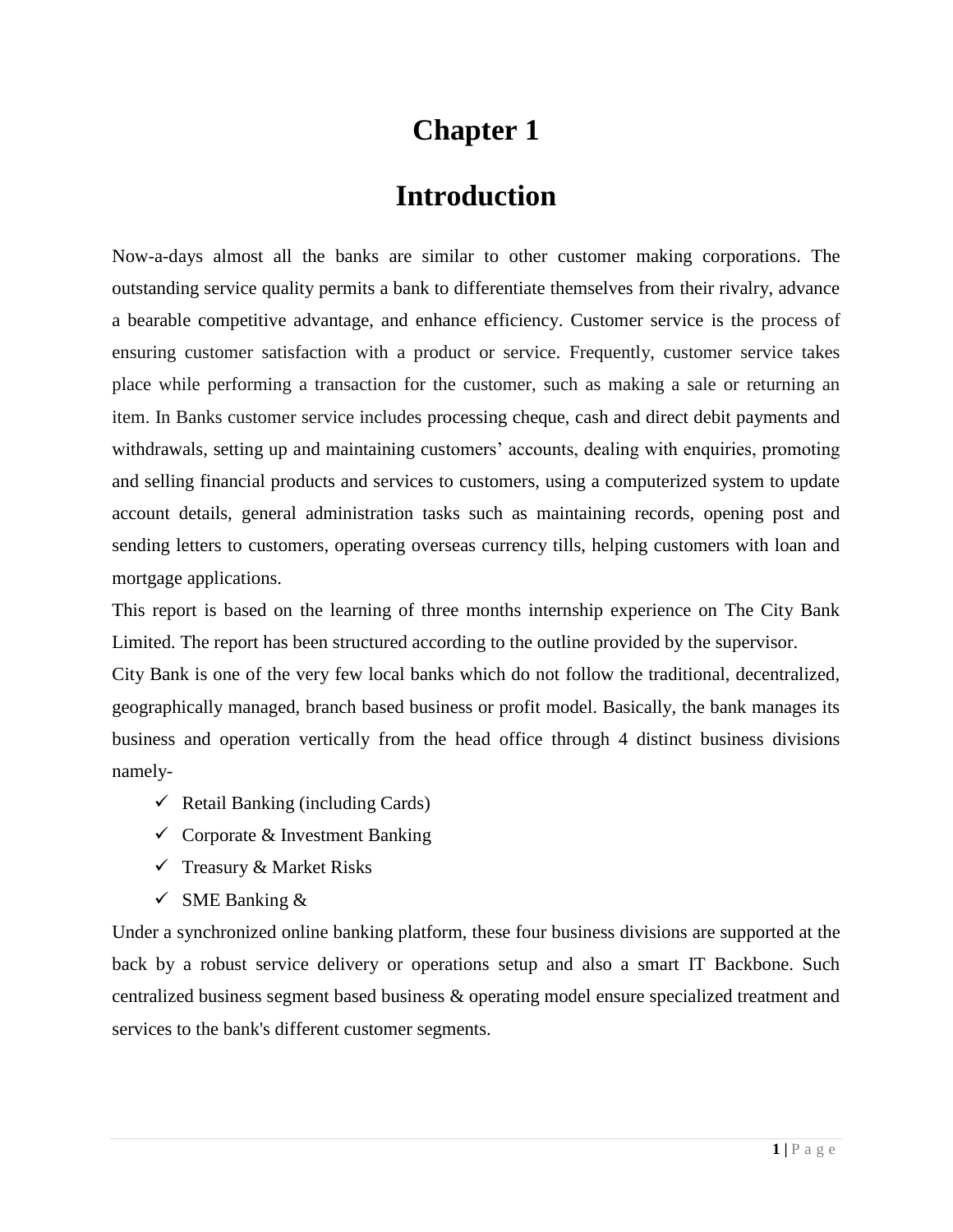## **1.1 Grounds of the Study:**

A research or report is designed considering some requirements. Though this research is conducted as a part of BBA program but this study might be very much useful for banks especially in the present banking environment. Now every bank has some competitive objectives of their own style. All banks are now facing more competition ever before and so for this all are wanted to offer more attractive service to their clients and trying to attain consumer's satisfaction. From same point of view, customer service of a bank is the basic step to create differentiation from others.

### **1.2 Scope of the Study:**

The City Bank Limited Dhanmondi Branch as the field of my study. To conduct this study, an overall knowledge of the total banking system is necessary because the departments of banking are linked to each other. The scope of the study covers the organizational background, objective, function, departmentalization and product and services of The City Bank limited as a whole. The main part covers the operational scenario of a branch of The City Bank Limited. This refers that how the bank helps the customers in general banking.

### **1.3 Purpose of the Study:**

#### **Broad Purpose:**

The broad objective of this report is to get an idea about the wide operation and knowledge about branch banking which can improve the ordinary banking services style through applying fundamental finance aspects. Moreover this study tried to reveal the prospect of aptitude on bankers and emotional and brand value actions to the forthcoming retail customers.

**Specific Purpose:** There are some specific purposes as well and they are:

- $\checkmark$  Applying the theoretical knowledge into practical field.
- $\checkmark$  Analyzing the services provided by The City Bank Limited to the Customers.
- $\checkmark$  Analyzing how a branch deals with its customers
- $\checkmark$  How the different sections of a particular branch works.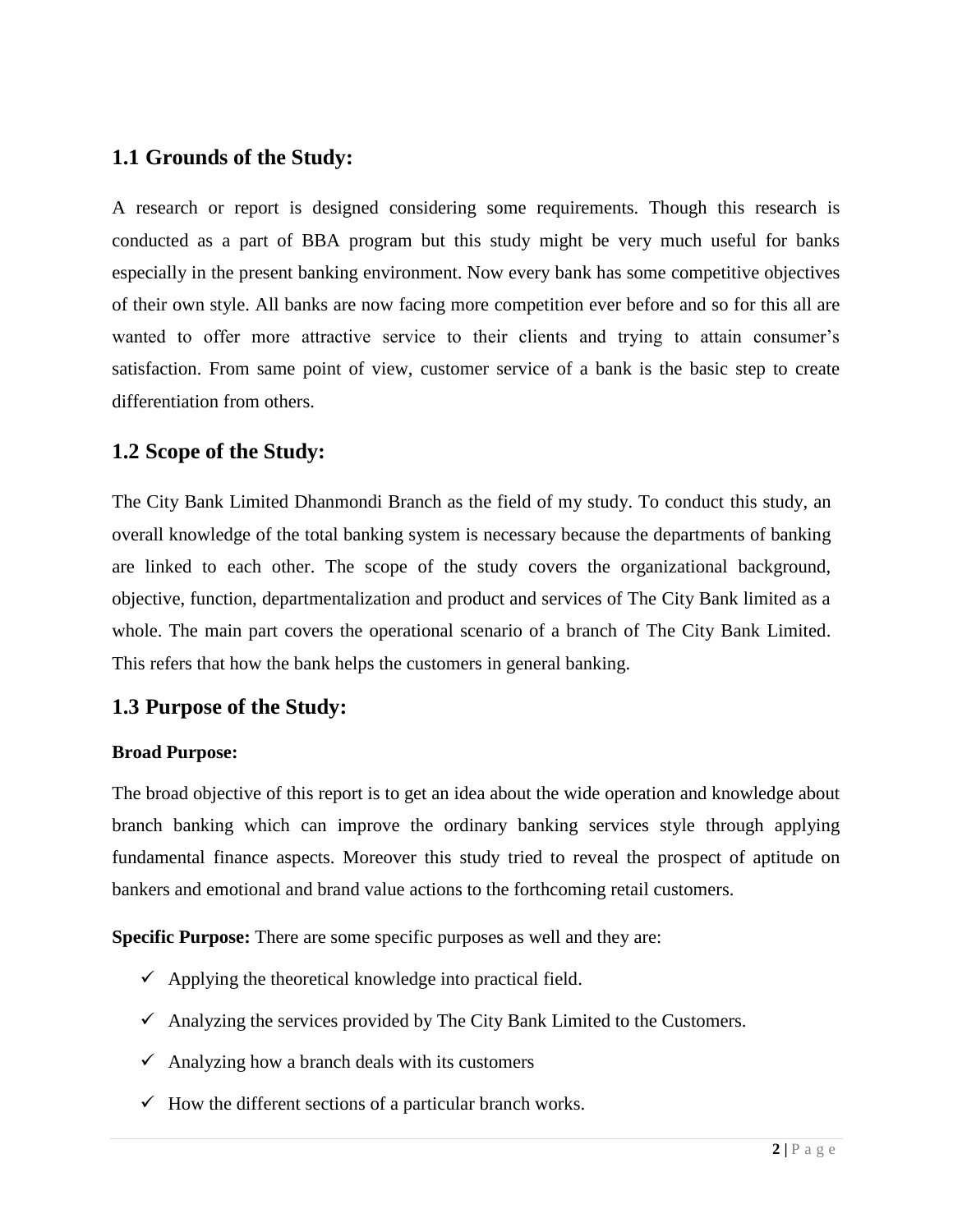$\checkmark$  Having some practical knowledge about a banking corporation that can be helpful for future career growth.

## **1.4 Methodology:**

The report has been prepared based on data collected from both primary and secondary sources. The primary source consists mainly of personal observation during the attachment period, practical work experience in different desk of the bank, face-to-face conversation with the respective clients. The main source of the primary data collection of my report was my discussion with senior officers of the Customer Service of the City Bank Limited at Dhanmondi Branch & their opinions & comments. It helped me to collect the essential & vital information to make my internship report. The people of Customer Service sectors & their face to face information is my primary data. Data and relevant information are collected for this study through an unstructured questionnaire where customers and employees both were given the questions and responses were taken in the answer sheet. The respondents included clients from different occupation, age and gender. Most of the respondents were from the City Bank Limited, those who had account in the bank.

Secondary information came mainly from websites, annual report of the The City Bank Limited, various book articles regarding general banking, various brochures published by The City Bank Limited. Necessary data and information has been collected by the following sources:

- General banking procedure manuals of the City Bank Limited.
- $\checkmark$  Circulars, letters and memos issued by the Banks and regulatory organization i.e. Bangladesh Bank and Government
- $\checkmark$  Prudential Guidelines on General Banking issued by Bangladesh Bank.
- $\checkmark$  Annual report of city bank limited.
- $\checkmark$  Internet and websites.

## **1.5 Limitations:**

During the preparation of this report some difficulties and limitations took place and they were: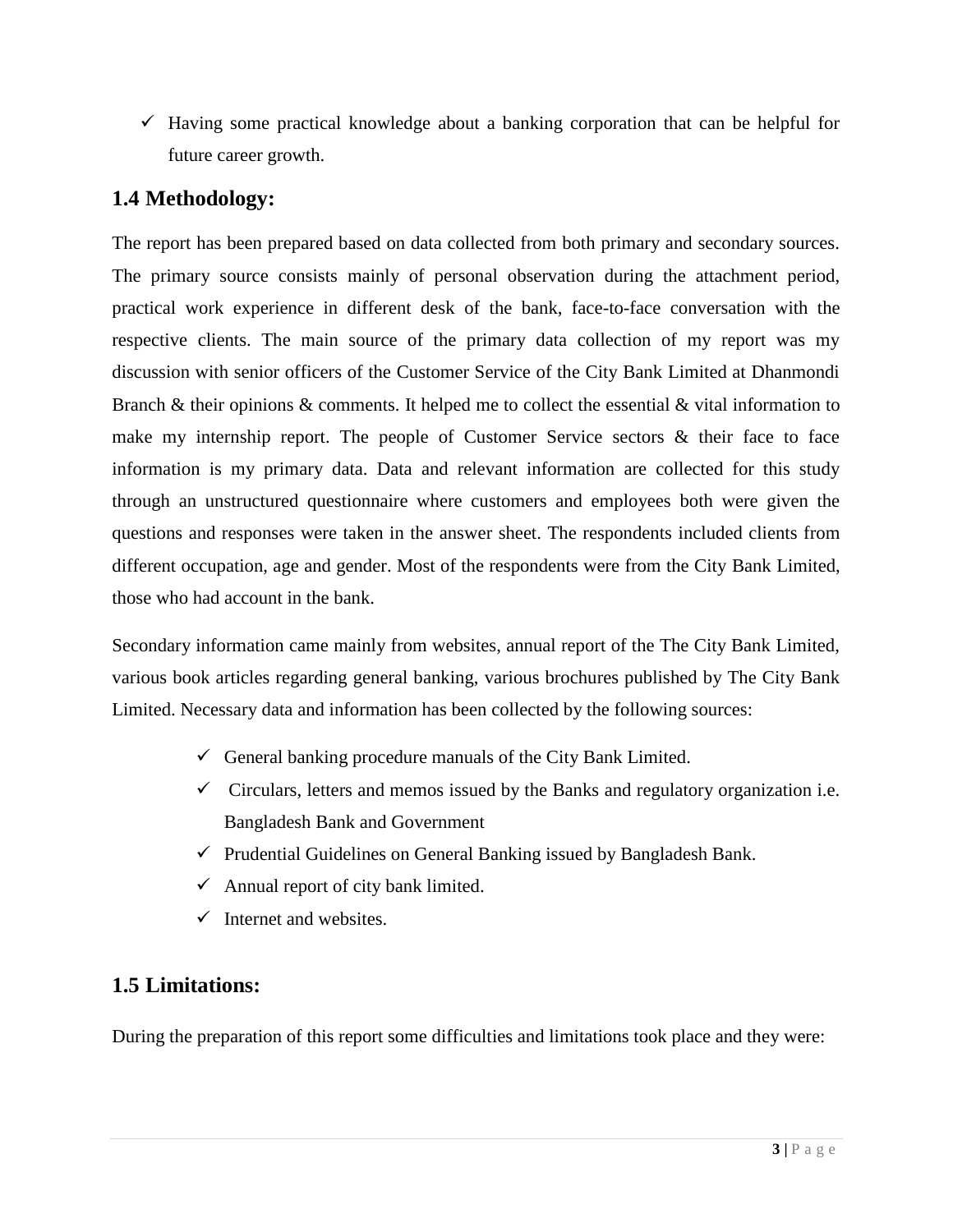- $\checkmark$  The major restraint in preparing the report was time. The learning period of only twelve weeks was not enough to learn all the banking procedure.
- $\checkmark$  About the financial and some banking procedure the bank maintains confidentiality, since they do not want their competitors to know about some vital information. And that is why some important information lacks.
- $\checkmark$  Some officials were not so much prepared for giving the data and that is why some information could not be taken.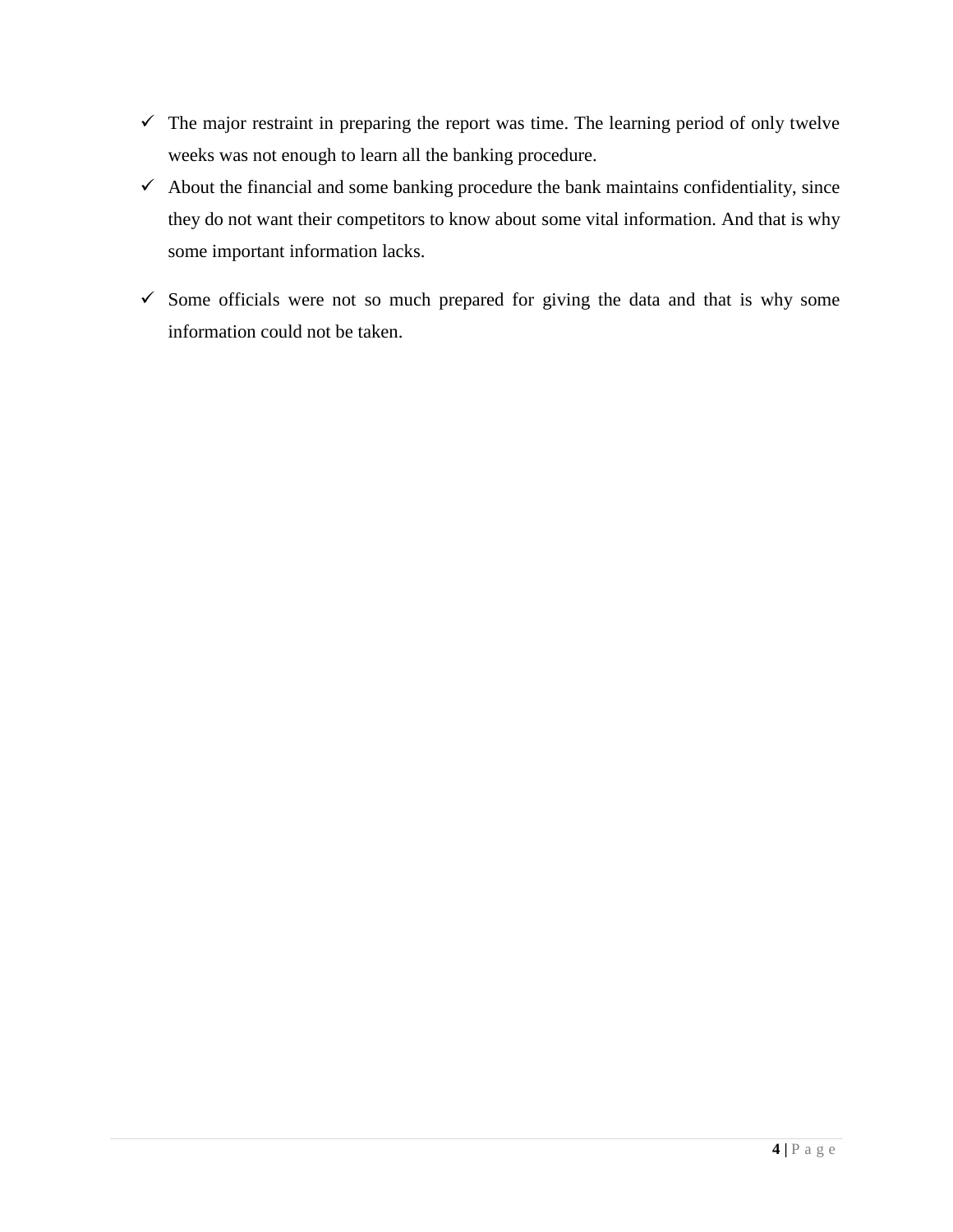# **Chapter 2**

# **A Summary of The City Bank Limited**

The City Bank Ltd. is one of the oldest private Commercial Banks operating in Bangladesh. It started its journey in 1983 and now is a top bank among the oldest five Commercial Banks in Bangladesh. The first branch was opened at B. B. Avenue Branch in the capital, Dhaka city. It was the visionary entrepreneurship of around 13 local businessmen who braved the immense uncertainties and risks with courage and keenness that made the establishment & forward march of the bank possible. Those sponsor directors commenced the journey with only Taka 3.4 core worth of Capital, which now is a respectable Taka 330.77 core as capital & reserve.

City Bank is among the very few local banks which do not follow the traditional, decentralized, geographically managed, branch based business or profit model. Instead the bank manages its business and operation vertically from the head office through 4 distinct business divisions namely Corporate & Investment Banking; Retail Banking (including Cards); SME Banking; & Treasury & Market Risks.

Under a real-time online banking platform, these 4 business divisions are supported at the back by a robust service delivery or operations setup and also a smart IT Backbone. Such centralized business segment based business & operating model ensure specialized treatment and services to the bank's different customer segments.

The bank currently has 88 online branches and 10 SME service centers and 1 SME Agro center spread across the length & breadth of the country that include a full-fledged Islami Banking branch. Besides these traditional delivery points, the bank is also very active in the alternative delivery area. It currently has 83 ATMs of its own; and ATM sharing arrangement with a partner bank that has more than 550 ATMs in place; SMS Banking; Interest Banking and so on. It already started its Customer Call Center operation. The bank has a plan to end the current year with 100 own ATMs. City Bank is the first bank In Bangladesh to have issued Dual Currency Credit Card.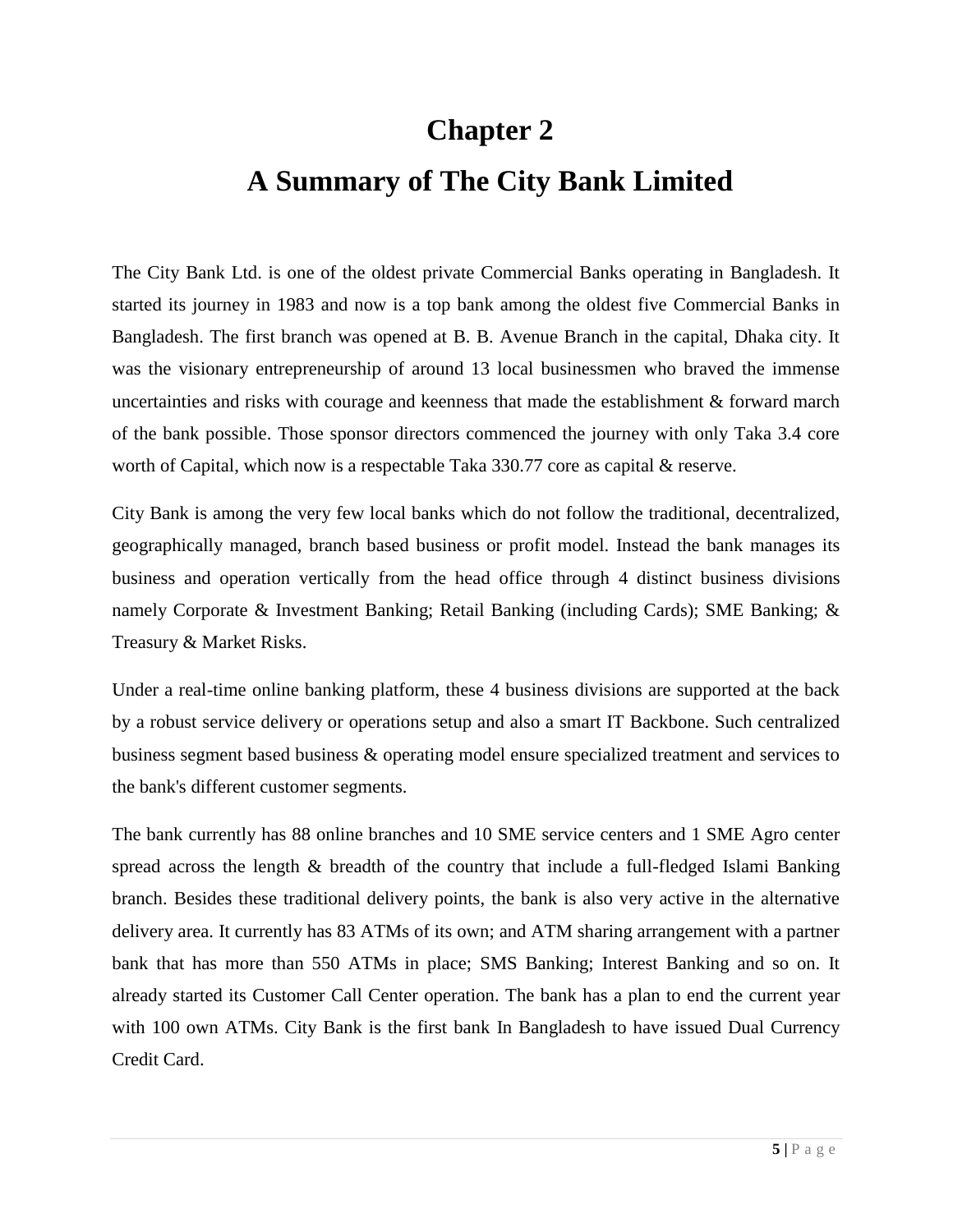The bank is a principal member of VISA international and it issues both Local Currency (Taka) & Foreign Currency (US Dollar) card limits in a single plastic. VISA Debit Card is another popular product which the bank is pushing hard in order to ease out the queues at the branch created by its astounding base of some 400,000 retail customers. The launch of VISA Prepaid Card for the travel sector is currently underway.

City Bank prides itself in offering a very personalized and friendly customer service. It has in place a customized service excellence model called CRP that focuses on ensuring happy customers through setting benchmarks for the bank's employees' attitude, behavior, readiness level, accuracy and timelines of service quality.

City Bank is the first bank in Bangladesh to have issued Dual Currency Credit Card. The bank is a principal member of VISA international and it issues both Local Currency (Taka) & Foreign Currency (US Dollar) card limits in a single plastic. VISA Debit Card is another popular product which the bank is pushing hard in order to ease out the queues at the branch created by its astounding base of some 400,000 retail customers. The launch of VISA Prepaid Card for the travel sector is currently underway. City Bank has launched American Express Credit Card and American Express Gold Credit card in November 2009. City Bank is the local caretaker of the brand and is responsible for all operations supporting the issuing of the new credit cards, including billing and accounting, customer service, credit management and charge authorizations, as well as marketing the cards in Bangladesh. Both cards are international cards and accepted by the millions of merchants operating on the American Express global merchant network in over 200 countries and territories including Bangladesh. City Bank also introduced exclusive privileges for the card members under the American Express Selects program in Bangladesh. This will entitled any American Express card members to enjoy fantastic savings on retail and dining at some of the finest establishment in Bangladesh. It also provides incredible privileges all over the globe with more than 13,000 offers at over 10,000 merchants in 75 countries.

City Bank prides itself in offering a very personalized and friendly customer service. It has in place a customized service excellence model called CRP that focuses on ensuring happy customers through setting benchmarks for the bank's employees' attitude, behavior, readiness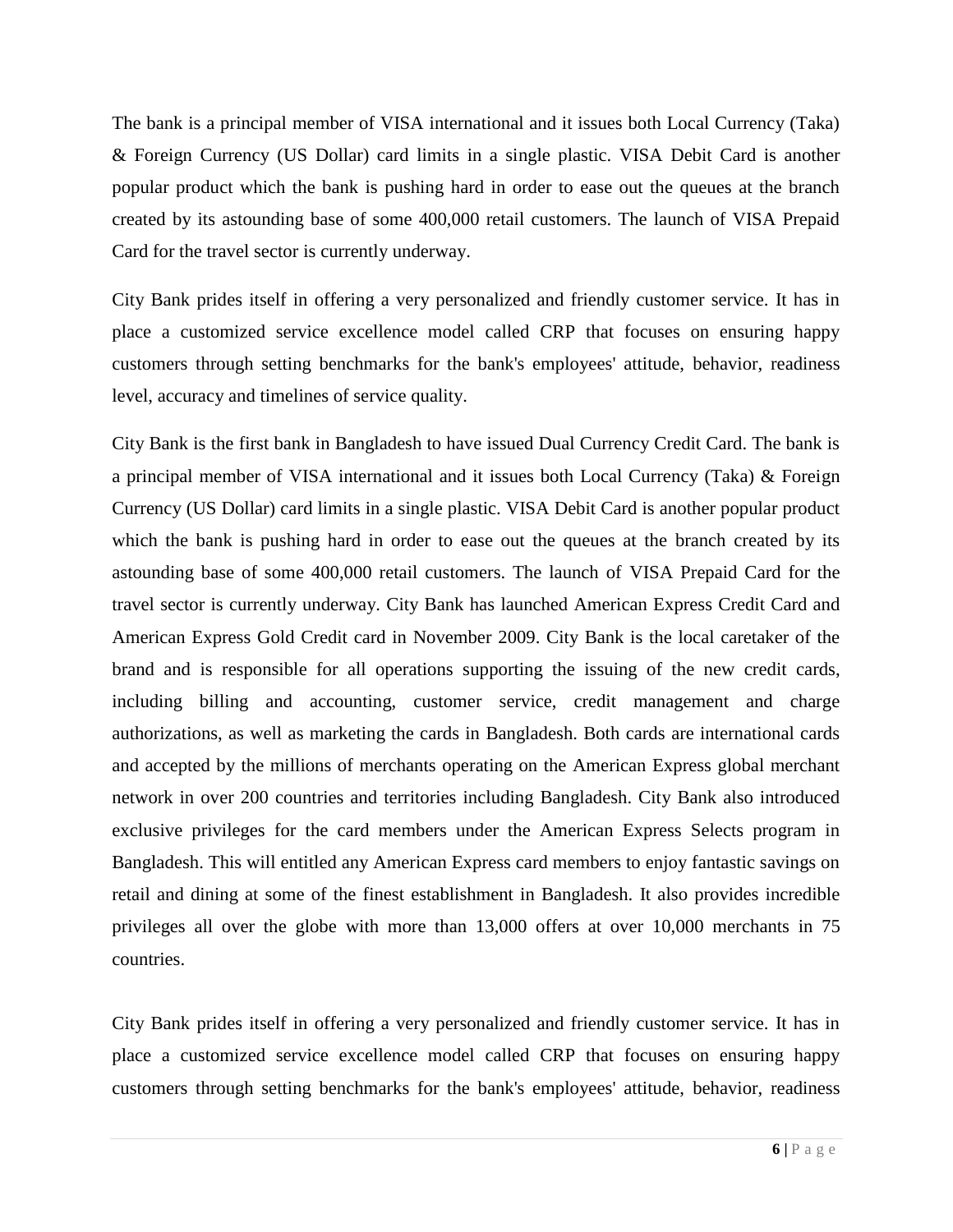level, accuracy and timelines of service quality. City Bank is one of the largest corporate banks in the country with a current business model that heavily encourages and supports the growth of the bank in Retail and SME Banking. The bank is very much on its way to opening many independent SME centers across the country within a short time. The bank is also very active in the workers' foreign remittance business. It has strong tie-ups with major exchange companies in the Middle East, Europe, Far East & USA, from where thousands of individual remittances come to the country every month for disbursements through the bank's large network of 99 online branches and SME service centers. The current senior management leaders of the bank consist of mostly people from the multinational banks with superior management skills and knowledge in their respective "specialized" areas. The newly launched logo and the pay-off line of the bank are just one initial step towards reaching that point.

### **2.1 Historical Background:**

The Bank is registered under the Companies Act, 1913. The bank operates as a scheduled bank under a banking license issued by the Bangladesh Bank, Central Bank of the country. It has started operation on  $27<sup>th</sup>$  March, 1983. It was launched then with the objective of serving the communities with the taking of deposits from the general citizens for interest to use these deposits for lending the small industrial sectors. But with the passing of time it has started its outset and has presented some unique, demanding and timely packages to the people.

The emergence of The City Bank Limited in the private sector is an important history in the banking arena of Bangladesh. During 1981-83, when the nation was in the grip of severe recession, government first declared and gave permission the establishment of banks in the private sector in order to make money supply more volatile and to reactivate the economy. After that government declaration some dynamic entrepreneurs marched and came forward for establishing a bank with a motto to revitalize the overall economic condition of the country.

The City Bank Limited is the first right hand in this front line. It first obtained fund from those of the promoters, which is subsequently augmented by the issue of share capital. It started with Taka 100 million of authorized capital and Taka 14 million of paid up capital in March 27, 1983.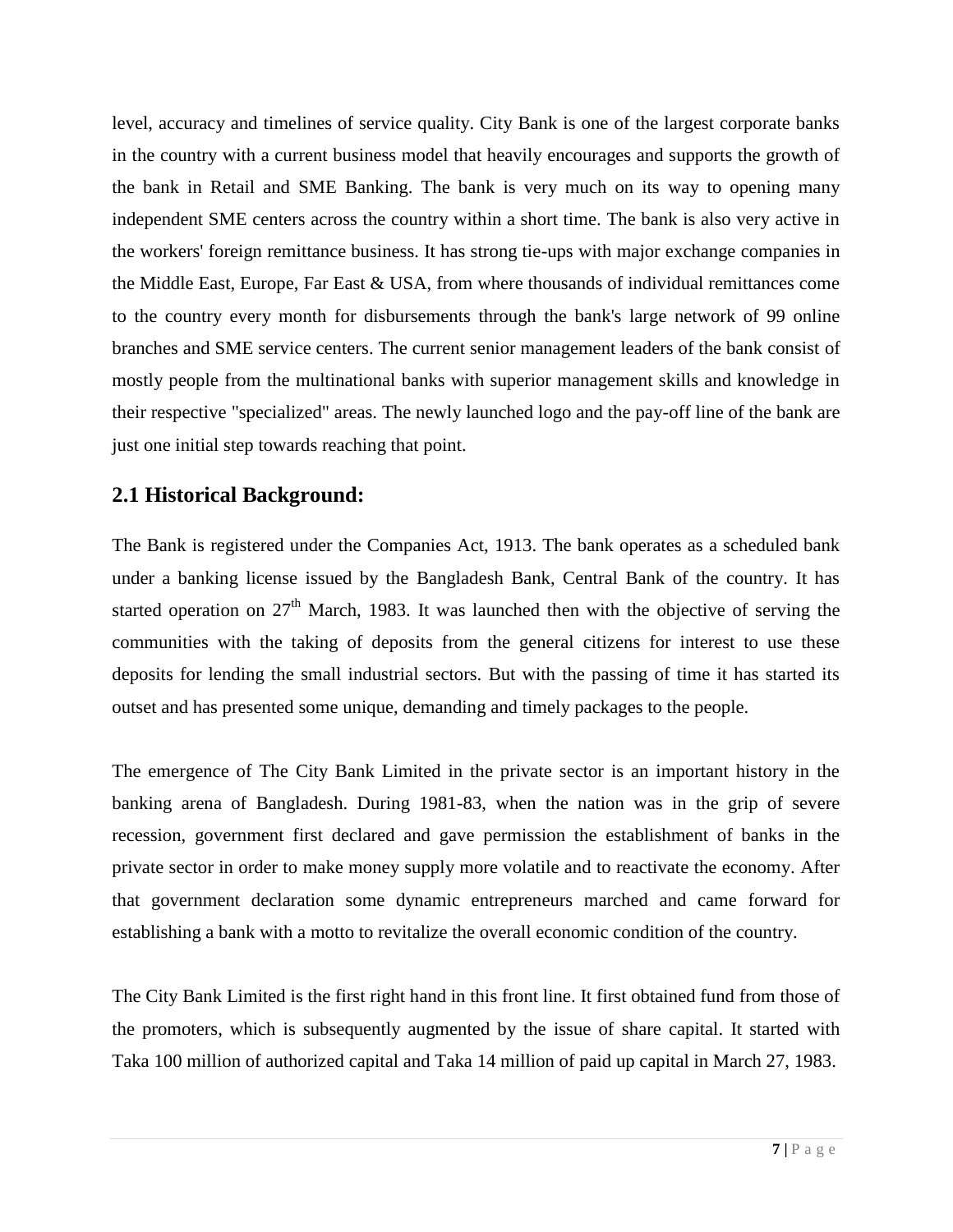The City Bank is working with the philosophy of serving the nationals as an ideal and unique financial house. Every organization has some objectives of its own. The primary objective of The City Bank Limited is to earn profit through undertaking the responsibility of providing financial help for the development of the country's commercial and industrial sector.

## **2.2 Objective and Goals:**

The City Bank Limited made a remarkable progress practically in every sphere of its functions. The activities of the CBL are very implicit and vast comparing to that of other banks in the country today. The theme of the bank is "For Relationship Banking". The prime objectives of the CBL are to create a strong capital base, to earn good profit and pay satisfactory dividend to honorable shareholders with proper social commitments. To achieve the objectives the management is continuously working for the improvement of bank"s assets quality by identifying potential depositors and good borrowers. Because it believes "The line of excellence never ends". The strategic plans and business will be its strength in this very competitive environment.

Some other objectives are as follows:

- $\checkmark$  The bank is committed to continue its activities in the new horizon of business with a view to developing service oriented industry and culture of morality and its maintenance in banking.
- $\checkmark$  As the first and the largest private bank is committed to continue its endeavor by rapidly increasing the investment of honorable share holders into assets.
- $\checkmark$  The objective of the bank is not only to earn profit but also to keep the social commitment and to ensure its co-operation to the person of all level, to the businessman, industrialist-specially who are engaged in establishing large scale industry by consortium and the agro-based export oriented medium & small scale industries by self inspiration.
- $\checkmark$  The bank believes in building up strong based capitalization of the country.
- $\checkmark$  City Bank Limited is always preoccupied to encourage the investors for purchasing its share by creating the opportunity of long term investment and increasing the value of share through prosperity as developed day by day.
- $\checkmark$  It has been working from its very beginning to ensure the best use of its creativity, well disciplined, well managed and perfect growth.
- $\checkmark$  The Bank is playing a vital role in Socio-economic development o Bangladesh by way of linkage with rest of the world by developing worldwide network in domestic and international operations.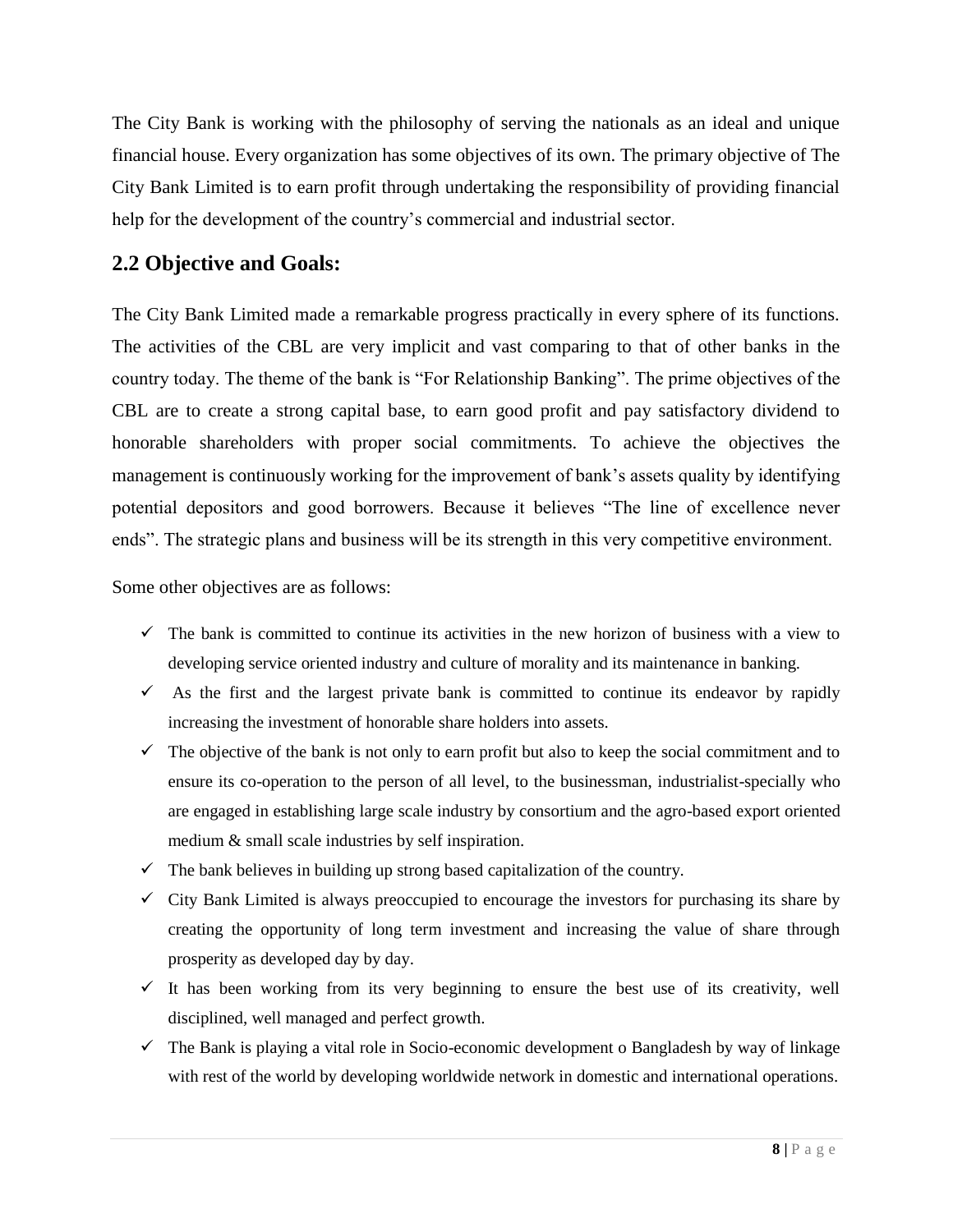## **2.3 Vision and Mission:**

The vision of City Bank Limited is to be "The Financial Supermarket with a Wining Culture Offering Enjoyable Experience."

By maintaining the vision they are trying the mission. Such as, "Offer wide array of products and service that differentiate and excite all customer segments; Be the "Employer of choice" by offering an environment where people excel and leaders are created and Continuously challenge processes and platforms to enhance effectiveness and efficiency."

### **2.4 Functions of Different Divisions at City Bank:**

- **Finalcial Division**
- Financial Planning, budget preparation and monitoring
- Payment of salary
- Controlling inter-branch transaction
- Disbursement of bills
- Preparation / Review of returns and statement
- Preparation of financial reports and annual reports
- Maintenance of Provident Fund, Gratuity, Superannuation Fund
- Reconciliation

#### **Credit Risk Management**

- Loan administration
- Loan disbursement
- Project evaluation
- Processing and approving credit proposals of the branches
- Documentation, CIB (Credit Information Bureau) report etc
- Arranging different credit facilities
- Providing related statements to the Bangladesh Bank and other department

#### **Human Resources Division**

- Recruiting
- Training and development
- Compensation, employee benefit, leave and service rules program and purgation
- Placement and performance appraisal of employees
- Preparing related reports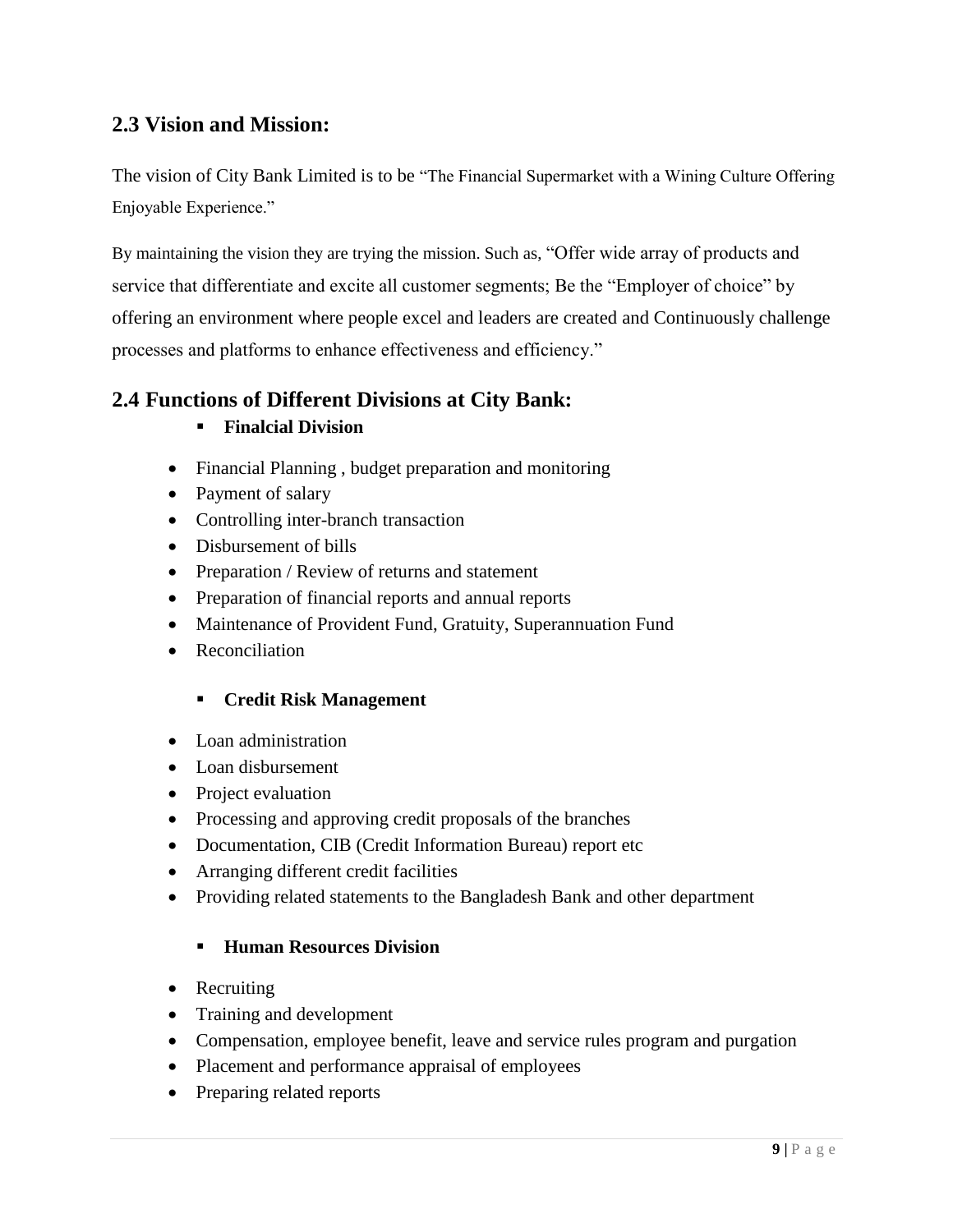- Reporting to the Executive Committee/Board on related matters
- Promotional camping and press release

### **Information Technology Division**

- Software development
- Network management and expansion
- Member banks reconciliation
- Date entry and processing
- Procurement of hardware and maintenance

#### **Branch Control and Inspection Division**

Controlling different function of the branches and search for expansion

- Conducting internal audit and inspection both regularly and suddenly
- Ensuring compliance with Bangladesh Bank(BB), monitoring BB"s inspection and external audit reports

### **Treasury and Market Risk Division**

City Bank has a dedicated Treasury team who is capable of providing all treasury Solutions. Through our foreign correspondent business partners CBL is providing a wide range of Treasury products. In CBL Treasury, there are four teams who are specialized in their own area to ensure the best possible solution to our customer requirement. CBL has following teams in the Treasury:

- Foreign Exchange
- Money Market
- Corporate Sales
- Market Research

### **2.5 Services Provided by City Bank Limited:**

The major behavior of the Bank is to provide all kinds of commercial banking, consumer banking, trade services, custody and clearing to its customers through its branches in Bangladesh. City Bank is among the very few local banks which do not follow the traditional, decentralized, geographically managed, branch based business or profit model. Instead the bank manages its business and operation vertically from the head office through 4 distinct business divisions namely-

- 1. Corporate & Investment Banking
- 2. Treasury & Market Risks &
- 3. Retail Banking (including Cards)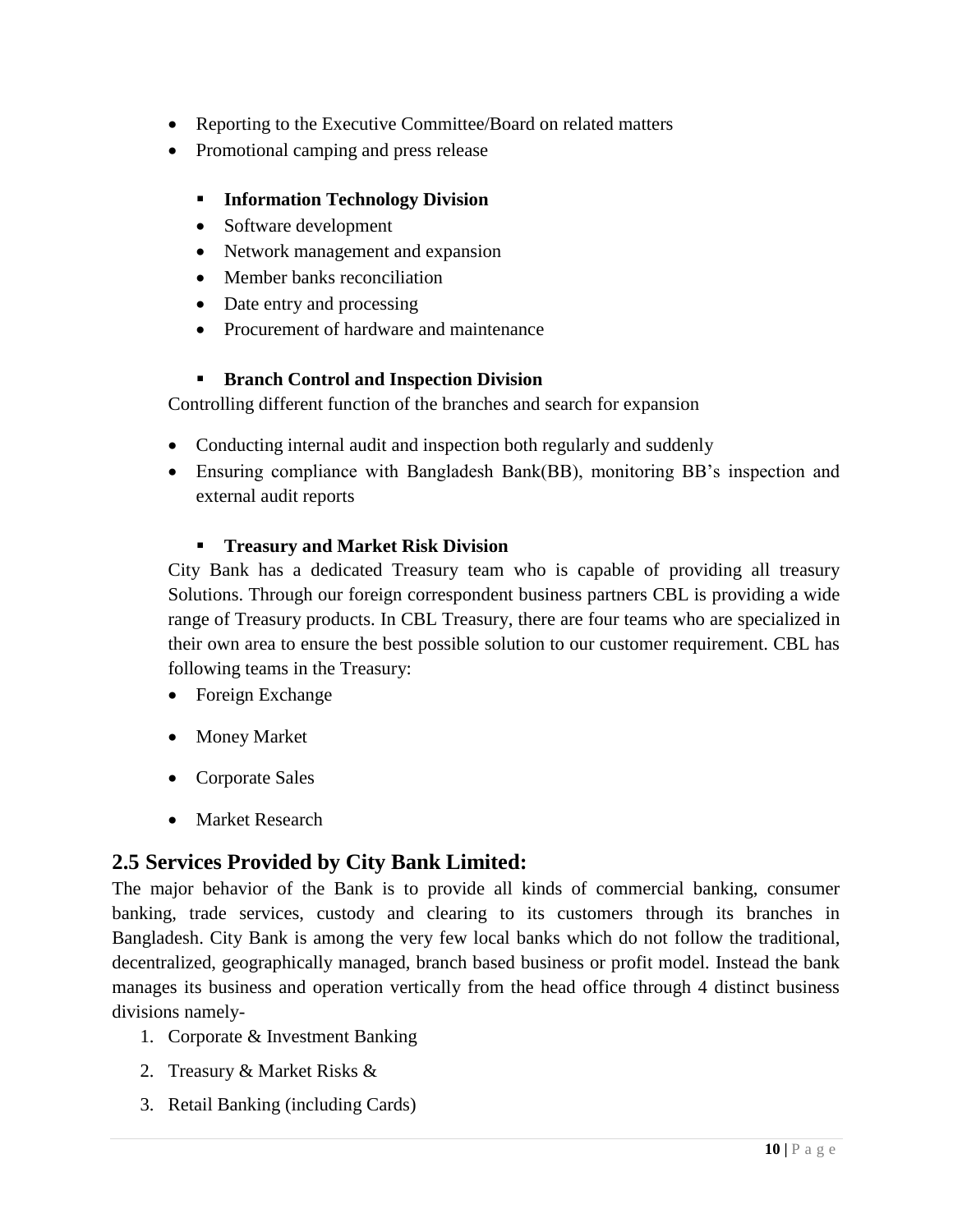## 4. SME Banking

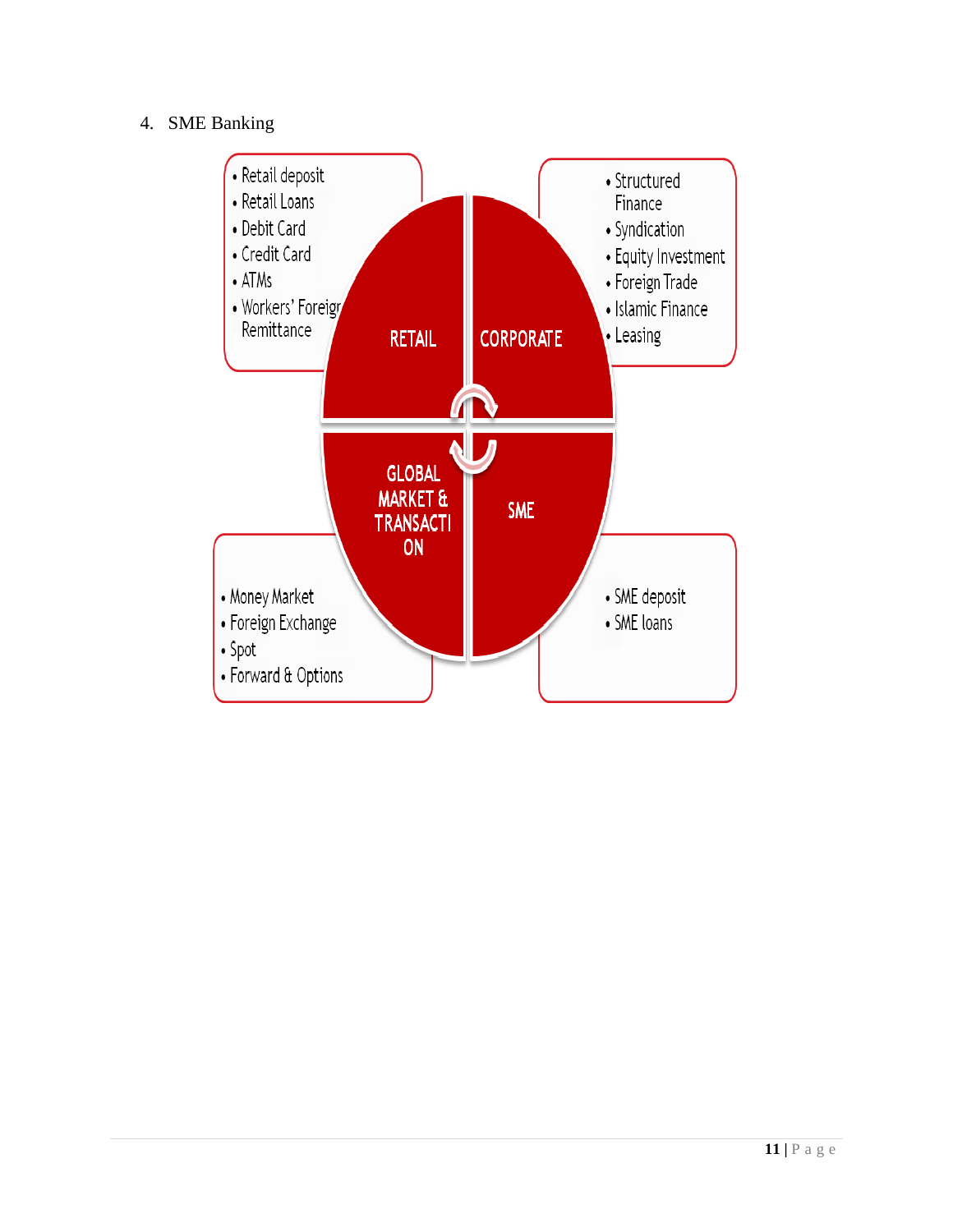# **Chapter 3**

# **Job Responsibilities of an Intern**

## **1.1 Introduction:**

In May 2014, I was assigned by The City Bank HR personnel's as an intern position in the Dhanmondi Branch of The City Bank Limited. After that a timetable of the internship program was given to me consist of the working schedule along with the job responsibilities. There are three sections in a branch, Teller service, Customer service and Relationship Management. I worked in the general banking division in The City Bank Limited. I worked under the Customer service dsection of the Banani branch and for that reason I got longer time to gather knowledge about that particular segment.

## **1.2 Job Description:**

I worked in the retail or general banking division in The City Bank Limited. I got the opportunity to work in customer service which is consist of card division, remittance  $\&$  clearing segment of the branch. The Customer Service area is divided into few sections such as, Cheque, pin, cards, loan, remittance, pay order etc. On the first day of my work in the Customer Service department, the CSM (Customer Service Manager) of the department explained all the things related to the operations to me. He showed me how the total customer service department works in the branch. He also made me familiar with the various terms and tools like different application form, procedure, that are used by that department to make the life of employees easier. He also gave a brief description that how an account can be open and the rules regulations for opening any kind of account in The City Bank Limited. Some activities that were performed by me are discussed below:

- Account opening and FDR forms fill up: Account opening and FDR form fill up are part of the one the tasks assigned to a CBL intern. There are different kinds of bank accounts starting from current, savings, proprietorship, partnership etc. Every form has different rules for maintain. These rules are declared by Bangladesh Bank.
- $\checkmark$  Loan Application fill up: Customers who take loans tend to have all their information written down manually in small loan book. Every customer has one each. These information books are filled up by the interns. Again the undertaking letters are also filled up by the interns in CBL.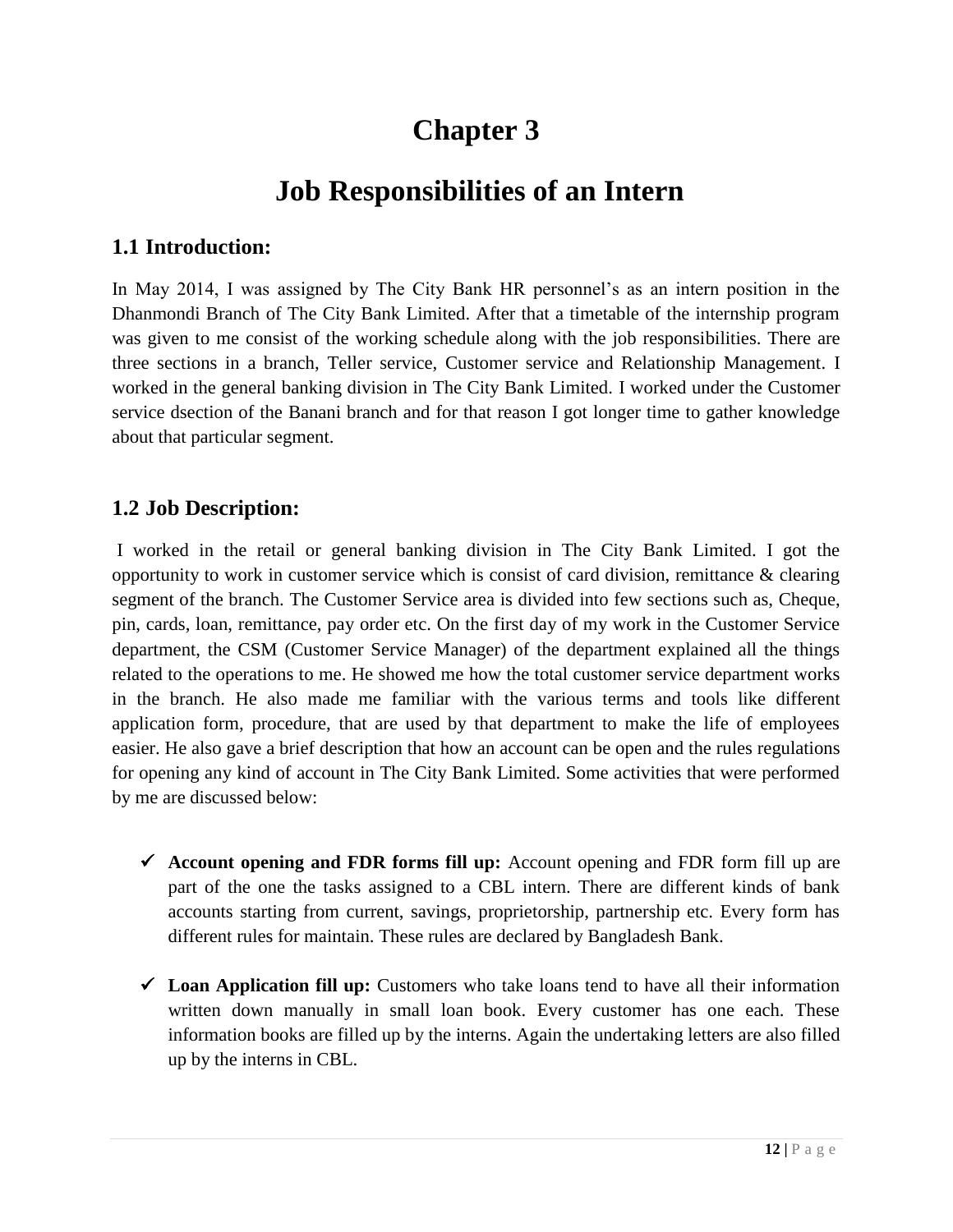- $\checkmark$  **Deliver the Cards:** An intern is also assigned to play assistant role to this service area. For example, by delivering debit credit cards to the customer or bearer, keep the tracker of the regular cards received from the currier and reconcile of the cards. There were four register note book for maintaining the cards; two is for new issue cards and rest for lost and stolen card. In the both cases cards and pins maintain by two separate individual for security purpose. There were two people in the hold of card and pin of that branch. They have to maintain the existing card user with increasing large number of new card user day by day. Moreover The City bank Limited have an account opening system named "accelerated banking". Under this package bank provides the debit card instantly to the every customer.
- $\checkmark$  **Deliver the Card Pins:** Pin is the core component of the debit cards. Without these pins customers cannot withdraw money from their cards. Pins are also delivered in the same way as the card by the intern.
- **Reconciliation:** Bank reconciliation statement is a report which compares the bank balance as per company's accounting records with the balance stated in the bank statement. Reconcile of the cards, pins, FDR, Cheque books are done every day. Before reconciling we have to count the closing balance of the day, then count how many are being received from the currier and the number delivered to the customers. In the branch everything is reconciled starting from cheque books, cards, pins, FDR"s etc.

 **Destruction:** Bank chequek book, cards, pins expires after a certain period of time. When the time of expirations comes closer bank sent letters and phone calls to the customers for collecting their products. If customers fail to collect bank end the existence of that product. This process is known as destruction. An intern of CBL plays an important role in destruction. His / Her task is divided into three steps

Step 1: Find out which check, card or pin is close to destruction and list down the names categorizing them based on months.

Step 2: After letter sent from the bank call the listed customers and tell them to collect within upcoming week.

Step 3: After the check, card or pin is destroyed systematically, destroy them manually.

### **Signature, Address and Nominee change of Existing Account**:

There are several issues like nominee change, signature change, and address change etc. work regarding existing account. Nominee is the person who is the authorize person in behalf of the account holder. Basically after the death or any such cases nominee will have the right to take any kind of decision regarding that account. To change the nominee customer needs to come to the mother branch of the account and then fill up a form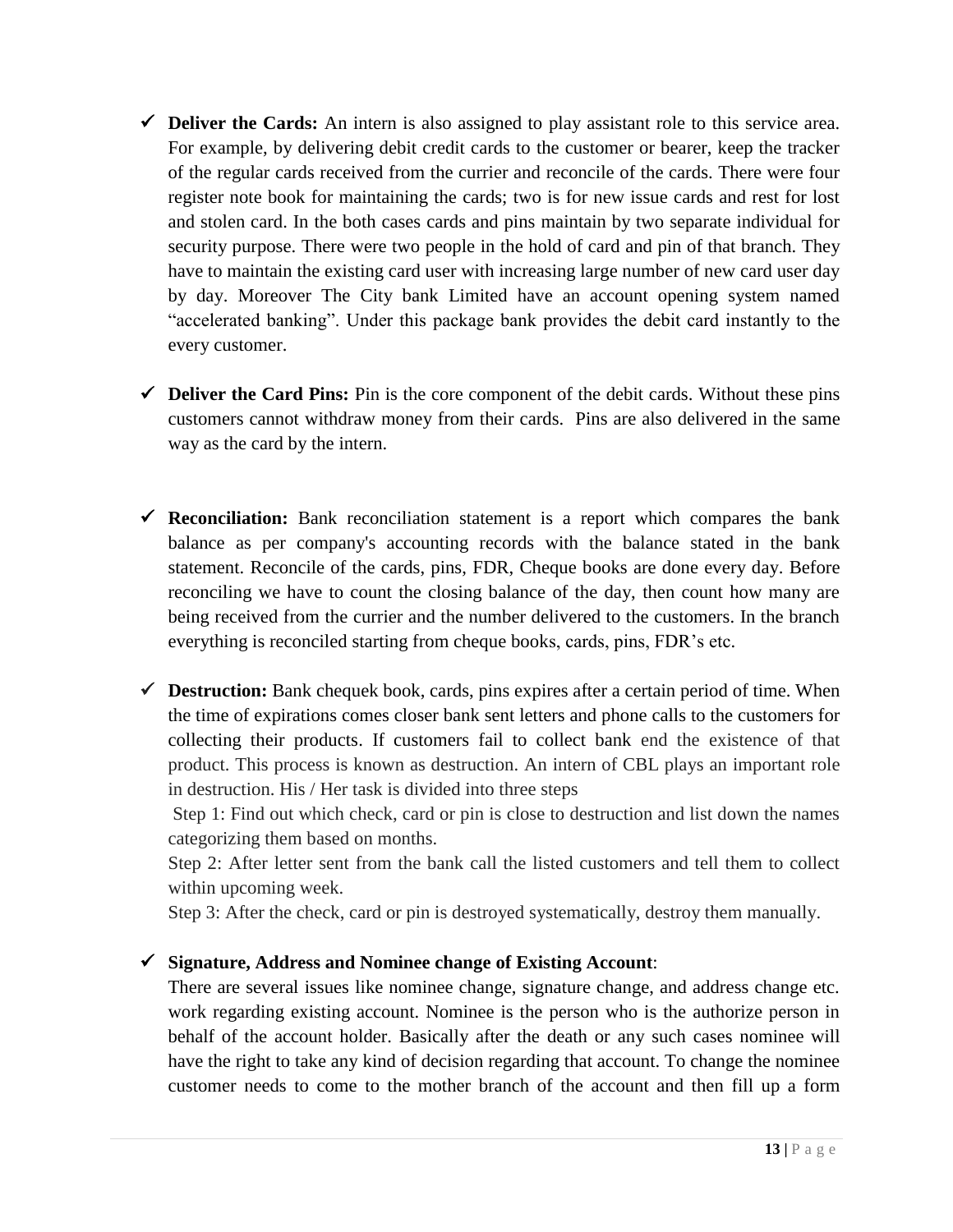named nominee change form. In the nominee form, one copy of nominee photograph is needed and account holder has to sign the form that he or she wants to change his or her accounts nominee. Then files need to submit to the responsible officer and responsible person will verify the information and sign. This whole process takes 2 to 3 days.

For signature change, account holder has to fill up the signature change form and then needs to submit to the customer service department. Customer service officer verify the signature and the information with photograph change, in some cases account holder needs to provide a photograph of his or her own if the previous photograph is not match with the present photograph. This whole process also takes 2 to 3 days.

Again for name change, address change, and many other factors works as almost in the same process, except the address change process. For address change, account holder needs to provide the NID, which has to match with his present address then the account holder can change the address. The remaining process is same as other like has to fill up a form then submit it to the customer service department and then responsible officer will verify the account and signature passed to the head office. This process also takes 2 to 3 days as well.

 **Closing the Accounts:** If an account holder request to close his or her account, it can be closed. After receiving an application from the customer to close an account, some procedures are followed by a banker. The customer should be asked to draw the final check for the amount standing to the credit of his account less the amount of closing and other incidental charges and submit the unused cheque leaves. The account should be debited for the account closing charges etc. and an authorized officer of the bank should destroy unused cheque leaves. In case of Joint account, the applicant for closing the Account should be signed by all the joint holders.

### **1.3 Outcome from the learning:**

From this Internship experience I have learned a lot of new job that is done by a bank. Till now I have visited a bank as a customer. When I joined as an intern, I learned that how each and every work is done by the officers systematically as well as very carefully. My learning outcomes from this internship experience are discussed below:

- $\checkmark$  Experienced the picture of corporate life which makes a person work for 8 hours continuously
- $\checkmark$  Observed how does a branch plays its role in banking
- $\checkmark$  Learned how to deal with customers, how to talk to them and understand customers needs and demands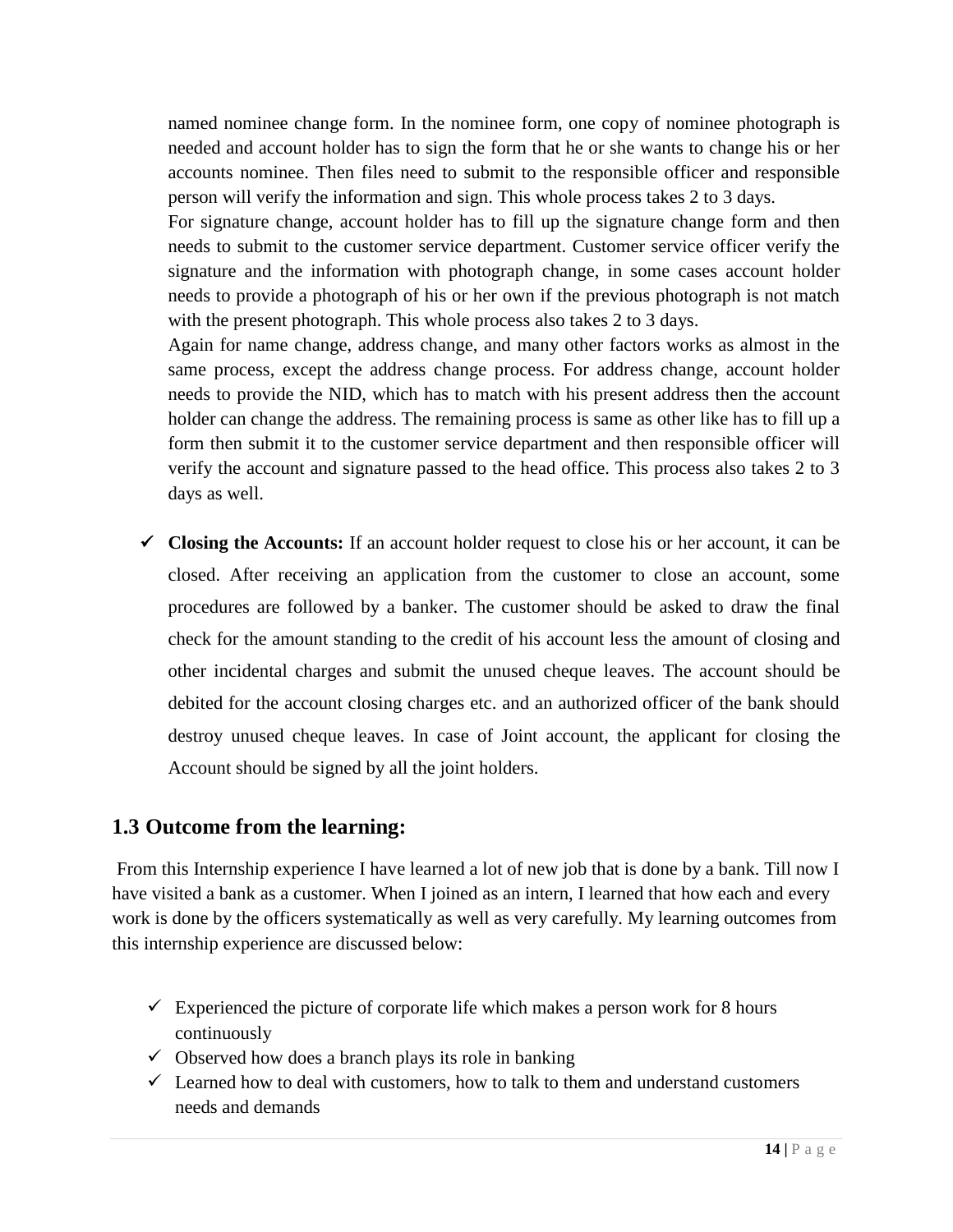- $\checkmark$  How to build strong business relationship and continue it for long term
- $\checkmark$  Working with colleagues and how to cooperate with them while doing a work together
- $\checkmark$  Giving full concentration on work to complete it on due time
- $\checkmark$  Learned to overcome my challenges and execute my skills and build self confidence
- $\checkmark$  Learned how to work under pressure and tackle the critical situations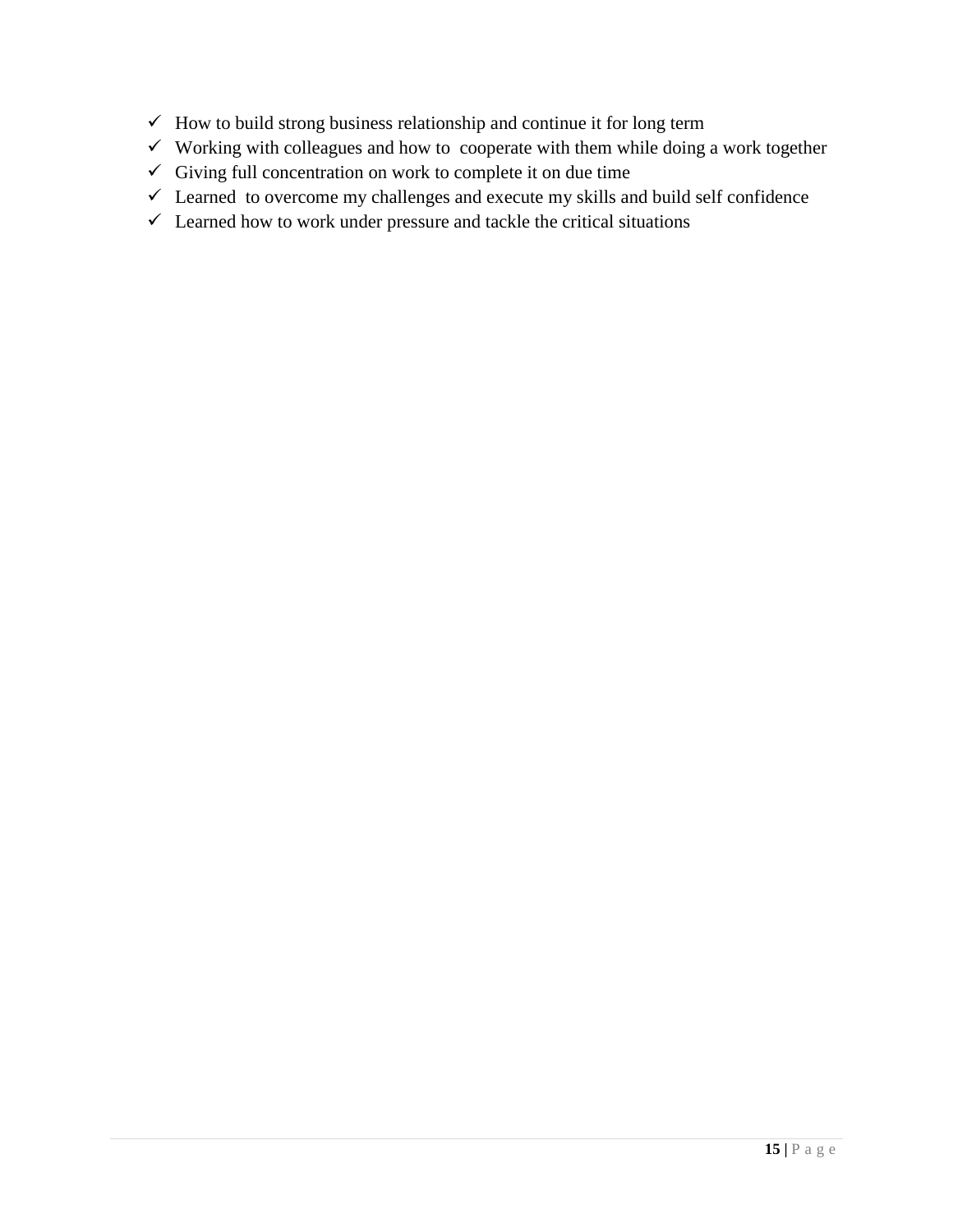# **Chapter 4**

# **Products and Services of City Bank**

## **4.1 Products and services of retail banking:**

The products and services offered by different branches of city bank are called retail banking products and services. And the products are as follows:

- **4.1.1 Deposit:** In recent times People maintain different types of bank accounts, such as Savings account, corporate account etc. Customers use these accounts to withdraw and deposit funds in regular basis. To meet customer"s expectation City bank provides different types of accounts for them and they are as follows:
	- $\checkmark$  Savings Account
	- $\checkmark$  Current Account
	- $\checkmark$  Fixed Deposit
	- $\checkmark$  City Savings Delight
	- $\checkmark$  City Onayash
	- City Shomriddhi
	- City Projonmo
	- $\checkmark$  City Ichchapurun
	- $\checkmark$  City Bunon
	- $\checkmark$  City Digun Praptee
	- $\checkmark$  City Youth School Plan
	- $\checkmark$  City College Plan
	- $\checkmark$  Fixed Deposit
	- **Savings Account:** It is an interest bearing account. Withdrawal is restricted in this case, that is not more than twice a week. At a time, it is not possible to withdraw more than 25% of the balance. To open a savings account a person has to eligible in some areas. Such as, He/she has to be at least 18 years old, has to be a Bangladeshi citizen. The interest rate will be 4% half yearly.
		- The features of this account are-
		- 1. Cheque book facility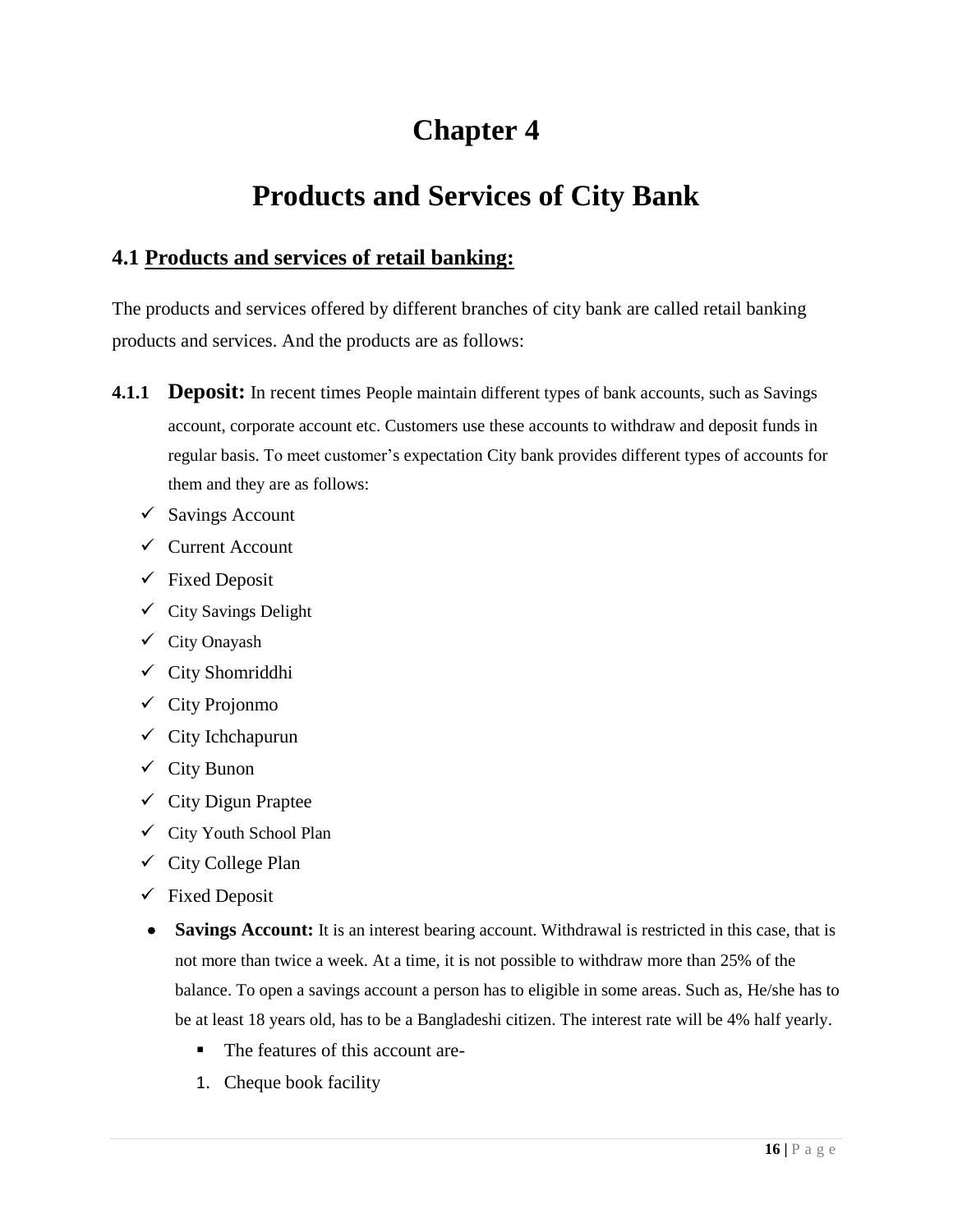- 2. Locker Service
- 3. Debit card for easy cash withdraw
- 4. City MAXX card for easy shopping
- 5. Cash back facility for spending amount through City MAXX card
- 6. Transfer fund on standing instruction arrangement
- 7. City touch- for online banking, sms banking and call center service
- 8. Utility payment service
- **Current Account:** It is a non interest bearing account. There are no restrictions in withdrawal in case of current account and continuous transaction is allowed. No interest will be given for this account holder. And the eligibilities are- the account holder has to be at least 18 years old and he/ she has to be a Bangladeshi.
	- The features of this account are:
	- 1. Cheque book facility
	- 2. Locker Service
	- 3. Debit card for easy cash withdraw
	- 4. City MAXX card for easy shopping
	- 5. Collect foreign remittance in both T.C. & Taka draft
	- 6. Cash back facility for spending amount through City MAXX card
	- 7. Transfer fund on standing instruction arrangement
	- 8. City touch- for online banking sms banking and call center service
- **Fixed Deposit:** If someone believes in long-term investments and wish to earn higher interests on your savings, should go for Fixed Deposit. To open this account the eligibilities are same as normal savings account.
	- **Interest Rate:**

| <b>Term</b>        | Interest Rate $(\% )$ |
|--------------------|-----------------------|
| 1 month            | 6.75                  |
| $45 \text{ day's}$ | 6.75                  |
| Below Tk. 10 Crore | 9.25                  |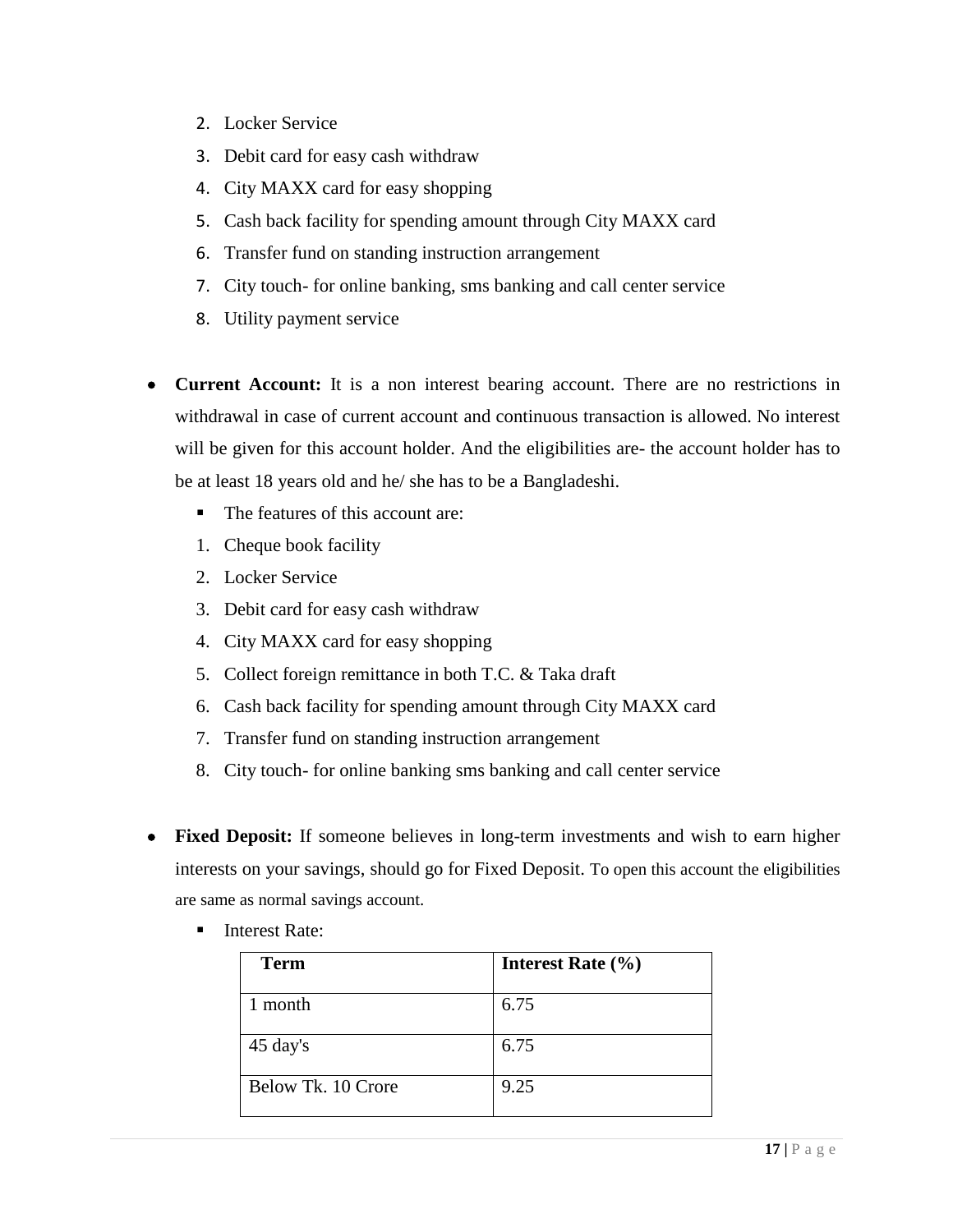| Tk. 10 Crore & above | 9.25 |
|----------------------|------|
| 6 months             | 9.25 |
| 1 Year               | 9.50 |
| 02 Years             | 8.75 |
| 03 Years             | 8.75 |

- City Savings Delight: "City Savings Delight" is a new premium savings account that gives 8% interest on savings. It also maximize savings with amazing privileges from City Maxx American Express Card. Interest will be calculated on daily closing balance and credited to account quarterly basis. To open this account the eligibilities are same as normal savings account.
	- The features of this account are:
	- 1. Cheque book facility
	- 2. Interest on daily basis
	- 3. Every quarter's interest earning goes into account automatically
	- 4. Opportunity to apply for safe deposit locker facility
	- 5. Reduced banking charges (Pay Order, Passport Endorsement, Account Maintenance fee)
	- 6. Higher ATM withdrawal limit
	- 7. Collect foreign remittance in both T.C. & Taka draft
	- 8. Debit card for easy cash withdraw
	- 9. City MAXX card for easy shopping
	- 10. Cash back facility for spending amount through City MAXX card
	- 11. Transfer fund on standing instruction arrangement
	- 12. City touch- for online banking, sms banking and call center service.
- **City Onayash:** City Onayash is a unique kind of savings account. In this account interest is calculated on daily balance and pays interest every month. It is a major departure from the conventional savings account available in the market. All such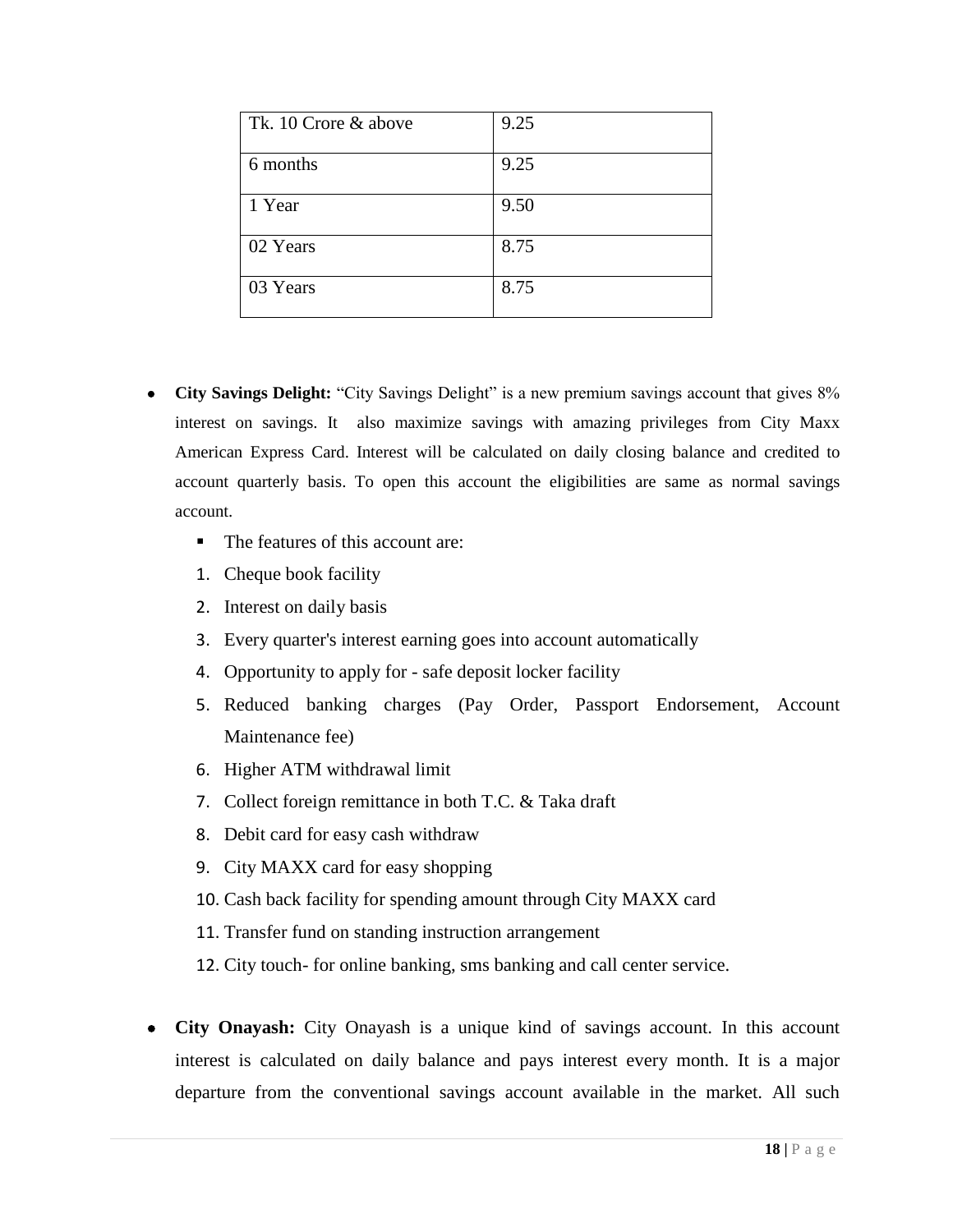accounts calculate interest on the average or lowest balance of the month, while City Onayash does on daily product basis. Not only that, while those conventional savings accounts pays 4% interest only twice a year - in December and June - City Onayash pays it every month. To open this account the eligibilities are same as normal savings account.

- The features of this account are
- 1. Cheque book facility
- 2. Interest on daily balance
- 3. Every month's interest earning goes into account automatically
- 4. Opportunity to apply for safe deposit locker facility
- 5. Reduced banking charges (Pay Order, Passport Endorsement, Account Maintenance fee)
- 6. Higher ATM withdrawal limit
- 7. Collect foreign remittance in both T.C. & Taka draft
- 8. Debit card for easy cash withdraw
- 9. City MAXX card for easy shopping
- 10. Cash back facility for spending amount through City MAXX card
- 11. Transfer fund on standing instruction arrangement
- 12. City touch- for online banking, sms banking and call center service
- **City Shomriddhi:** City Shomridhdhi is an exceptional DPS product that is distinctly more attractive than the prevalent DPS products in the market. To open this account the eligibilities are same as normal savings account.
	- **Interest Rate:**

| <b>Term</b> | Interest Rate $(\% )$ |
|-------------|-----------------------|
| 3 Years     | 9.75                  |
| 5 Years     | 9.75                  |
| 7 Years     | 9.75                  |
| 10 Years    | 9.75                  |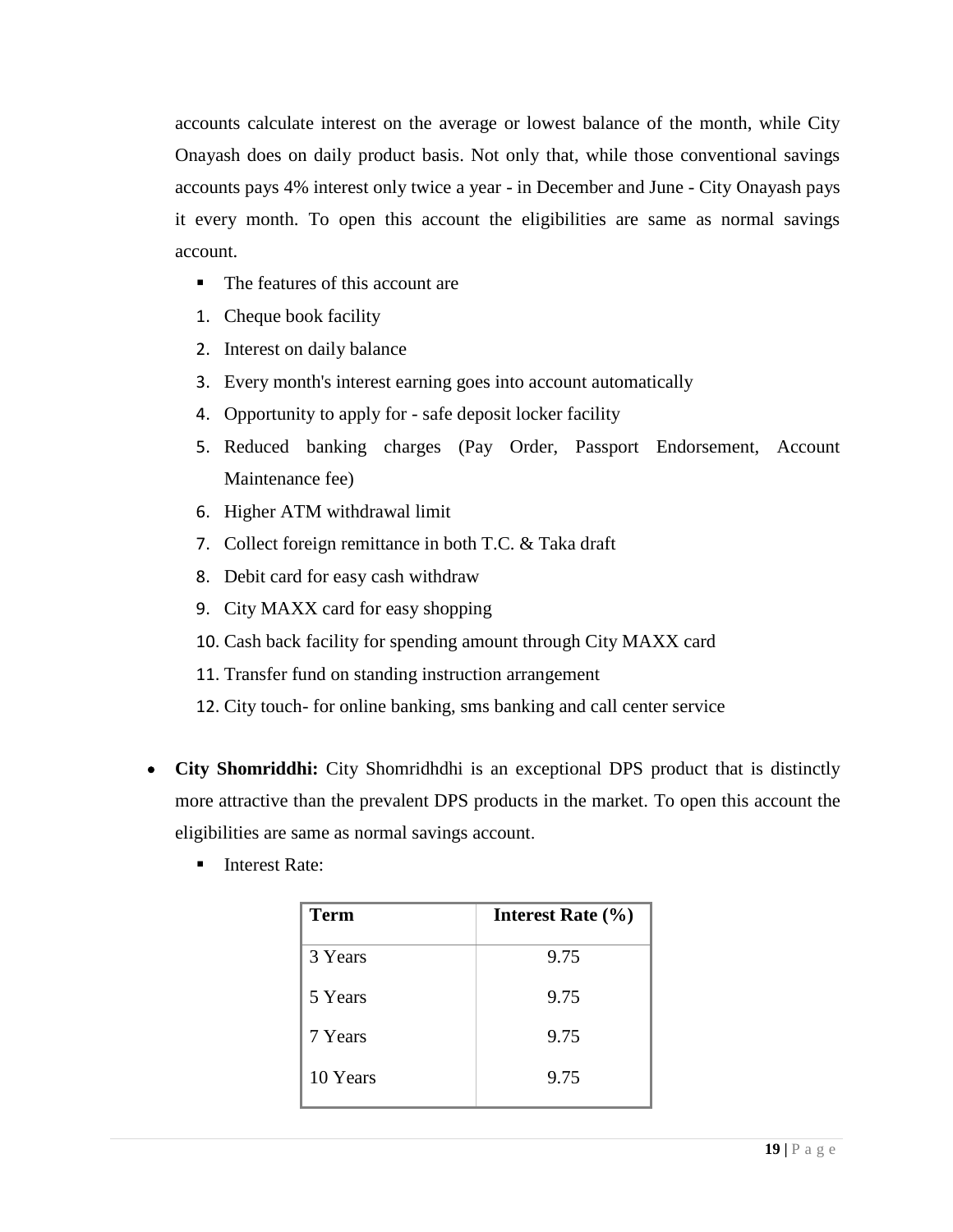- The features of this account are
- 1. No initial deposit required
- 2. Monthly installment deposit ranges from Tk. 500 to Tk. 20,00
- 3. Flexible tenor of 3, 5, 7 and 10 years
- 4. On premature encashment, you get the maturity value of nearest term not the routine savings rate
- 5. Auto installment transfer facility
- 6. Flexibility to choose installment date
- 7. 80% loan facility on deposited amount
- **City Projonmo:** City Projonmo is a monthly deposit scheme which is for kids to safeguard their future against all uncertainties and risks. As a guardian of the child one can open this account which builds great & unmatchable savings for you over the years.
	- Interest Rate:

| Term     | Interest Rate $(\% )$ |
|----------|-----------------------|
| 5 Years  | 9.75                  |
| 10 Years | 9.75                  |
| 15 Years | 9.75                  |
| 20 Years | 9.75                  |

- The features of this account are:
- 1. No initial deposit required
- 2. Monthly installment deposit ranges from Tk. 500 to Tk. 10,000
- 3. Flexible tenor of 5, 10, 15 and 20 years
- 4. Auto installment transfer facility
- 5. Flexibility to choose installment date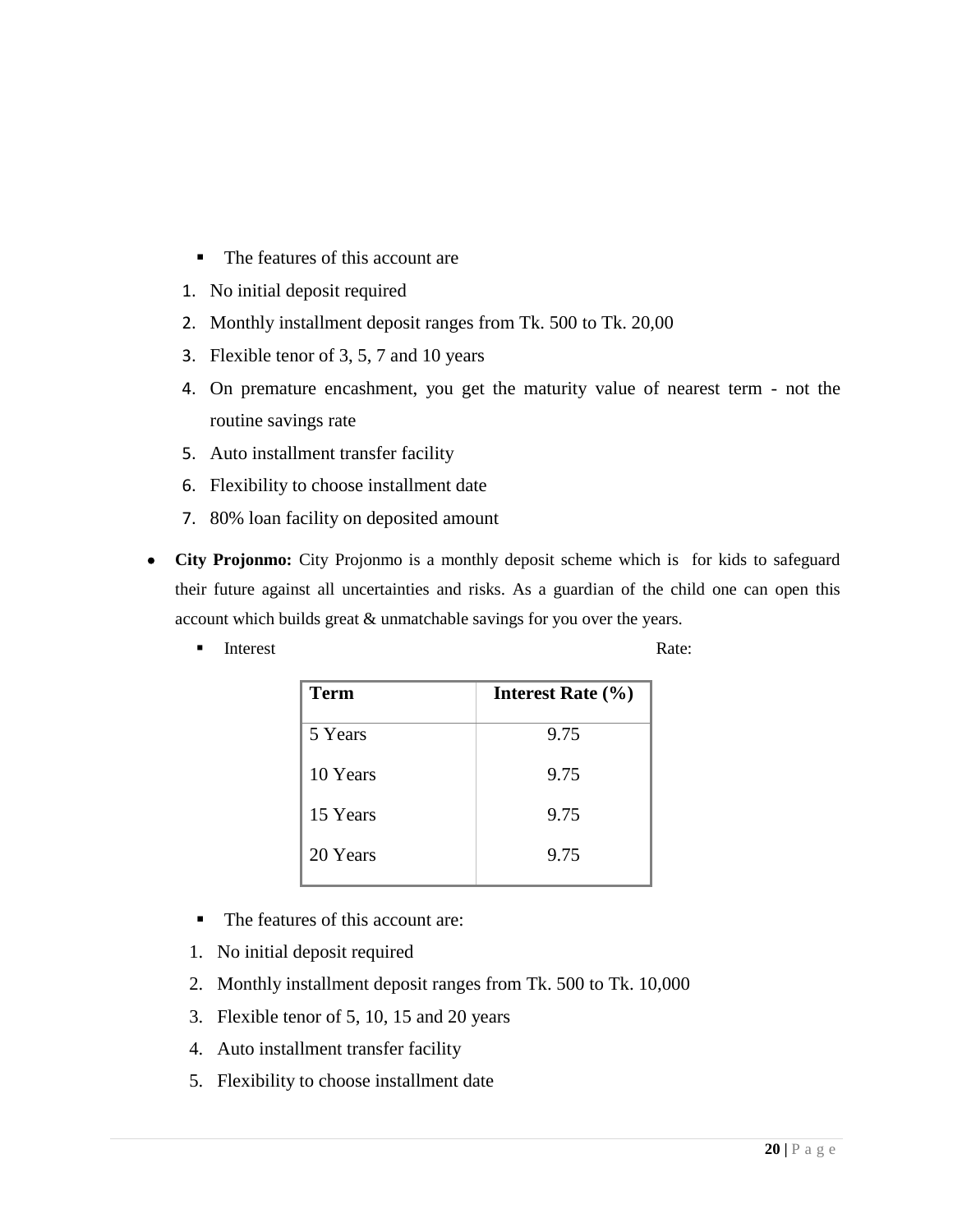- 6. Insurance coverage
- **7.** 80% loan facility on deposited amount
- **City Ichchapurun:** This product allows earning interest and enjoying interest every month that accrues in fixed deposit account, no matter what the term of the deposit is. It helps make financial planning more disciplined, and life more organized. To open this account the eligibilities are same as normal savings account.
	- Interest Rate:

| <b>Term</b> | Interest Rate $(\% )$ |
|-------------|-----------------------|
| 1 Year      | 9.00                  |
| 2 Years     | 9.00                  |
| 3 Years     | 9.00                  |
| 5 Years     | 9.00                  |

- The features of this account are:
- 1. Monthly return on investment
- 2. Flexible tenor of 1, 2, 3 and 5 years
- 3. 80% loan facility on deposited amount
- City Bunon: There is a significant opportunity to provide a range of financial services to Garments Workers. The City Bank is offering deposit product of savings nature for Garments workers. Primary objective of this product is to bring banking service to garments workers. To open this account the eligibilities are same as normal savings account and the interest rate is 2%.
	- The features of this account are:
	- 1. It is a non checking account with
	- 2. Cash Withdrawal facility with Cash Withdrawal slip
	- 3. No minimum balance requirement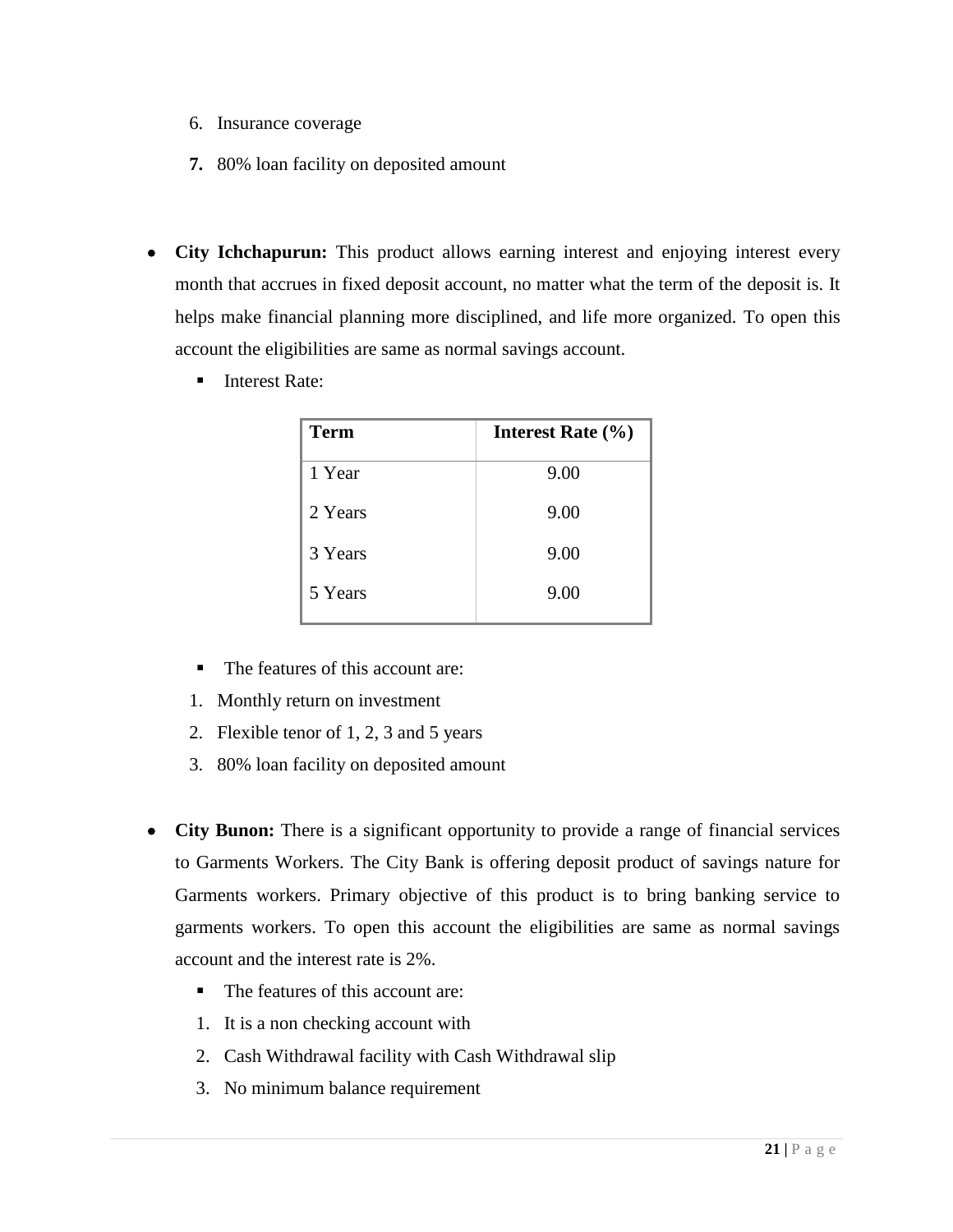- 4. Opportunity to open account with only BDT 100
- **City Digun Praptee:** The title of this scheme says it all. This scheme entitles to double the initial one time deposit in a shortest possible time frame. This account is for who prefers long term deposit scheme, which gives higher earning opportunity. To open this account the eligibilities are same as normal savings account and the interest rate is 10.03%.
	- The features of this account are:
	- 1. Deposit will be doubled after 7 Years
	- 2. You can open multiple account
	- 3. On premature encashment, you get the maturity value of nearest term not the routine savings rate
	- 4. 80% loan facility on deposited amount
- **City Youth School Plan:** A savings account specifically for students below the age of 18. It is to help them develop the habit of saving up and making them financially responsible. To open this account the eligibilities are, the person has to be 11-17 years old and should have a valid ID card and has to be a Bangladeshi citizen. The interest rate is 4%.
	- The features of this account are:
	- 1. One stop service through ready pack
	- 2. Unique feature "save the change" feature that allows earning through spend
	- 3. Fee free tiered plan for Debit Card
	- 4. Free Passport Endorsement
	- 5. No Account Maintenance Fee & Minimum Balance
	- 6. Interest on daily balance
	- 7. City touch for online banking, sms alert and call center service
- **City College Plan:** A savings account tailored specifically for students over the age of 18 enabling them to continue their education and build a bright. To open this account the eligibilities are same as normal savings account and interest rate is 4%.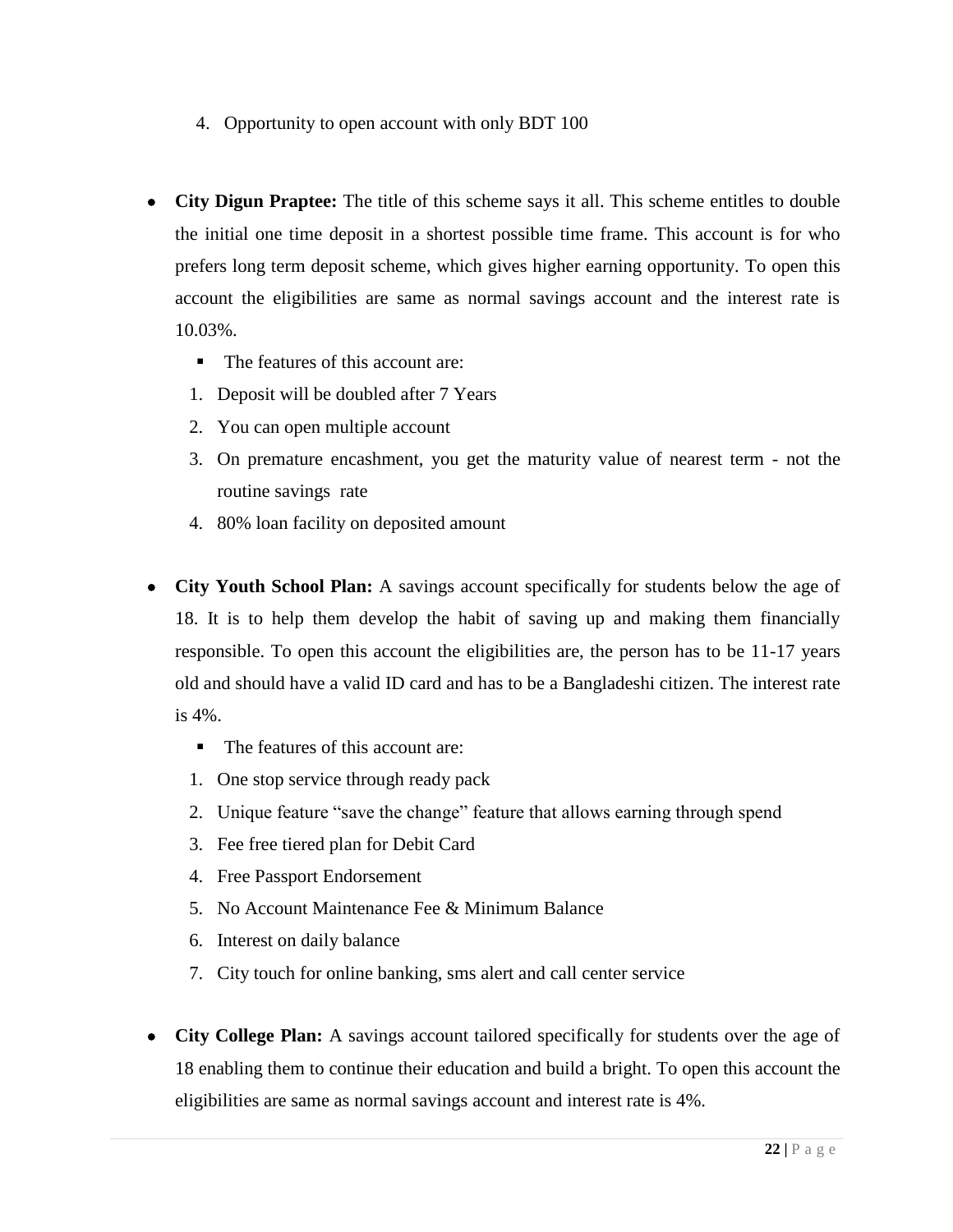- The features of this account are:
- 1. One stop service through ready pack
- 2. Unique feature "save the change" feature that allows earning through spend
- 3. Fee free tiered plan for Debit Card
- 4. Free Passport Endorsement
- 5. No Account Maintenance Fee & Minimum Balance
- 6. Interest on daily balance
- 7. City touch for online banking, sms alert and call center service
- 8. Free Airtel SIM with attractive talk time offer
- **4.1.2 Cards:** City Bank currently has huge customers those who keep debit cards and credit cards including dual currency cards.

### **Debit Cards:**

- 1. City Visa Debit Card
- 2. MasterCard Platinum International Debit Card
- 3. Manarah (Islamic) Debit Card

### **Credit Cards:**

- 1. [American Express Cards](http://www.americanexpress.com.bd/)
- 2. City MAXX Card
- 3. [Visa Gold Card](https://www.thecitybank.com/VISA-Gold-Local.php)
- 4. [Visa Platinum Card](https://www.thecitybank.com/cityvisacreditcard/platinum_card.php)
- 5. Visa Classic Card

### **Debit Cards:**

- **1. City Visa Debit Card: A**n individual who has a savings, current or STD account in City Bank, is eligible for this card. By collecting an application form and submit duly filled up form to any nearby CBL branch one can have Visa Debit Card. Within shortest time the card will be delivered at the mailing address or at designated branch.
	- $\blacksquare$  Features of this card is:
	- $\checkmark$  Cash withdrawal from 500+ Visa ATMs 24/7/365 all over the country
	- $\checkmark$  Shop and dine at hundreds of merchant Visa outlets all over the country
	- $\checkmark$  Balance enquiry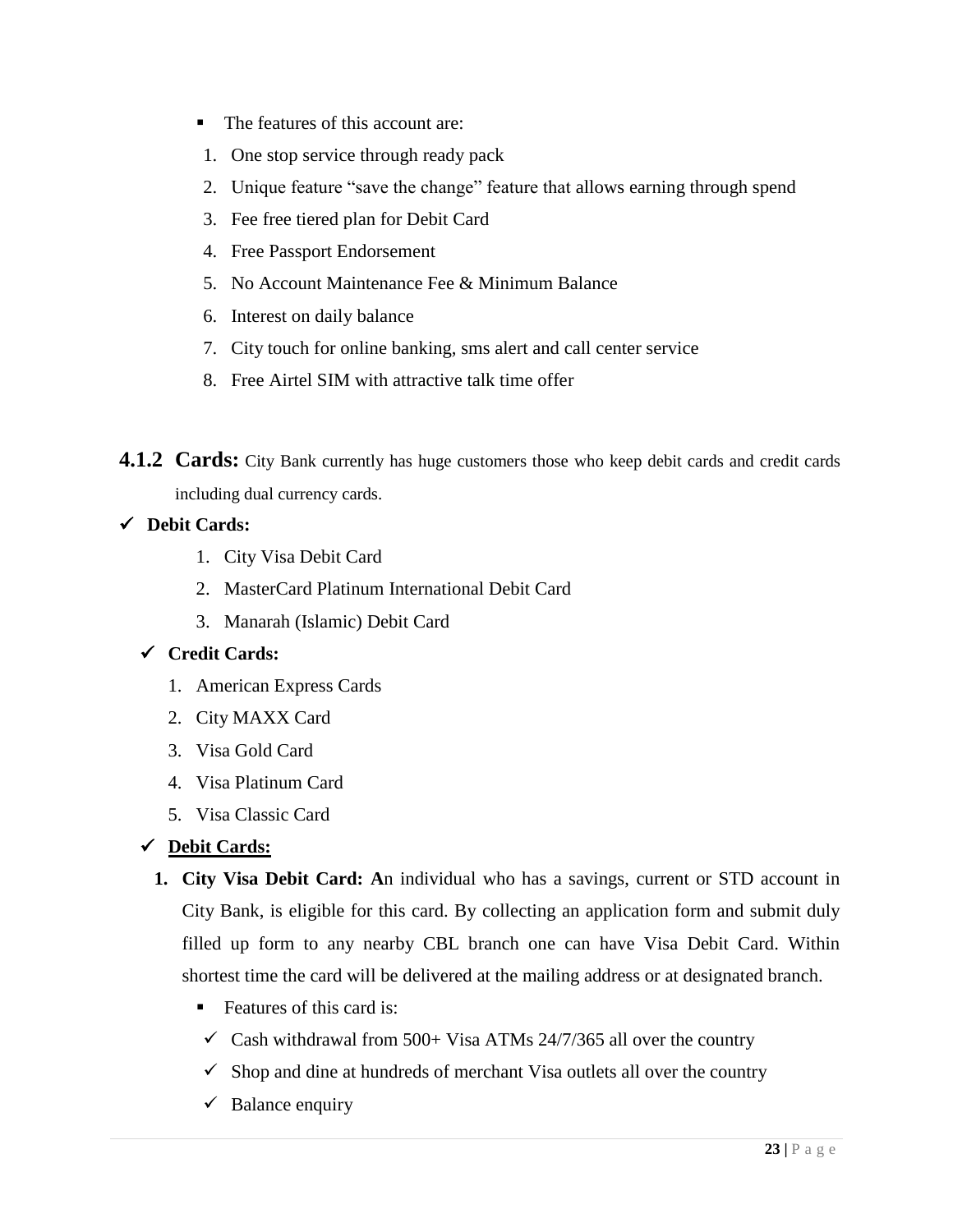- $\checkmark$  PIN Change
- $\checkmark$  Mini statement
- $\checkmark$  Cash withdrawal at Taka 25 per transaction at 583 DBBL ATMs
- $\checkmark$  Cash withdrawal at Taka 10 per transaction at 110 Q-cash network ATMs
- **2. MasterCard Platinum International Debit Card**: MasterCard Platinum International Debit Card from City Bank is the first dual currency platinum debit card in the country. It"s debit card totally redefined. Minimum monthly balance of BDT 10 lac or net monthly income of BDT 2 lac and above (salary account to be maintained with City Bank). For Local Currency Platinum, only BDT account balance will be considered. For International Platinum (only USD), RFCD/FCY/ERQ account will be considered. For Dual Currency Platinum, account would be in BDT and in RFCD/FCY/ERQ forms.
	- $\blacksquare$  Features of this card is:
	- $\checkmark$  International Dual Currency Debit card-available both in Taka & USD
	- $\checkmark$  Get access to your funds at over 1.9 million MasterCard ATMs world wide
	- $\checkmark$  Access to 32 million outlets worldwide that accept MasterCard
	- $\checkmark$  Complimentary access to City Bank Lounge at Hazrat Shahjalal International Airport, Dhaka
	- $\checkmark$  Enjoy 1 for 1 complimentary companion buffet breakfast & lunch at Café Nemo of Platinum Suites, Banani, Dhaka.
- **3. Manarah Islamic Debit Card:** MasterCard Islamic Debit Card from City Bank is a debit card to provide the facility to the customer who is banking in fully Islamic Shariah compliant way.
	- Fratures for this card is almost same as normal debit card.

### **Credit Cards:**

- **1. American Express Cards:** In November, 2009 City Bank became the issuer of one of the world's most prestigious credit cards, American Express® Cards. City Bank has issued one type of American Express Credit Cards, till now, designed to satisfy customer requirements.
- $\overline{\phantom{a}}$  There are different types of American express cards and they are: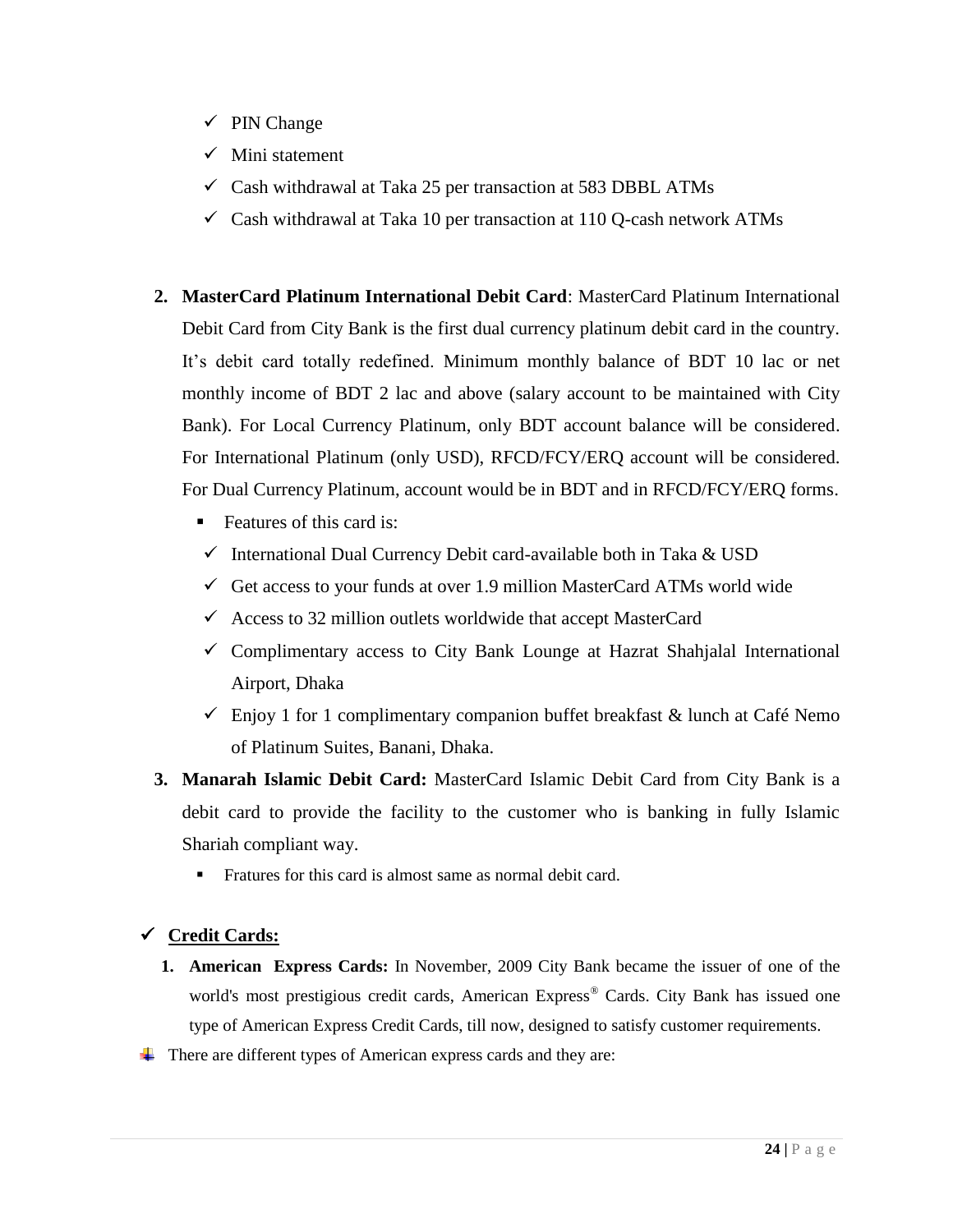- **The American Express Credit Card:** The minimum income requirement for The American Express Credit Card is Tk 30,000 per month.
	- Features for this card are:
		- $\checkmark$  Complimentary companion tickets for entry  $\&$  all rides for Fantasy Kingdom and Water Kingdom
		- $\checkmark$  Membership Rewards Points
		- $\checkmark$  Travel Emergency & Medical Assistance abroad
		- $\checkmark$  Double Benefit City Shield & All Accident Insurance
- **The American Express Gold Credit Card:** The minimum income requirement for The American Express Gold Credit Card is Tk 75,000 per month
	- Features for this card are:
		- $\checkmark$  Complimentary companion buffet round the year at Water Garden Brasserie of Radisson Blu Water Garden Hotel Dhaka
		- $\checkmark$  Double Benefit City Shield & All Accident Insurance
		- $\checkmark$  Complimentary access to the City Bank American Express lounge at Shahjalal International Airport
		- $\checkmark$  Membership Rewards Points
		- $\checkmark$  Travel Emergency & Medical Assistance abroad
- **The American Express Platinum Credit Card:** The minimum income requirement for American Express Platinum Credit Card is Tk 300,000 per month.
	- Features for this card are:
		- $\checkmark$  Unlimited complimentary access to our world-class City Bank Amercian Express lounges at Dhaka"s Hazrat Shahjalal International Airport and Domestic Airport
		- $\checkmark$  Complimentary companion Dhaka to Bangkok economy class return ticket from Bangkok Airways
		- $\checkmark$  Complimentary Priority Pass membership and access to over 600 lounges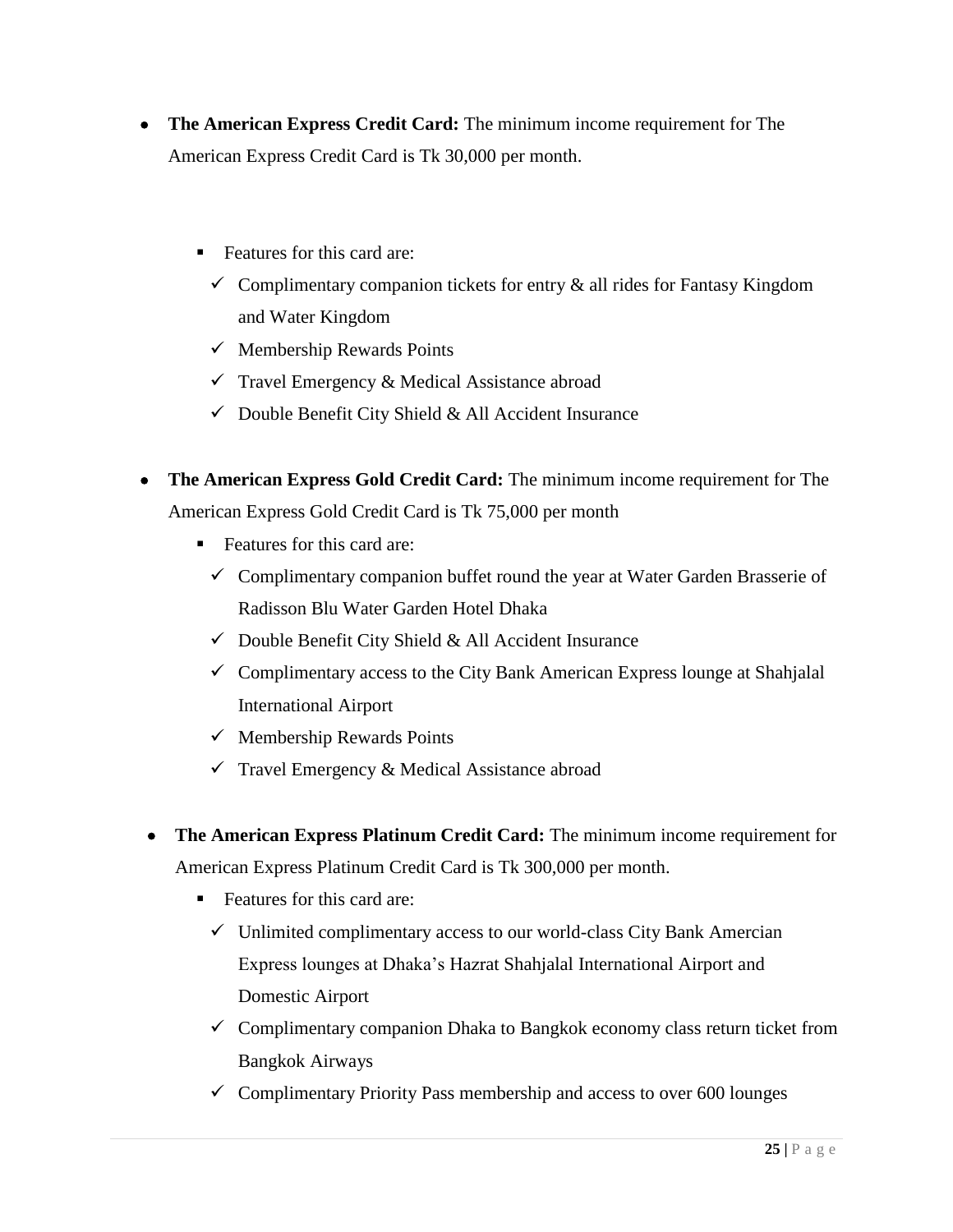- $\checkmark$  Up to 10X Membership Rewards Points
- $\checkmark$  A complimentary meal while paying for three adults at the finest restaurants of the country through Platinum Diner Dines Free
- **2. City Maxx Credit Card:** American Express is a trademark of American Express. The CityMaxx Card is issued by City Bank pursuant to a license from American Express. CityMaxx card holder can enjoy unlimited cash back on all spending and earn interest in the bank account on the money that has been spent through the card.
	- Features for this card are:
		- $\checkmark$  25% savings with American Express Selects at some of the finest restaurants and retail outlets in Bangladesh
		- $\checkmark$  Earn interest for 15 days on the money that has been spent
		- $\checkmark$  5% cash back on all the leading grocery shops in Bangladesh.
		- $\checkmark$  1% cash back all year round on all other transaction

### **3. City Visa Gold Card:**

- **VISA Gold Local:** This is a card which has acceptance just in Bangladesh (domestic use only) .The differences between these two cards are higher credit limit than classic card. Credit limit of Visa Gold card is ranging from BDT 50,000 to BDT 5, 00,000. This card has been designed for the higher earner category customer.
- **VISA Gold Dual:** This is a high value dual card remaining other features same with classic dual. Gold dual is also for the higher earner category customers and its credit limit is USD 1001 to 4000 and BDT 50,000 to BDT 500,000. A secured dual card"s limit will be maximum USD 28,000 against lien on RFCD or ERQ account.
- **4. City Visa Platinum Card:** City Visa Credit Card is designed to be a privileged card for anyone to enjoy benefits to make the best of their lifestyles. This is not just a credit card; it is the modern solution for financial situations that gives prestige and respect for every transaction made with this card.
	- Features for this card are:
		- $\checkmark$  City Visa Platinum Card holder can take pleasure in being honored with 50% off on the Golf Fee Card retail membership and access up to 50% discounted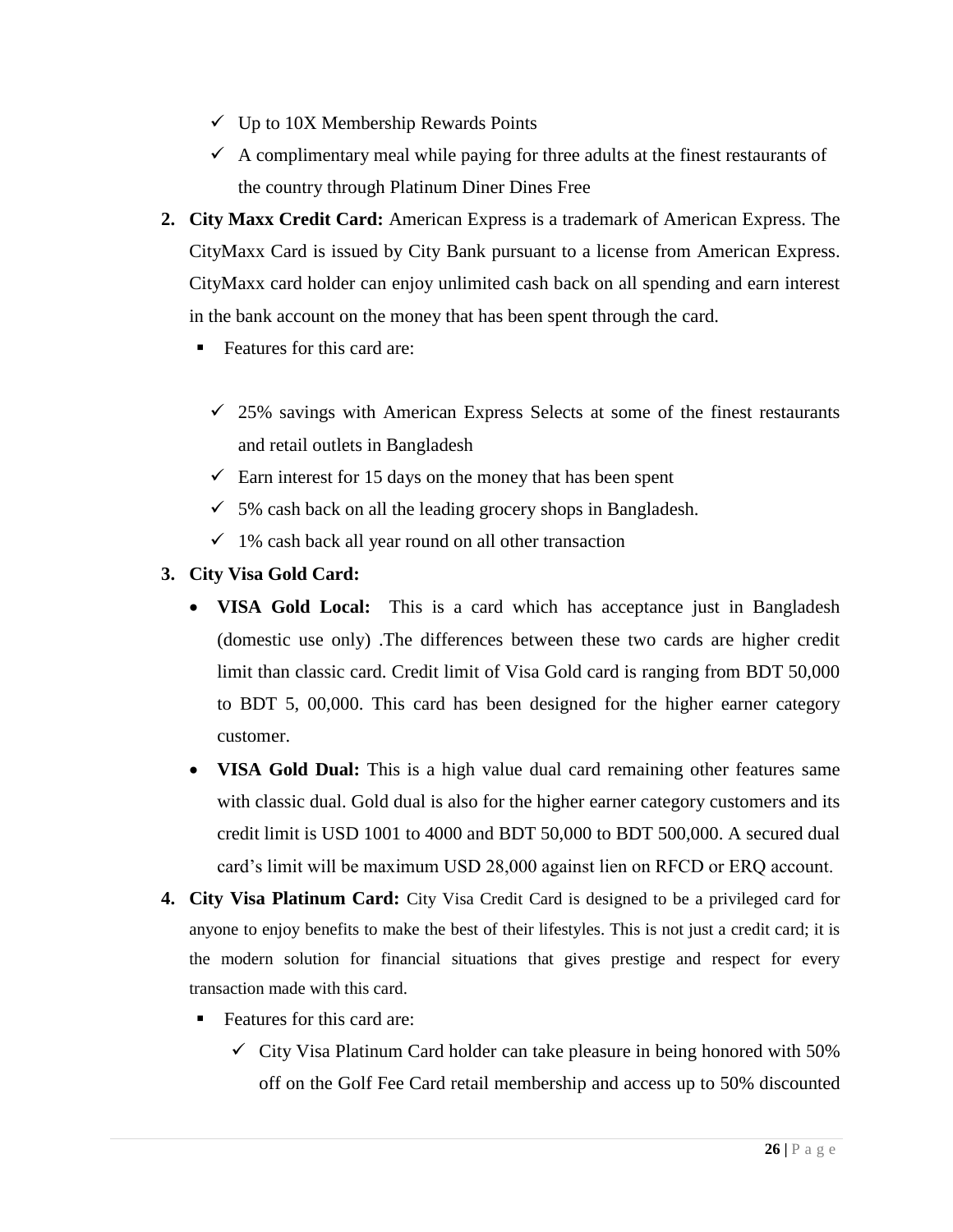green fees at over 2000 golf courses and 500 golf resorts worldwide. This privilege will also keep the card holder up to date about golf tee time information.

- $\checkmark$  City Visa Platinum Card holder can enjoy priority pass privilege at over 600 airport VIP lounges worldwide. Avail up to 35% discount on first year membership fee for priority pass.
- $\checkmark$  Wherever, whether it is day or night, City Visa Platinum Card holder can call on VISA Concierge service for travel and entertainment assistance. Privileges include pre trip information, air travel planning, hotel booking and car hiring according to preference and passport and visa assistance while traveling abroad.
- $\checkmark$  City Visa Platinum Card holder is insured on the outstanding balance of City VISA Platinum Credit Card by enrolling into DBI Program. Card holder"s full outstanding balance will be paid off and an equal amount will be paid to nominee.
- $\checkmark$  By enrolling into DBI Program, City Visa Platinum Card holder will be eligible for All Accidental Death Insurance coverage of BDT 500,000 which will be paid to nominee.

#### **5. City Visa Classic Card:**

- **VISA Classic Local:** This is a local Visa Credit Card which is valid only in Bangladesh. This credit card has a limit ranging from BDT 10,000 to BDT 49,999. This card has been designed for medium earner category customers.
- **VISA Classic Dual:** This credit card has dual options to make transaction in two currencies. Its acceptance jurisdiction is in country and outside country in BDT and USD respectively. Classic dual is for the medium earner category customers. Its credit limit is USD 100 to 1000 and BDT 10,000 to BDT 49,999.
- **4.1.3 Loans:** City Bank has attractive loan products including life style loan, car loan, salary loan, and professional loan is currently in the bank's product offerings under five different names such as: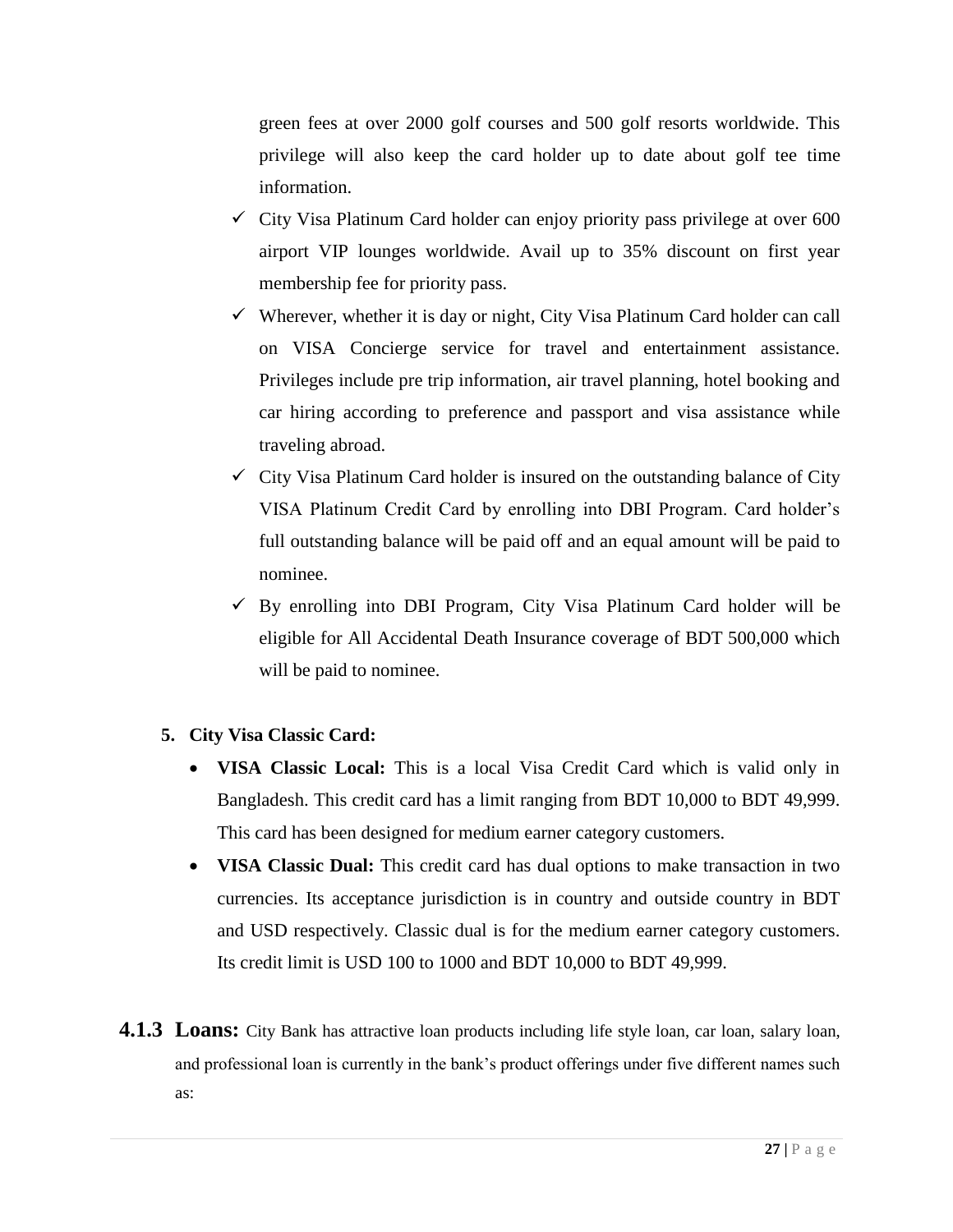- **City Drive:** Car loan facility is provided by this product. City Bank introduces City Drive, a tailor-made auto loan scheme for individuals.
	- To get this loan one has to be eligible in some areas such as: Salaried executive - Minimum 1 year experience including 6 months with current employer; Businessman/Professional - 1 year experience; Monthly income: Minimum Tk. 30,000; Age- 22 to 60 years.
	- Features for this loan are:
		- $\checkmark$  Car financing up to 30% of reconditioned or new vehicle price
		- $\checkmark$  Loan amount ranging from Tk. 300,000 to Tk. 20, 00,000
		- $\checkmark$  Up to 100% financing for loan against cash security
		- $\checkmark$  Loan tenor 12 to 60 months
		- $\checkmark$  No hidden charges
		- $\checkmark$  Competitive interest rate
		- $\checkmark$  Processing fee is 2% of the loan amount
- **City Solution:** City solution is an exclusive offer for consumer. It accepts loans on different purpose such as: Vacation Loan, Study Loan, Medical Treatment Loan, Wedding Loan, House Renovation Loan. City Bank's City Solution is there to solve all customers' problems and to fulfill all dreams. Customers can access this facility from bank"s selected branches across the country.
	- To get this loan one has to be eligible in some areas such as: Minimum monthly income: Salaried executive Tk. 15,000; Experience: Professional 1 year; Experience: Salaried executive total 1 year including 6 months with current employer; Experience: Business person 2 years.
	- Features for this loan are:
		- $\checkmark$  Loan amount ranging from Tk. 50,000 to Tk. 1000,000
		- $\checkmark$  Loan tenor 12 to 60 months
		- $\checkmark$  No guarantor required for the loan amount up to Tk. 3 Lac
		- $\checkmark$  No hidden charges
		- $\checkmark$  Competitive interest rate
		- $\checkmark$  Processing fee 1%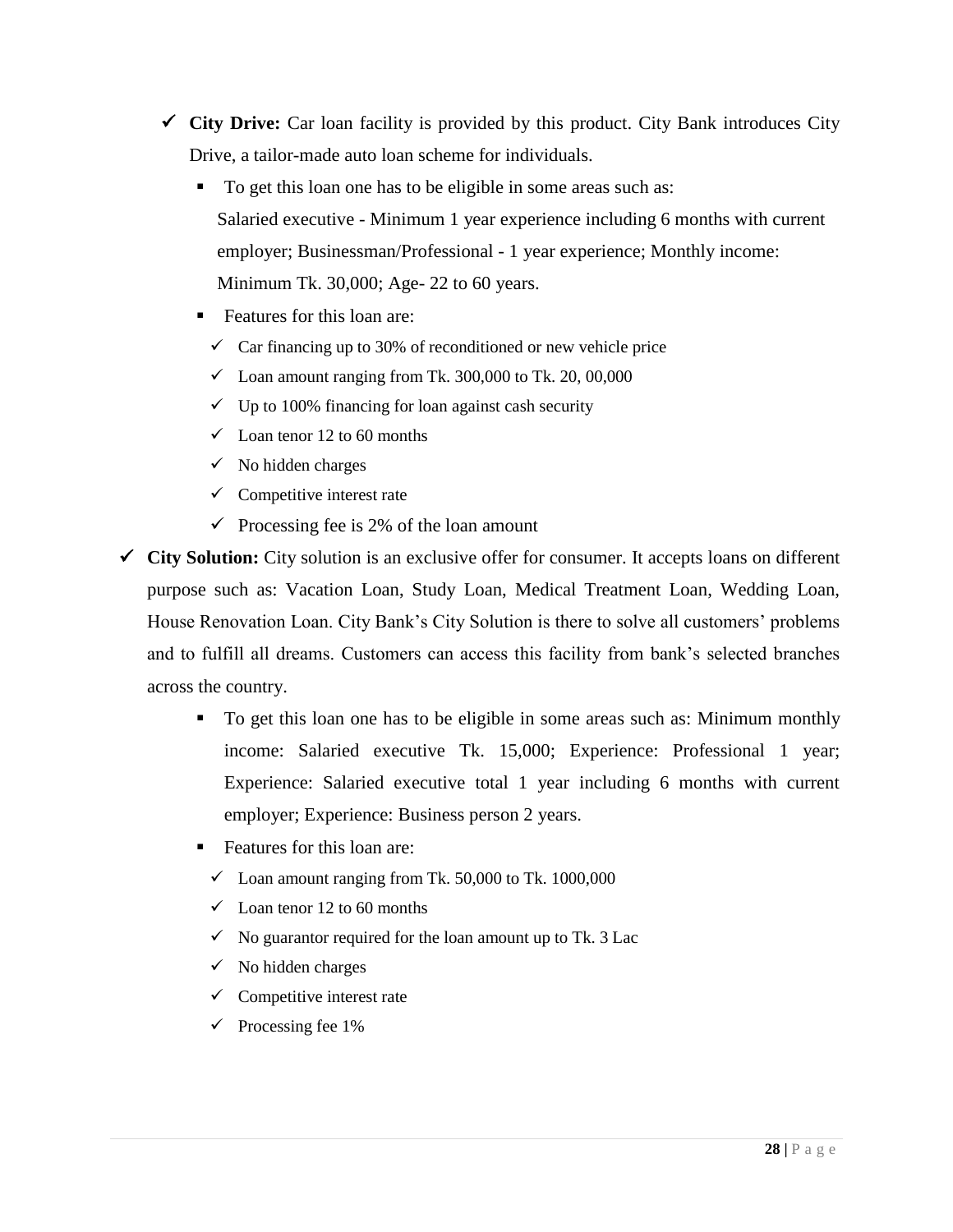- $\checkmark$  City Express: City Express Cash is a fully secured and revolving facility for any legitimate purpose. The security for the loan should be ideally City Bank"s Fixed Deposit Rate. Bank would finance against clients CBL FDR or other banks/NBFIs security.
	- To get this loan one has to be eligible in some areas such as: The Loan taker has to be at least 18 years old and he/she has to be a Bangladeshi.
	- Features for this loan are:
		- $\checkmark$  Minimum loan amount Tk. 50,000 & Maximum 90% of the Present Value of CBL FDR or any other security
		- $\checkmark$  Quick processing
		- $\checkmark$  Minimum documentation
		- $\checkmark$  Loan tenor 12 to 60 months
		- $\checkmark$  No guarantor required
		- $\checkmark$  No hidden charges
- **City Double:** City Double is a unique loan facility where fixed deposit in City Bank or in any other financial institution will now allow to avail two loans at the same time from City Bank – one as overdraft (up to 95% of FD value) and other as an EMI loan up to 10 lac.
	- To get this loan one has to be eligible in some areas such as: Any credit worthy individuals like salaried executives, doctors, architects, engineers, chartered accountants, consultants, IT professionals and businesspersons etc. can apply for this loan.
	- Features for this loan are:
		- $\checkmark$  Fully secured loan in the for up to 95% of FD value
		- $\checkmark$  Unsecured loan for up to Tk. 10 Lac payable in Equal Monthly Installments (tenor ranging from 12 to 60 months)
		- $\checkmark$  Zero processing fee for the overdraft facility
		- $\checkmark$  Interest rate lower than other competitive products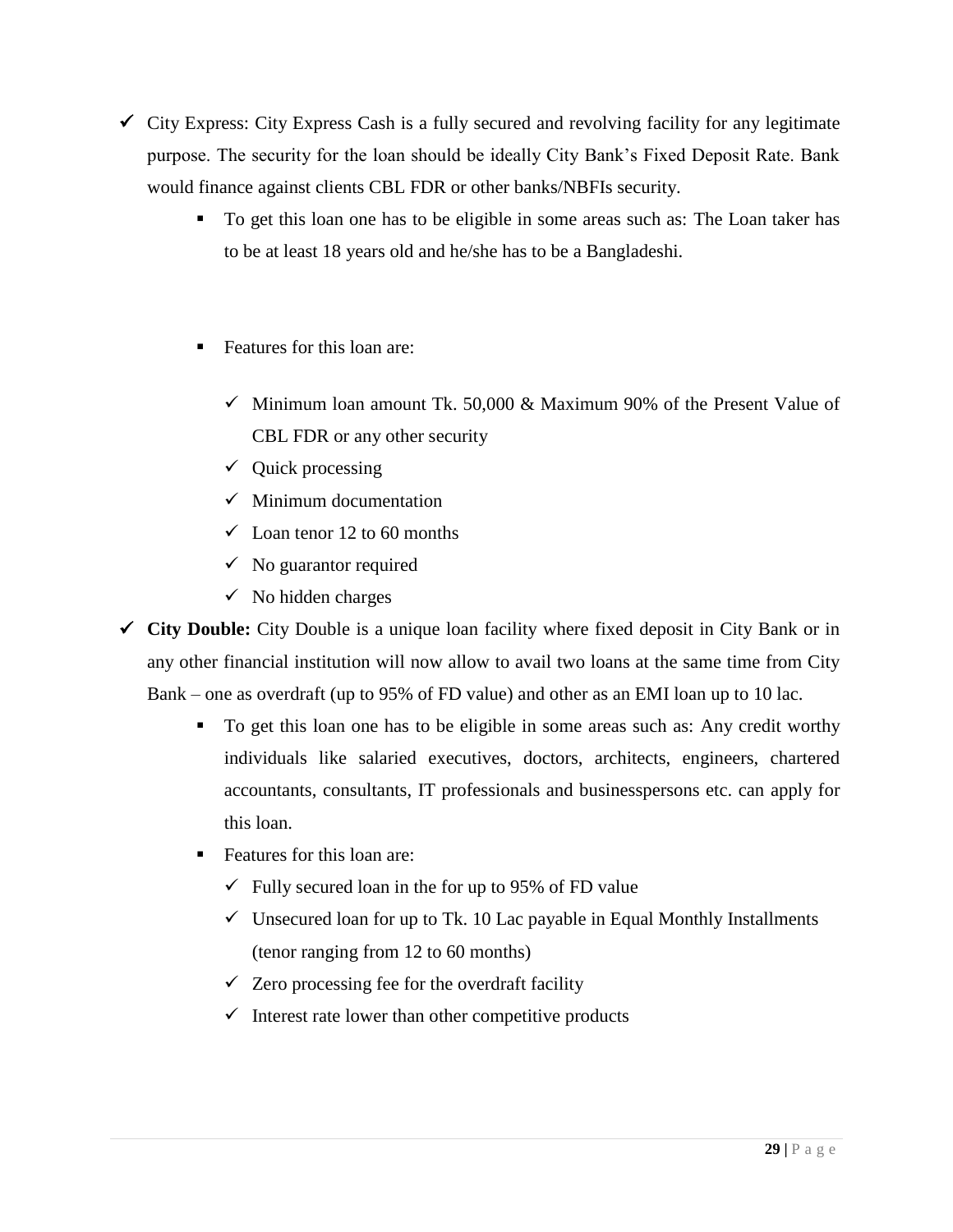- **City Scholar:** City scholar is a unique education loan offered to fund higher studies not only in Bangladesh but also abroad. It offers up to 95% of fixed deposit value as student loan or up to tk.10 lac on purely collateral-free basis.
	- To get this loan one has to be eligible in some areas such as: This education loan is designed to meet any type of educational financial need of a student. Any creditworthy individual can avail this loan facility for his/her offspring or for himself/herself.
	- Eventures for this loan are:
		- $\checkmark$  Secured overdraft facility –value can be up to 95% of the security deposit
		- $\checkmark$  Unsecured facility loan amount up to Tk. 10 Lac
		- $\checkmark$  Secured Equal Monthly Installments Facility loan amount up to 95% of the security deposit
		- $\checkmark$  Quick processing time
		- $\checkmark$  Interest rate lower than other competitive products
		- $\checkmark$  Student file service facility

### **The Documents needed to open a loan account are:**

- $\checkmark$  City Bank fixed deposit
- $\checkmark$  City Bank's deposit scheme of minimum 2 years maturity attained
- $\checkmark$  Wage Earner Development Bond/FDR of other eligible banks and financial institutions
- $\checkmark$  Passport/National Identity/Driver's License/Ward Commissioner's Certificate with photo attached
- $\checkmark$  2 copies photograph of the applicant and 1 copy photograph of the guarantor (if availing unsecured loan portion
- $\checkmark$  Business card (if any)
- $\checkmark$  Bank statement for last 6 months
- $\checkmark$  Any document showing TIN
- $\checkmark$  Trade license/Memorandum of Association/ Partnership deed for businessmen
- $\checkmark$  Letter of Introduction (LOI) for salaried executives or pay slip if that covers major information of LOI
- $\checkmark$  Copy of house ownership and rent agreement for landlord and landlady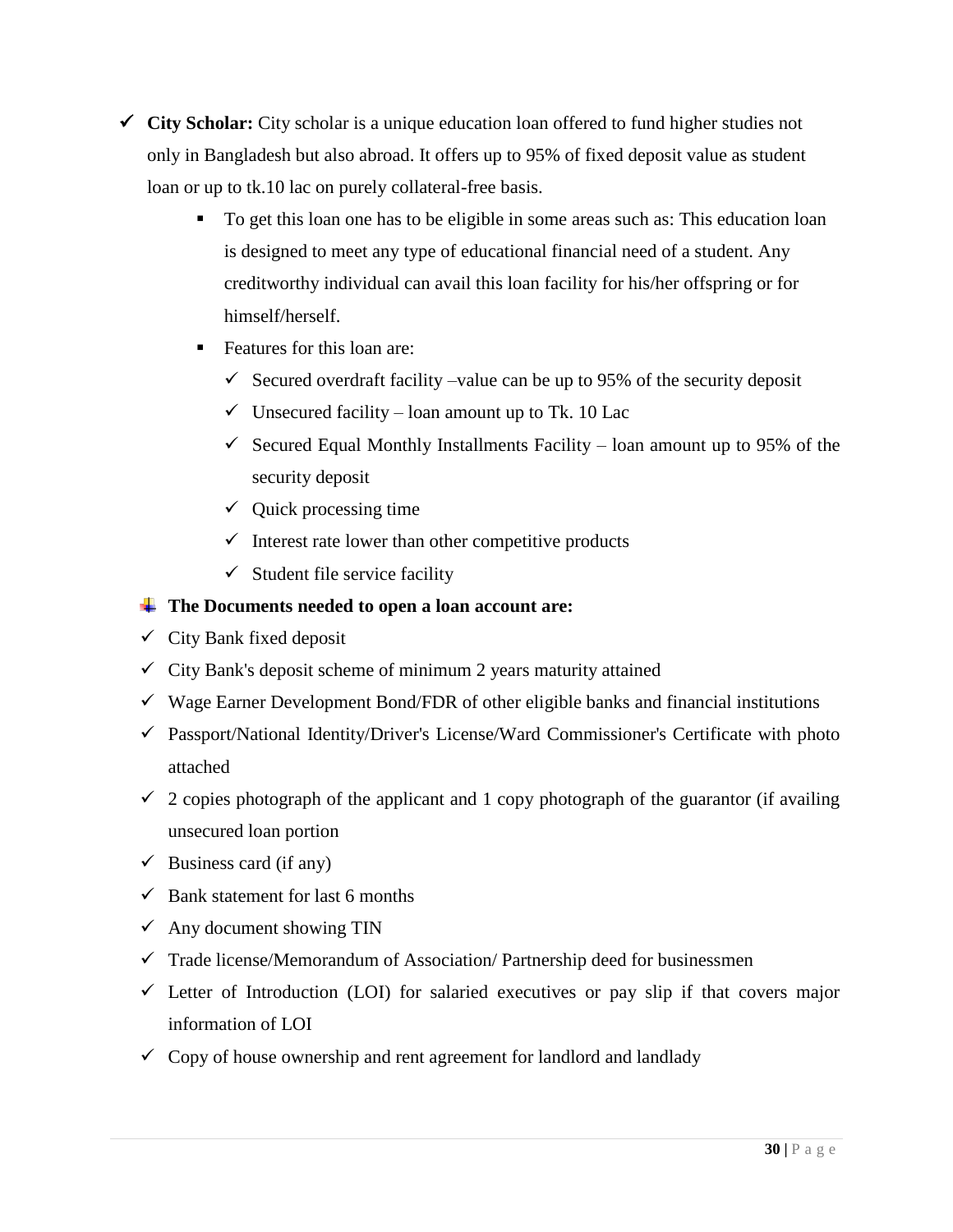- For City Scholar loan some different documents are needed and they are:
	- $\checkmark$  One valid Passport copy of applicant and student (for study abroad)/ Driving License/ Voter ID
	- $\checkmark$  Copy of College / University admission paper and proof of formal acceptance by student along with other documents (for abroad)
	- $\checkmark$  2 copies of photograph of the applicant and 1 copy photograph of the guarantor (if availing unsecured loan portion)
	- $\checkmark$  Business card (if any)
	- $\checkmark$  Copy of Tin related documents (TIN certificate in not mandatory)
	- $\checkmark$  Letter of Introduction (in case of salaried executives) as per City Bank's format or salary slip if that covers the major information of LOI
	- $\checkmark$  Bank Statement for last 3 months for salaried persons and 6 months for professionals/businessmen for unsecured loans

**4.1.4 SME Banking:** SME Banking of City Bank is assuming a new and modern dimension. It is entering in to a wider horizon. The philosophy of extending banking services to SME's of the country is to meaningfully push every one of them up to the next level of respective business operations. The upward push would be meaningful as they would be business wise competitive for a sustainable future. It is therefore would be turning in to an abode of SME's to grow to the next level. Hence, the bank has named it City Business - for taking SME's to the next level.

- Different types of SME Banking offered by The City Bank Limited are:
- **City Munafa- 50% FDR backed:** There are around 106,000 Small and Medium Enterprises in Bangladesh according to a market survey. Based on the estimate, there is a total funding requirements of BDT 200 Billion. A lot of banks are financing for their working capital, fixed asset purchase and other business purposes through complicated or less friendly credit analysis methods by taking land or building as primary collateral. City Bank, as specified in its Small and Medium Enterprise financing policy, would like to offer simply structured, process based, yet risk mitigating banking product to the SMEs. CBL "MUNAFA" has been designed based on the above objectives to achieve. "MUNAFA" is a terminating loan facility (EMI based) for working capital, fixed asset purchase, or any other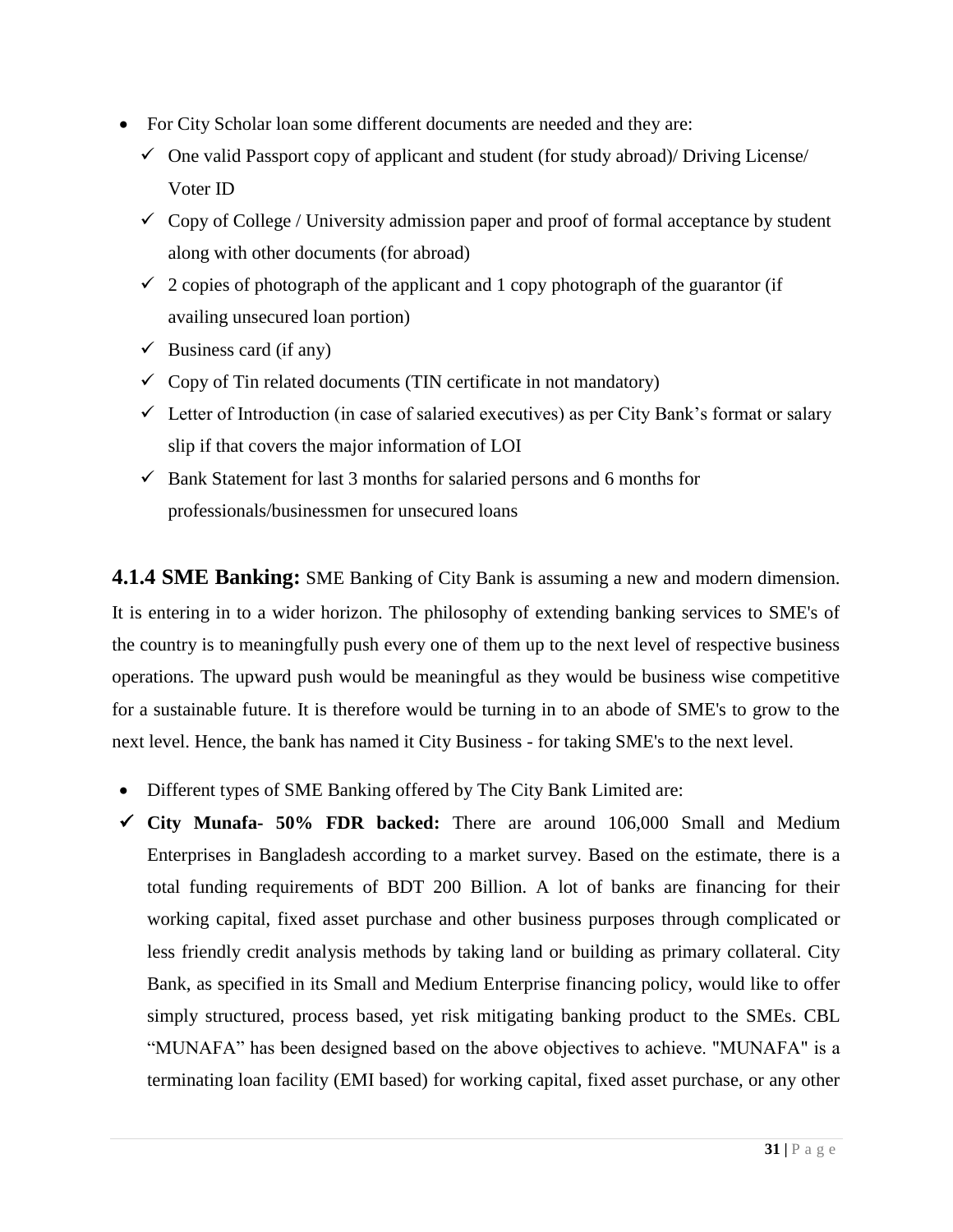business purpose. Bank would finance against net cash flow of the socio economic entity derived from cash flow of any creditworthy business and secure the lending against lien of CBL fixed deposit amounting 50% of loan volume. The product will allow the bank to capture the existing market opportunity.

- **City Muldhan- Trading Purpose:** SME business in Bangladesh mostly requires active financial / banking support for a business to grow. To cater various such needs of different trade related business, from July, 08 The City Bank was going introduce a complete tailor made package which surely will meet your specific financial needs and services.
- **City Sheba- Service Purpose :** To facilitate different concerns engaged in service related industry, The City Bank is going to introduce a customized product naming City Bank Sheba. The product will positively satisfy different business related needs of the clients involved in different service sectors.
- **City Shulov- Manufacturing Purpose :** A unique product to facilitate concerns engaged in manufacturing business. The product will facilitate to meet up diversified needs to different manufacturing concerns.
- **City Nokshi- Women Entrepreneur:** Women are no more belong for household activities only. Rather their movement started shifting toward ruling nation, leading corporate office, developing as business think tank. In all over the world for the last decade women has proved their capacity and entrepreneurship skill in their respective arena. The state and Bangladesh bank feel to give a comfortable ground for the development of the women in the business entity and are encouraging and inviting the financial facilitators to extend their hands. There are thousands women specially in handicrafts, boutique, agro based industry, beauty parlor, readymade garments, creative works, interior design, entertainment market etc keeping their superb contribution. That's why City Bank introduces City Nokshi – an exclusive SME financial facility for women entrepreneur.
- **City Shosho:** Agricultural is the main artery of the nation like Bangladesh. More that 80% of our citizen still depends on agriculture. Agro based products are no more restricted to just producing paddy. The scope of agriculture has been spread from crops to livestock, livestock to fisheries, fisheries to fruit cultivation etc. Till date rice is our staple food and we do have heavy dependency on potato, vegetable, fish, live stocks, fruits etc. In absence of adequate production of all these necessities, we need to live on imported crops and cost of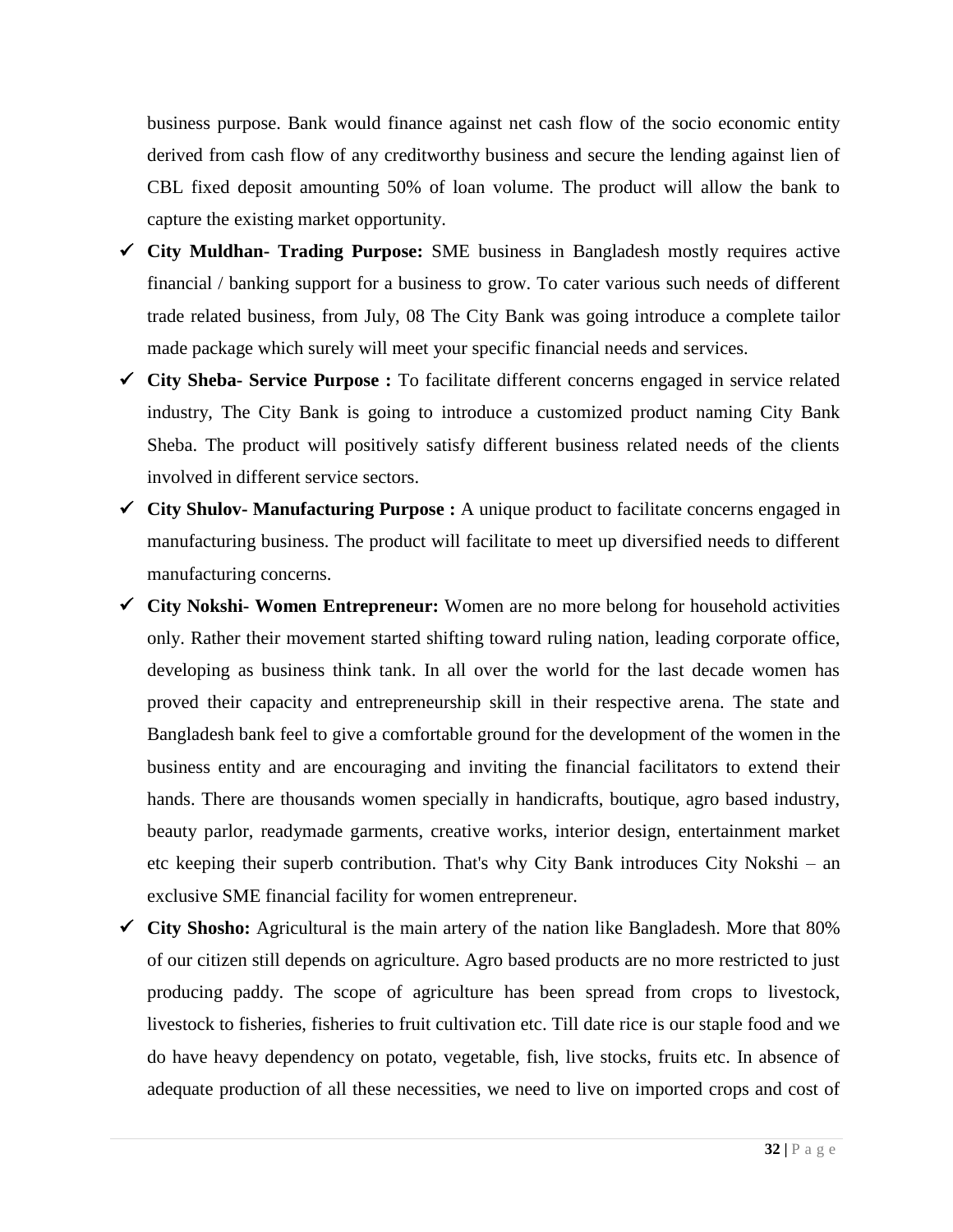living ultimately goes up and a huge stake of our population is simply lives very hard life because of crisis of the necessities. Private sector facilities are invited to take part in the development of this agro based industry to avoid the deadly sufferings of crisis and City Bank has come forward to accept the call and introduced City Shosho to facilitate rural agricultural development.

- **City Khamar:** City Khamar is the loan product to assist the growers who are involved in fish and poultry production. Fish & poultry industry has become one of the advance industries in the past decade and many of our growers shifted their focus from crops to fish & poultry production because of scarcity of natural fish & meat to meet the high demand. City Khamar boost this industry in producing more fish & Poultry to meet our demand.
- $\checkmark$  City Jantrapati: City Jontropati is aimed to facilitate the farmers to produce different agro based machinery and equipment for their irrigation and cultivation. Production of modern cultivation is heavily dependent on availability facility of equipment and machinery for irrigation and cultivation. This loan product will help the farmers to buy this equipment for cultivation process.
- **City Livestock:** City Livestock is the loan product to assist the persons involve in farming livestock in different areas in the country. Livestock has a huge demand in our country for our food, milk and cultivation as well. The raw hide of the livestock is also highly demanded for the leather industry. As we can"t meet our domestic demand of milk and meat from our local sources, we are hugely dependent in import for livestock products. City Livestock has been aimed to facilitate the people who are involved in livestock business in the country.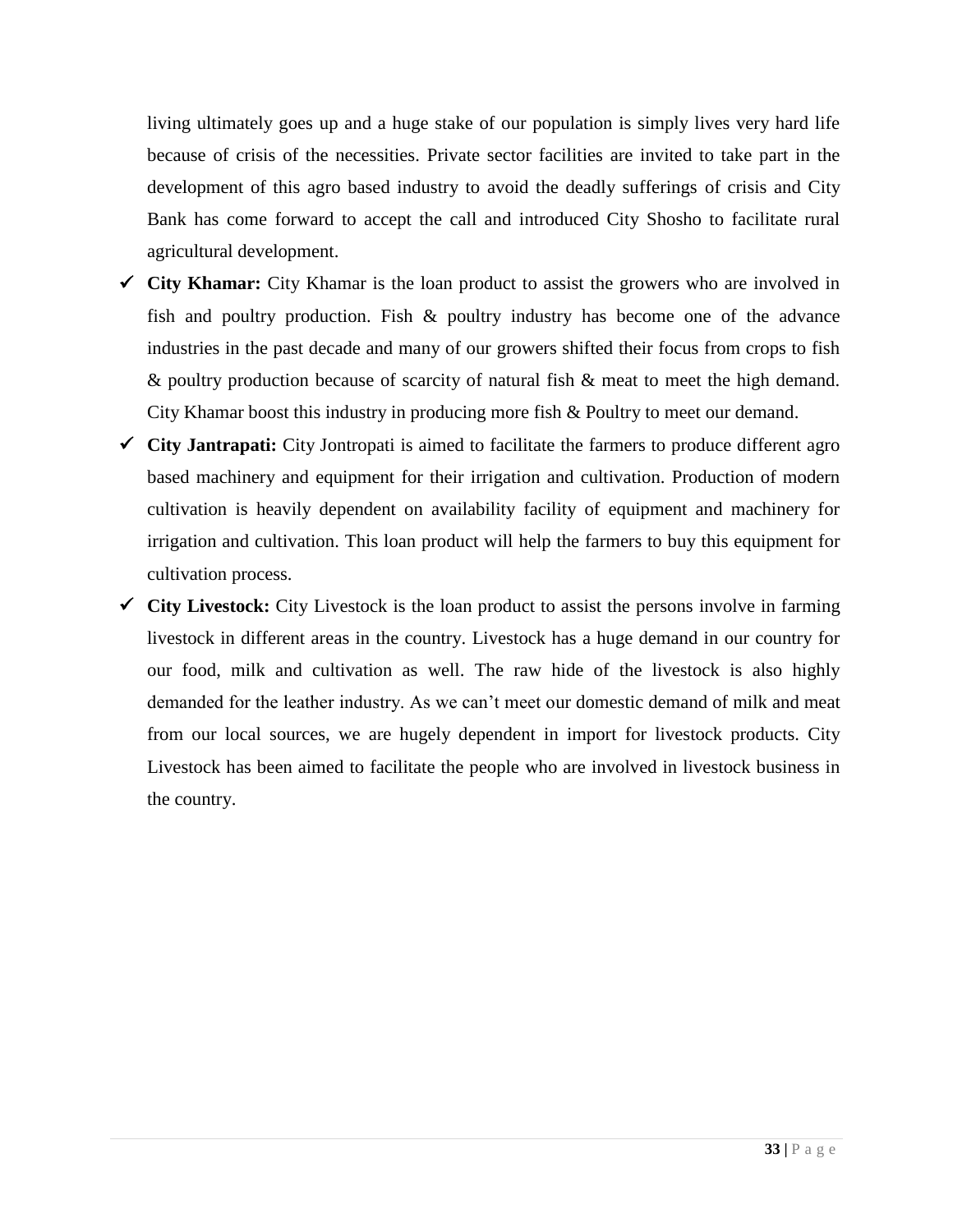# **Chapter 5**

# **Analysis of the Customer Care Service**

## **5.1How and what type of services are provided by the Customer Care Division:**

**5.1.1 Account Opening:** To open up an account both the coutomer care officer and the account holder have to go through a procedure. And the procedure is:

For individual introduction is needed by an account holder He/ She is required to fill up the specimen signature card. Application fills up the relevant application form in the prescribed manner. The authorized officers analyze the introduction and examine the document submitted. Account and FDR is opened issuance of deposit slip and the deposit must be made in cash. After depositing the cash one cheque book  $\&$  pay  $-\text{in}$ slip book is issued. Before opening of a current or savings account, the following formalities must be completed by the customer:

With the main form it contains three other forms. They are individual information form, transaction profile, MID (Most Important Document). The following person can introduce an a/c opener an existing current/savings account holder of that branch patient. A respectable person of the society or locality who is well known to the manager/2nd man of the branch.

Furnishing photographs signed by the introducers and account holder in the backside of photo Account holder needs to sign in the backside of the nominee photo.

Banker will supply a set of printed forms required for opening the account, which will normally include, Specimen Signature Cards, Deposit Slip Book, Check book Requisition slip.

Steps in savings account opening

- 1. Customer should carefully read full-fill the application form
- 2. Putting specimen signature in the specimen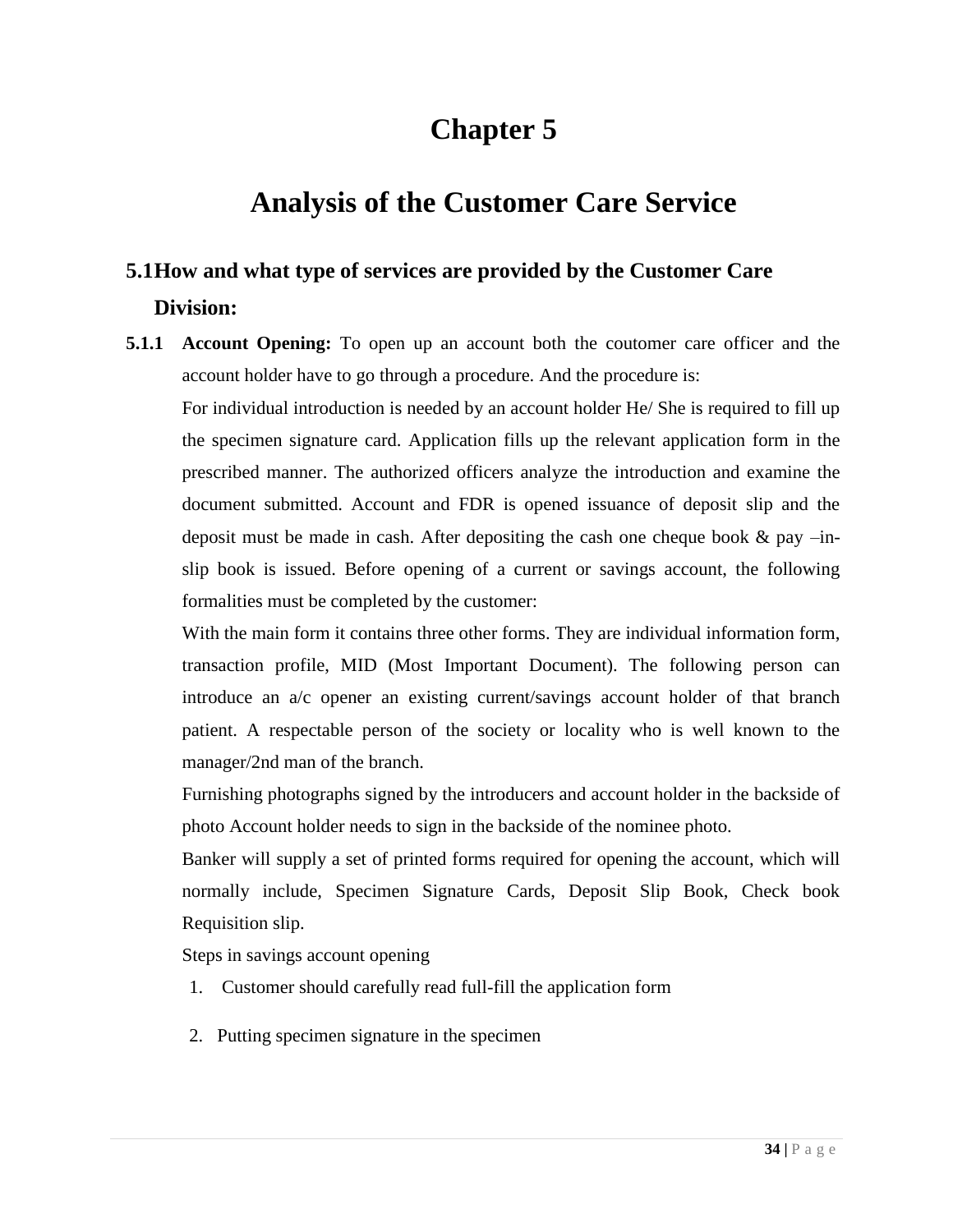- 3. Any special instructions with regard to operation of the account should be noted on the relevant signature card boldly duly authentication by the account holder should be obtained
- 4. The required account number for the new account from the account opening register should be obtained
- 5. Obtained the signature & account number of the Introducer on the advice of new accountant the place meant for the purpose & gets the signature properly verified by an authorized official of the bank
- 6. The deposit slip properly filled in  $\&$  signed by the customer
- 7. Then the new account number should be written at the appropriate place of the deposit slip and mark new account on both the copies of the deposit slip and request the customer to deposit the money at the cash customer
- 8. Place the signature cards, advice of new  $a/c$ , a copy of deposit slip, photographs & other necessary papers/ documents etc. in a file
- 9. Obtain approval of the authorized officers for opening the new account on all relevant papers. While giving approval for opening an account the Authorized official should be satisfied about of the Introducer
- 10. The Authorized officer on the advice of new  $a/c \&$  on the specimen signature of the new a/c holder
- 11. After approval of the opening of the  $a/c$ , get the check book requisition slip signed by the customer
- 12. Deliver the check book to the customer after properly marking the account number name & place of the branch on each leaf of the checkbook
- 13. On completion of account opening open a file for the new a/c holder & file all relevant papers forms etc. Signature cards, copies of advice, Deposit slip, debit ticket etc is distributed to concerned department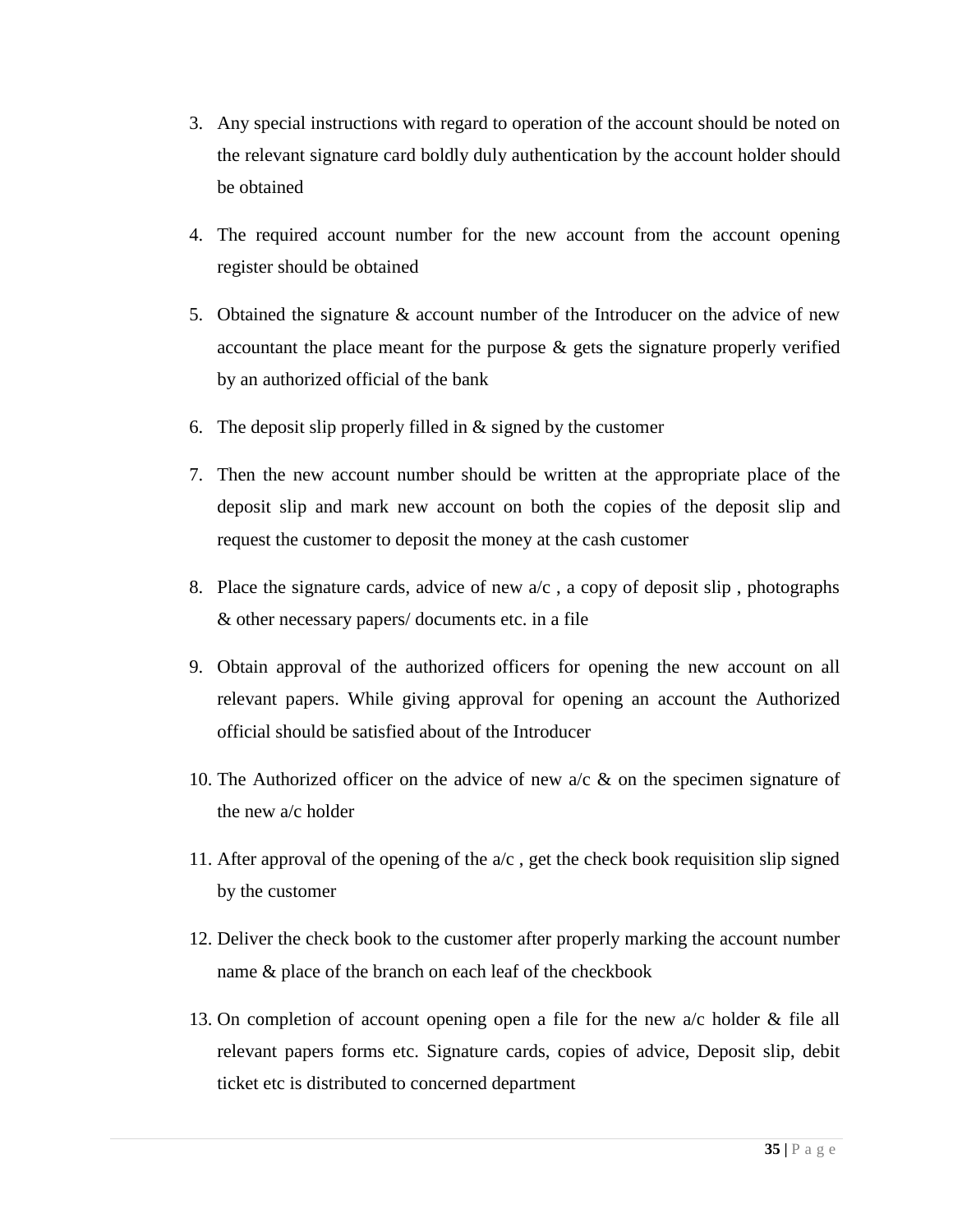- 14. To fill up the KYC (know your Customer) form.
- **Different Document are needed to open up different types of account:**
	- **1.** For Sole Proprietorship:
	- $\checkmark$  Photograph of all authorized signature
	- $\checkmark$  Trade license & Tin Certificate
	- $\checkmark$  Permission under 18-A from Bangladesh Bank
	- $\checkmark$  Photo Identification National Id Card/ Current valid Passport /Valid Driving License.
	- $\checkmark$  Where Photograph is also attested/Employee Photo ID card of any multinational or listed company or organization.
	- **2.** For Limited Company:
	- $\checkmark$  Bank's prescribed Account Opening application form,
	- $\checkmark$  Certified copy of the Memorandum & Articles of Association of the Company,
	- $\checkmark$  Certificate of incorporation,
	- $\checkmark$  Certificate of commencement of Business (For Public Limited Companies only),
	- $\checkmark$  Extract of the Board resolution sanctioning the account opening and signing authority,
	- $\checkmark$  List of the Director with address in specified from,
	- $\checkmark$  Photograph of the signatories,
	- $\checkmark$  Copy of valid Trade License,
	- $\checkmark$  Introducer's signature in the A/C opening form and at the back of the photograph(s) of Account holder(s),
	- $\checkmark$  List of names with Appointment letter and Specimen Signature of the Persons authorized to operate the Account, and
	- $\checkmark$  The personal identity of all the directors or beneficial owner(s) proprietor of the Firm has to be established by any of the documents as mentioned in Individual or Joint Customer category.
	- **3.** For Partnership:
	- $\checkmark$  Trade license & Tin certificate
	- $\checkmark$  Certified true copy of partnership deed of the partnership concern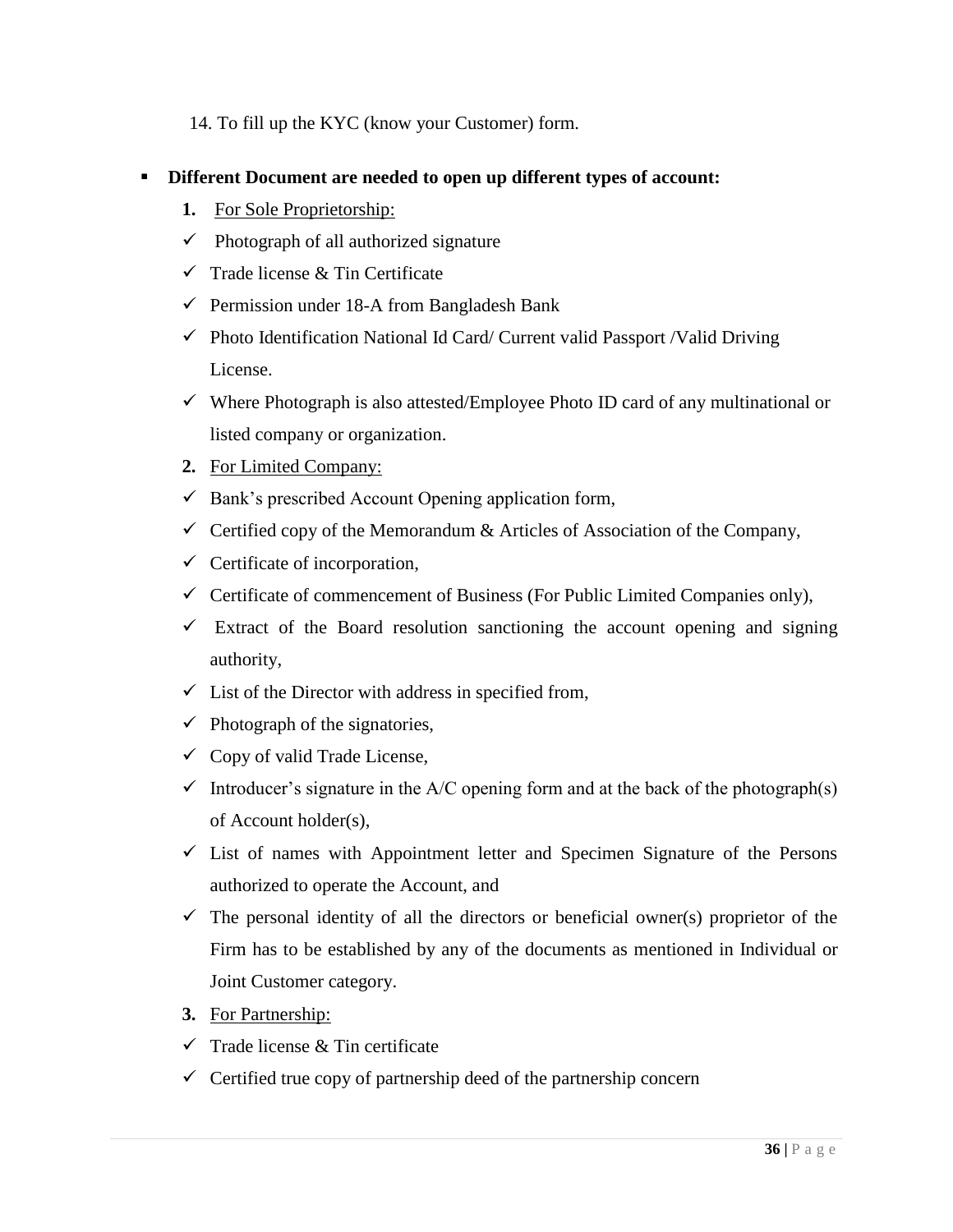- $\checkmark$  Nationalization copy of partnership deed of the partnership concern
- $\checkmark$  Certificate of registration of the partnership concern
- $\checkmark$  List of partners with their address
- $\checkmark$  Permission under 18-A from Bangladesh Bank
- $\checkmark$  An explanation of the nature of the business or partnership should also be ascertained
- $\checkmark$  2 copies of Photograph & identification Document of all partners & all Authorized **Signatories**
- **4.** Resident Foreign Currency Deposit (RFCD) Account:

Eligible persons can open Private FC/NFCD/RFCD accounts easily with any AD in Bangladesh by submitting account opening forms dully filled in, photo and other necessary papers like copy of passport, etc. Persons residing abroad interested to open Private FC/NFCD accounts can open account by sending necessary papers/documents from abroad duly verified by Bangladesh mission abroad or a reputable bank or any other person known to the AD in Bangladesh. However, submission of job certificate/certificate evidencing having business abroad is not mandatory for opening FC account by Bangladesh nationals residing abroad. Besides the opportunity of opening and maintaining Private FC/NFCD accounts as stated above, non-resident Bangladeshis/other non-resident foreign nationals can invest in (i) US Dollar Premium Bond, US Dollar Investment Bond and Treasury Bond (in Taka) of Bangladesh Government (ii) shares/securities listed in stock exchanges through opening of Non-Resident Investor's Taka (NITA) Account. Non-resident Bangladeshis may also invest in Wage Earners" Development Bond in Taka.

### **5.1.2 Activating Dormant Account:**

Dormant account is an account which is inactive. Under the City bank policy, if an account remains inactive for 3 months then accounts will be considered as a dormant account. If the account becomes dormant then account holder won"t be able to use it for transactions. For transactions customer needs go to the branch where he or she had opened that account and with certain process account can be active again.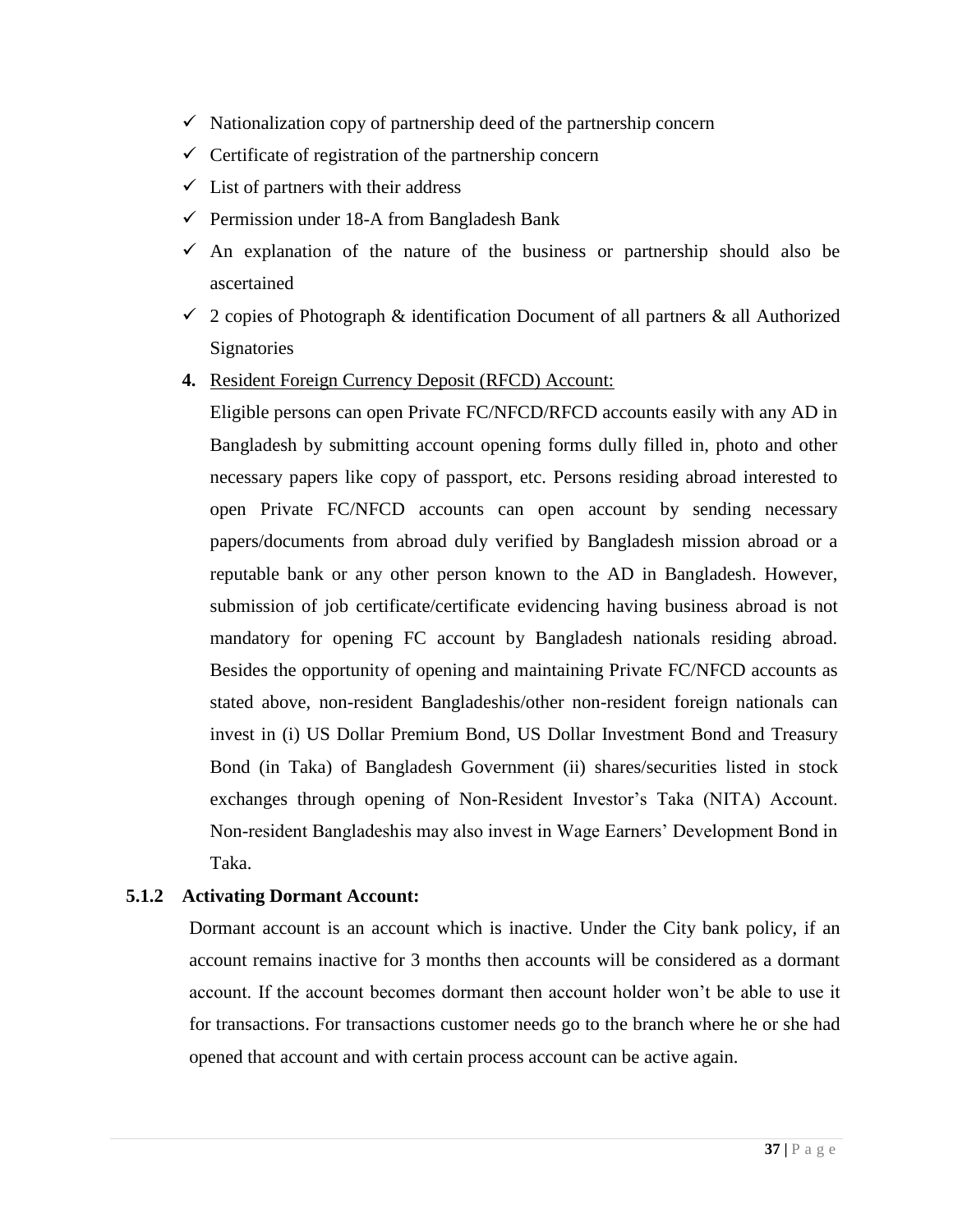At first account holder needs to come to the mother branch and then has to fill up a form named dormant account reactivation. Account holder needs to sign and fill up the form and submit it to the customer service officer. Customer service officer will verify the signature and sent the request to the head office through centralized system to reactivate the account. Then it takes 2 to 3 days for reactivate the account and then account holder can transact with this account. To active dormant accounts charges are applicable.

#### **5.1.3 Changing the Nominee, Signature and Address:**

There are several issues like nominee change, signature change, and address change etc. work regarding existing account.

Nominee is the person who is the authorize person in behalf of the account holder. Basically after the death or any such cases nominee will have the right to take any kind of decision regarding that account. To change the nominee customer needs to come to the mother branch of the account and then fill up a form named nominee change form. In the nominee form, one copy of nominee photograph is needed and account holder has to sign the form that he or she wants to change his or her accounts nominee. Then files need to submit to the responsible officer and responsible person will verify the information and sign. This whole process takes 2 to 3 days.

For signature change, account holder has to fill up the signature change form and then needs to submit to the customer service department. Customer service officer verify the signature and the information with photograph change, in some cases account holder needs to provide a photograph of his or her own if the previous photograph is not match with the present photograph. This whole process also takes 2 to 3 days.

Again for name change, address change, and many other factors works as almost in the same process, except the address change process. For address change, account holder needs to provide the NID (National ID), which has to match with his present address then the account holder can change the address. The remaining process is same as other like has to fill up a form then submit it to the customer service department and then responsible officer will verify the account and signature passed to the head office. This process also takes 2 to 3 days as well.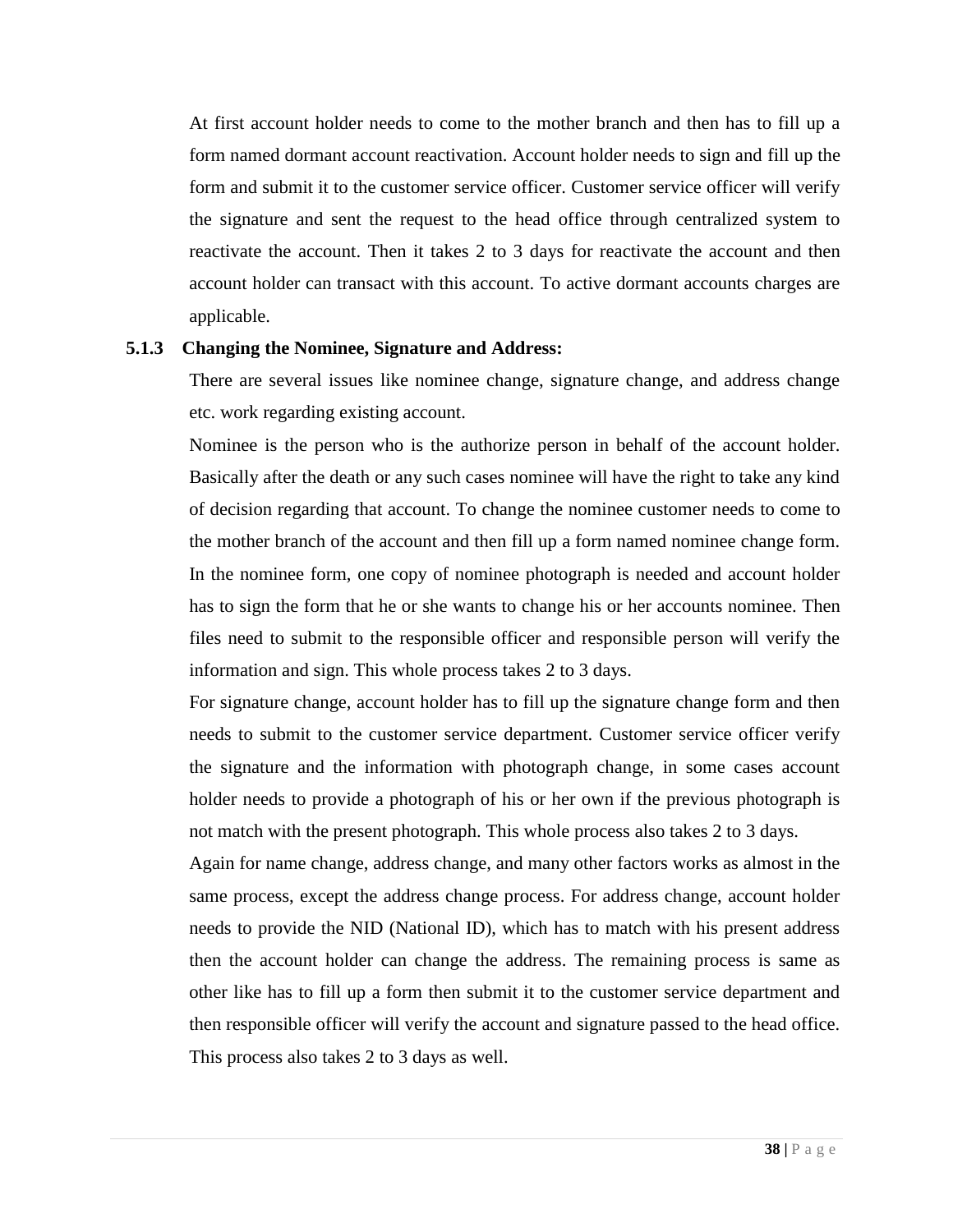#### **5.1.4 Closing the Account:**

If an account holder requests to close his or her account, it can be closed. After receiving an application from the customer to close an account, some procedures are followed by a banker. The customer should be asked to draw the final check for the amount standing to the credit of his account less the amount of closing and other incidental charges and submit the unused cheque leaves. The A/C should be debited for the account closing charges etc. and an authorized officer of the bank should destroy unused cheque leaves. In case of Joint  $A/C$ , the applicant for closing the  $A/C$  should be signed by all the joint holders.

#### **5.1.5 Cheque Book Service:**

A cheque is a document that orders a payment of money from a bank account. The person writing the cheque, the drawer, usually has a current account where their money was previously deposited. Cheque books are issued to the account holder only against requisition on the prescribed requisition slip attached with the checkbook issued earlier, after proper verification of the signature of the account holder personally or to his duty authorized representative against proper acknowledgment. The four main items on a cheque are

- $\checkmark$  Drawer, the person or entity who makes the cheque
- $\checkmark$  Payee, the recipient of the money
- $\checkmark$  Drawee, the bank or other financial institution where the cheque can be presented for payment
- $\checkmark$  Amount, the currency amount
- $\checkmark$  For having a Cheque Book customer who opens a new account must initially deposits minimum required money in the account. When the account opening form is sent for insurance of a cheque book bank charges 130 taka from the account for processing the cheque book. Officer then sealed it with branch name. It normally takes 3 working days to produce the cheque book and deliver it to the ordered branch. When the cheque books reaches it destined branch in-charge officers enter the customer's name  $\&$  the account number in the Register. Account number is then writing down on the face to the cheque book & on every leaf of the check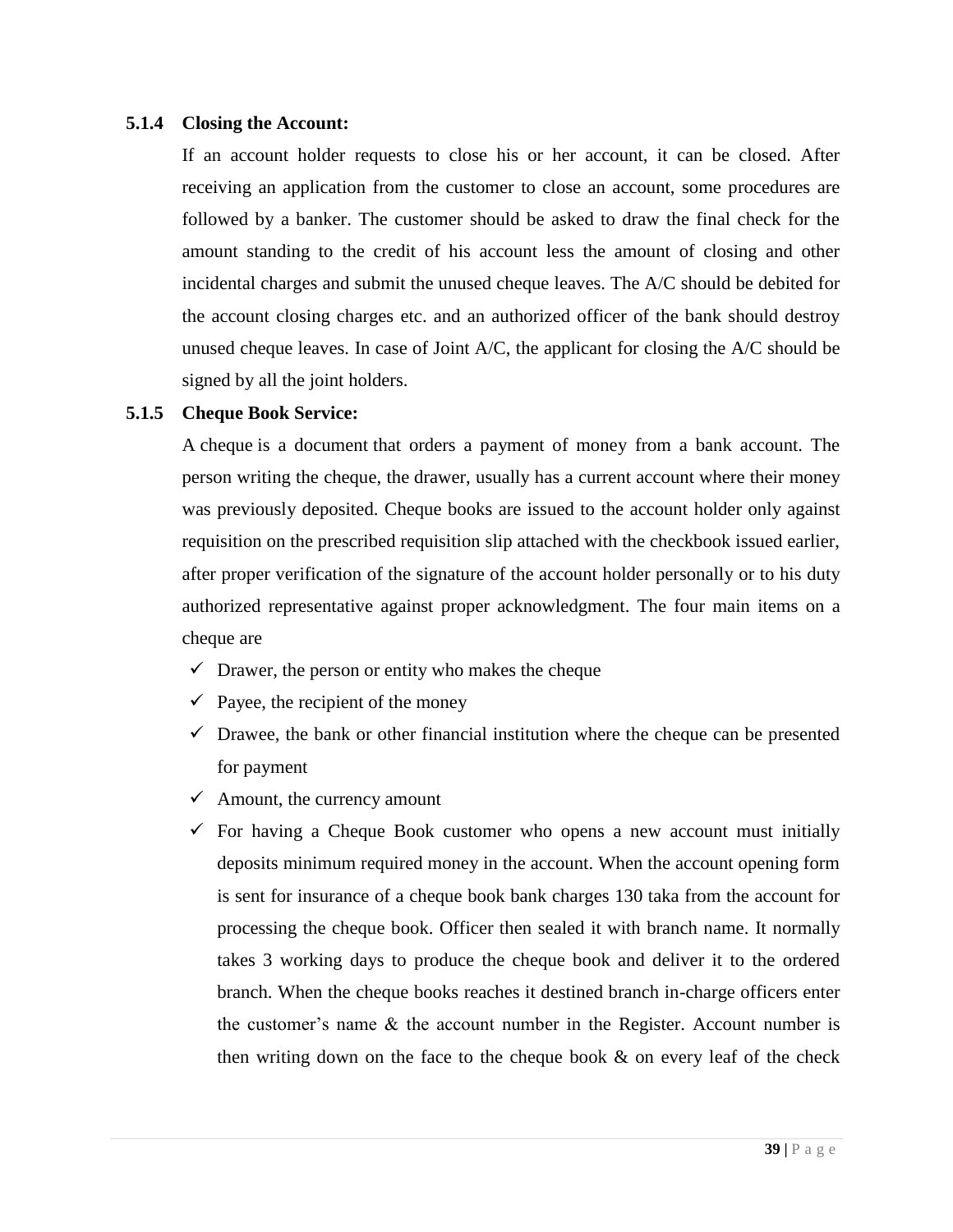book including requisition slip. The name of the customer is also written down on the face of the cheque book and on the Requisition slip.

#### **5.1.6 Card Service:**

There are different types of card City Bank provides against depositary accounts, such as an ATM card or a debit card. Bank cards may be limited in their use; some can only be used at ATM machines or for certain purchases. In November, 2009 City Bank became the issuer of one of the world's most prestigious credit cards, American Express Cards. City Bank has issued one type of American Express Credit Cards, till now, designed to satisfy customer requirements.

#### **5.1.7 Money Transfer:**

A remittance is a transfer of money by a foreign worker to his or her home country. Remittance can also refer to the accounting concept of a monetary payment transferred by a customer to a business. The city Bank's Foreign Remittance unit meets growing customer needs for fast, secure & easy money transfers to an extensive range of destinations. Being a committed bank to its customers, they go all the lengths to remit money safely to the customers. City Bank Limited has 83 online branches across the country. Moreover, the Bank has a strong remittance network with other major banks of the country. Therefore, wherever the account is, they are able to send money instantly. A CBL account holder can visit any of the branches for foreign remittance service. Personnel will be there to help out. In this section customers open RFCD accounts.

In 2013, City Bank has recently opened in Malaysia its subsidiary company "City Bank Limited Money Transfer Sdn. Bhd." with the approval of Bangladesh Bank and the Central Bank of Malaysia. CBL Money Transfer Sdn. Bhd is the 3rd Bangladeshi bank owned Remittance Company in Malaysia. The company has started its operation with two branches - one in Kuala Lumpur and the other in Malacca.

#### **5.1.8 Loans:**

Loans comprise the most important asset as well as the primary source of earning for the banking financial institutions. On the other hand, this (loan) is also the major source of risk for the bank management. A prudent bank management should always try to make an appropriate balance between its return and risk involved with the loan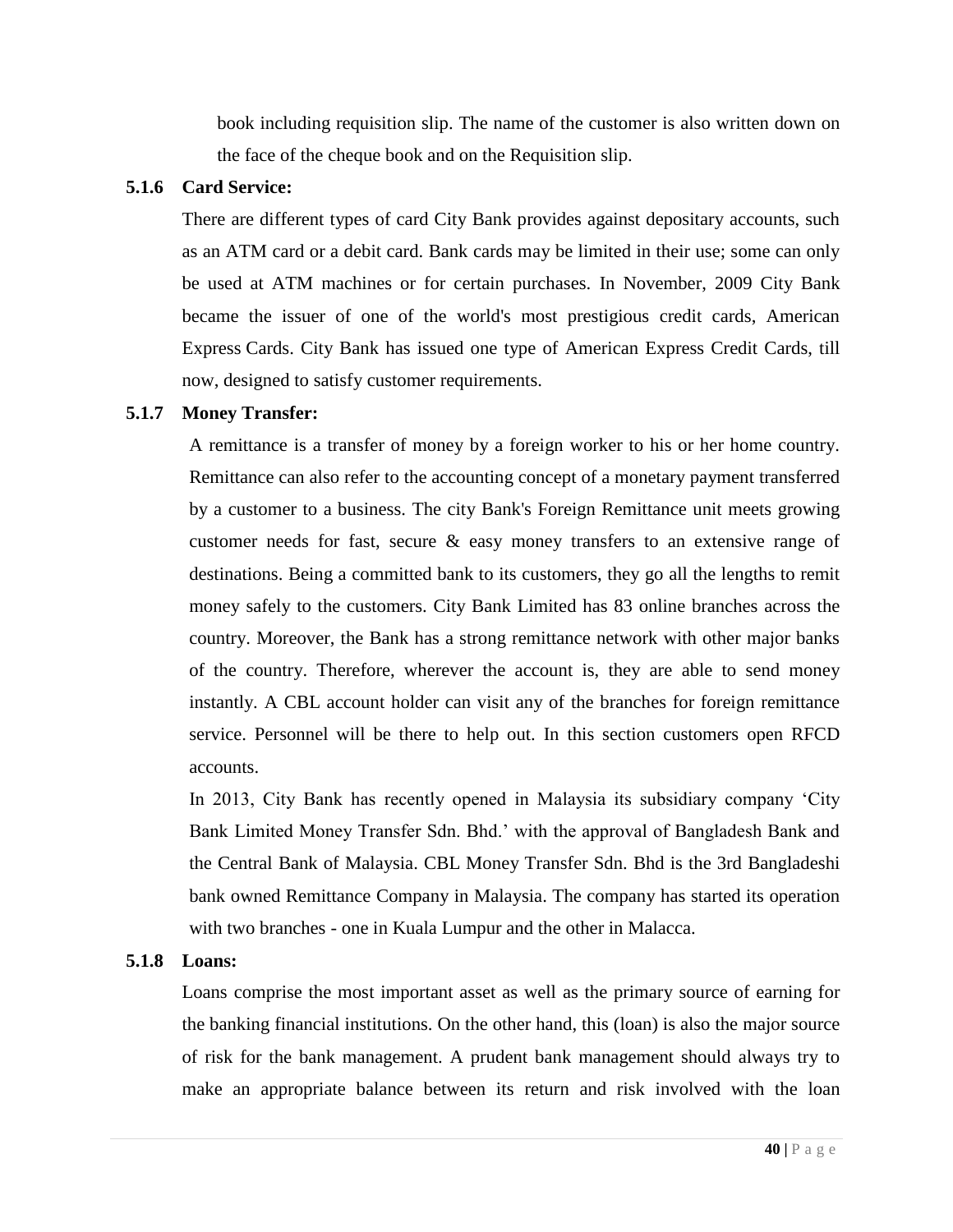portfolio. Banks collects deposit for lending & investment, this function is performed by Loans & Advance Department Sanctioning of loan proposal starting from party"s request for a loan collection of necessary papers , information & financial statement, analyzing of those information, preparation of loan proposal, security analysis & valuation, inspection, lending risk analysis, setting terms & conditions have also known to us. City Bank follows a procedure for sanctioning loans. They are,

**Step1:** A customer who has willed to take loan from bank has to write an application along with the documents such as, Two copies of photographs, Valid trade license has to be deposited by the part. There must be description of collateral in the application. The collateral must not be the home state land out of municipal or vacant land, Physical inspection of collateral must be done and market value from the locality has to be determined. It must be done by B.Ss Engineer, Confidential report from other banks is also needed, and Declaration and balance sheet form is needed.

**Step 2:** Proposal has to be sent to the Head Office by the branch along with the letter of hypothecation & other different types of certificate as per circular.

**Step 3:** Head Office confirms the sanction with some terms and conditions and if the party agrees with this, he signs on the duplicate copy.

**Step 4:** To legalize the collateral panel lawyer will complete the documentation and will give letter of satisfaction.

**Step 5:** After signing the charges documents the loan is created and the limit is ready for disbursement by giving the party a cheque book.

**Step 6:** After disbursement stock must be submitted by the party on monthly basis. In this case sudden inspection is necessary. In every 45 days the loan should have to be adjusted.

### **5.2 Critical findings from Customer Care Service:**

- **5.2.1** The problems existing in this are many and explained as follows:
	- 1. The present system is time consuming both for the bankers as well as the clients. For instance; in terms of bankers, the officers have to go through a lot of files in searching the details of a particular transaction, if it is backdated. In terms of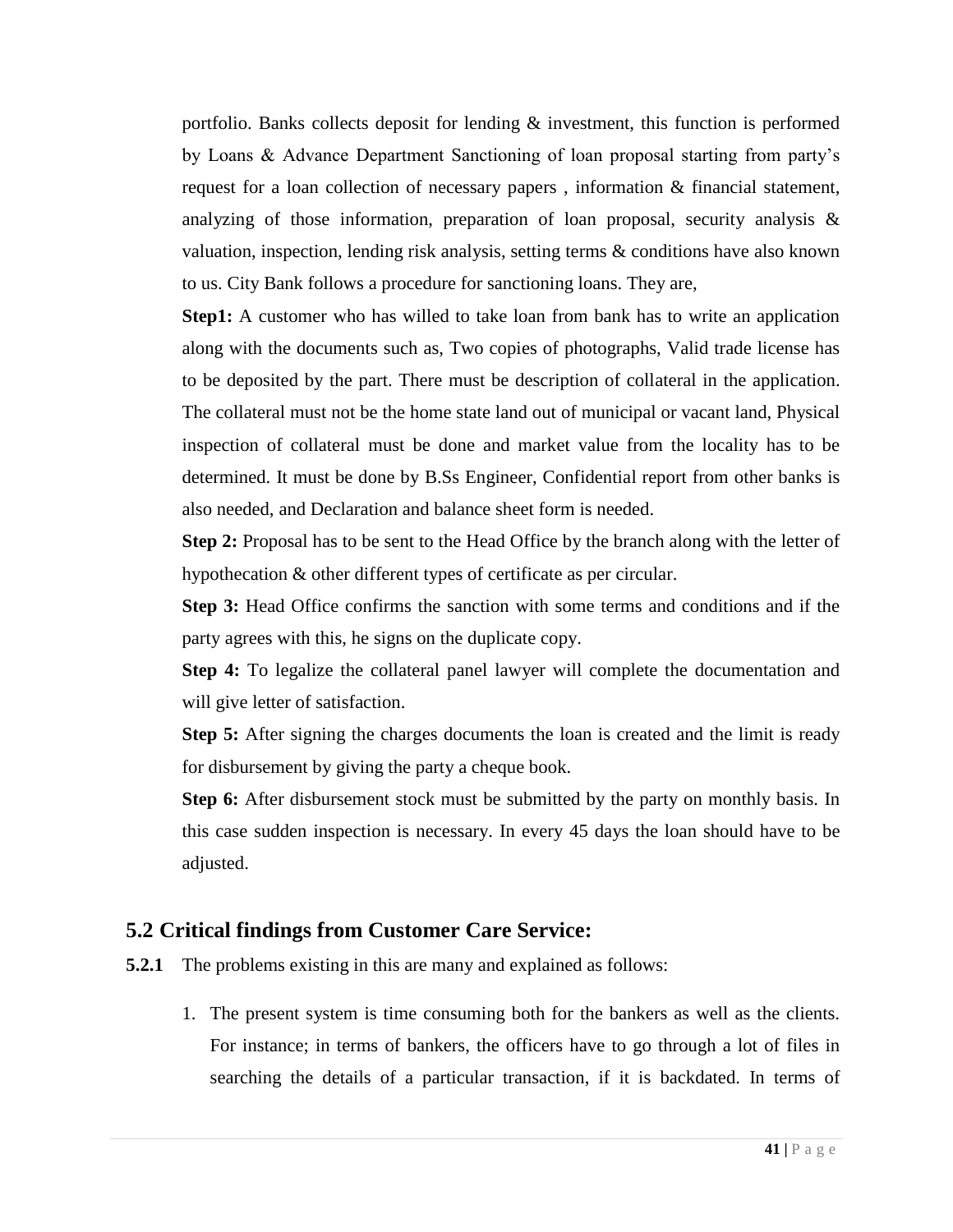clients, they have to wait in a long queue in order to let the officer find out the correct file.

- 2. In some cases not paying attention towards customers during a busy hour creates a negative situation.
- 3. Customers do not receive appropriate attention. Even though these customers aren"t a/c holders of the bank, the goodwill and negative word of mouth of the bank and its overall image of quality service are hampered.
- 4. Customers get impatient of waiting for a long time like half an hour or even more for receiving during peak times.
- 5. In case of foreign remittance there are times when the clients do not know which branch are they to receive their money from and thus going to branch to branch.

For a service business that is in operation for long term, these effects will negatively affects the goodwill in the long run, which seems to be hazardous.

#### **5.2.2 Other findings:**

- **Centralization:** The Bank is too much centralized. For each and every move, branch office has to go for permission from the Head Office. The Head Office tightly controls each and every branch office. This sort of dependency on Head Office slows down the activities of branch office.
- $\checkmark$  Lack of waiting place: In compare to customers the place for waiting/ sitting areas are not sufficient, as a result, customers have to wait by standing.

#### **5.2.3 Some areas where improvement is needed:**

The service of The City Bank Ltd. is competitive and efficient comparing to the others; but there is significant scope of improvement.

- 1. The bank needs to make significant effort to improve the employee relationship with clients.
- 2. The environment inside the bank needs to be improved significantly for efficient and pleasant banking activities for the customers.
- 3. Steps should take to improve employee job satisfaction.
- 4. More customized products and service should introduce.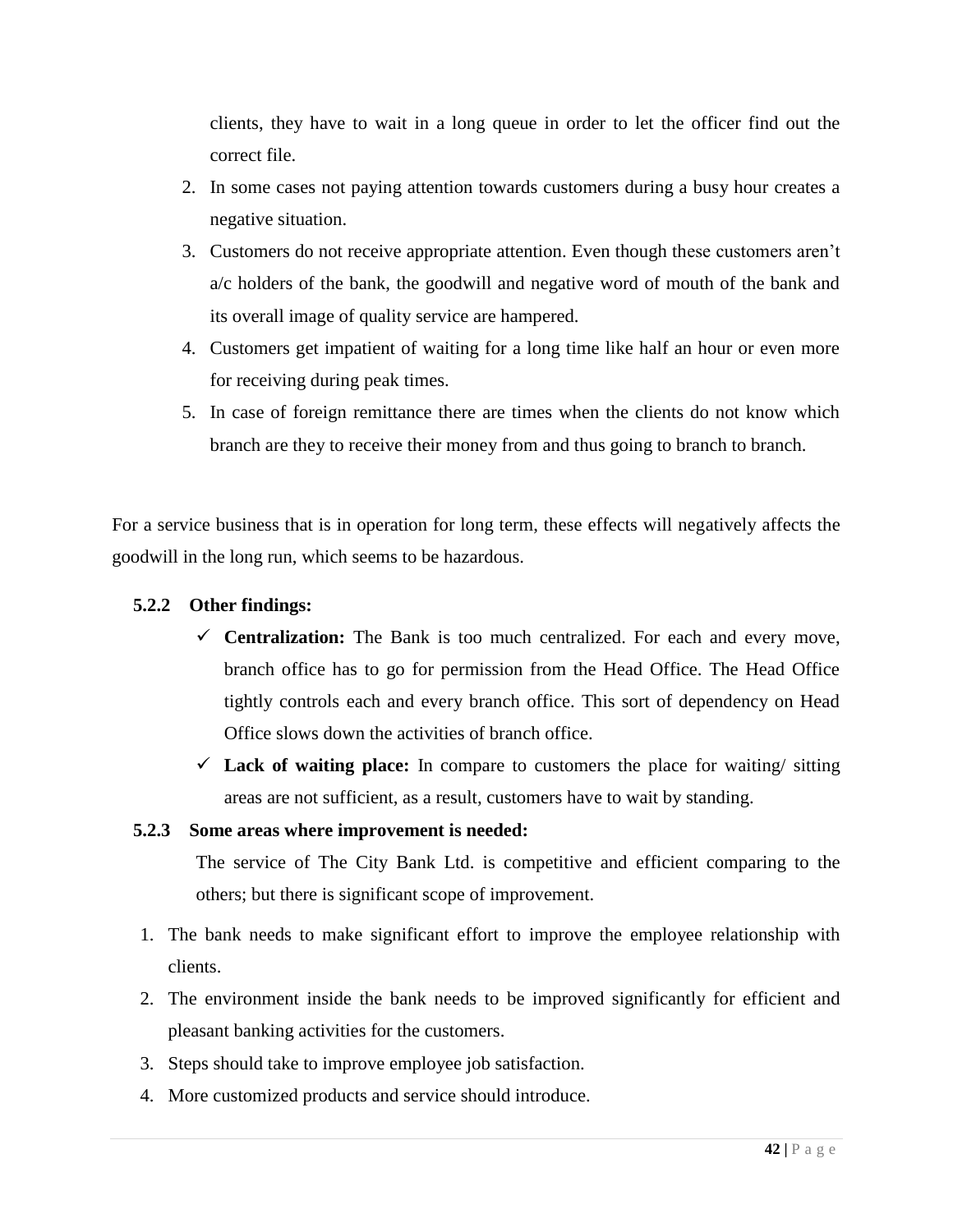- 5. Call center team often provides inadequate or incorrect information to the customers.
- 6. To increase customer satisfaction the bank needs to improve their service quality by providing more importance on customer"s preference.
- 7. Service charge is relatively high than others.
- 8. Branch needs more personnel to ensure smooth service.

In terms of the customers, environment of the bank is quite ok but the services of cash needs to more fast also more attention need to be given to the customers when they come for foreign remittance.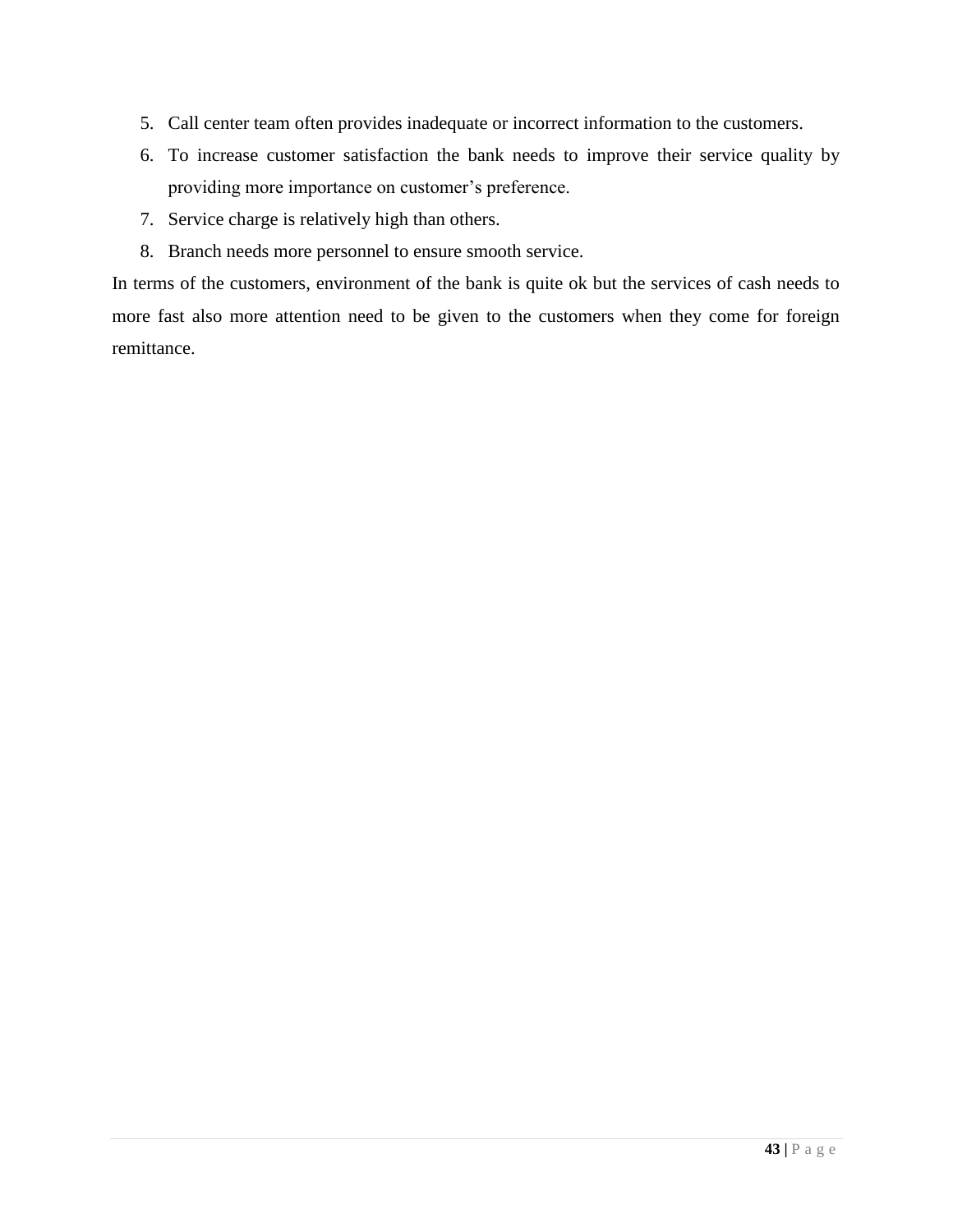# **Chapter 6**

# **Critical Analysis of Customer Care Service**

## **6.1 Introduction:**

The people who take the service directly they can evaluate the service properly and that is why I have tried to take the response of the customers of Dhanmondi Branch to analyze the overall customer care service. I was given a questionnaire by the organization to take the feedback from the customers and from their feedback I have tried to evaluate the customer care service.

## **6.2 Methodology:**

The survey has been prepared based on the feedback of the customers. As an intern I have to collect at least 20 survey paper filled up by the customers and sent them to the Service Quality Department so that they can evaluate the service. Here, I have taken the data of one month which means a survey of 20 customers and tried to observe how they actually evaluate the service and in which field the Branch needs improvements.

The Data has been collected by following way:

- $\checkmark$  The respondents were the customers who agreed to give feedback and they were given a questionnaire consists of 5 questions.
- $\checkmark$  The questions were about the overall service provided by the officers, the timing of taking the service, what are the features they like most and about the location of the branch.
- $\checkmark$  They had read the questionnaire and choose the option according to them.
- $\checkmark$  Al least 20 survey papers were collected from the customers in a month.
- $\checkmark$  Lastly, sending the papers to the Service Quality Department.
- $\checkmark$  The Service Quality Department keeps the records and work on it.

## **6.3 Purpose of the Survey:**

The main purpose of the survey was to take the feedback from the customers and know about their satisfaction level and also know about the area of improvements.

## **6.4 Result from the Survey:**

### **6.4.1: Whether or not the officers serve the customers according to their expectation:**

For this question the customers were asked to give the answer in Yes/No. in this case amonu the 20 customers almost half of them said No and the rest of them Yes.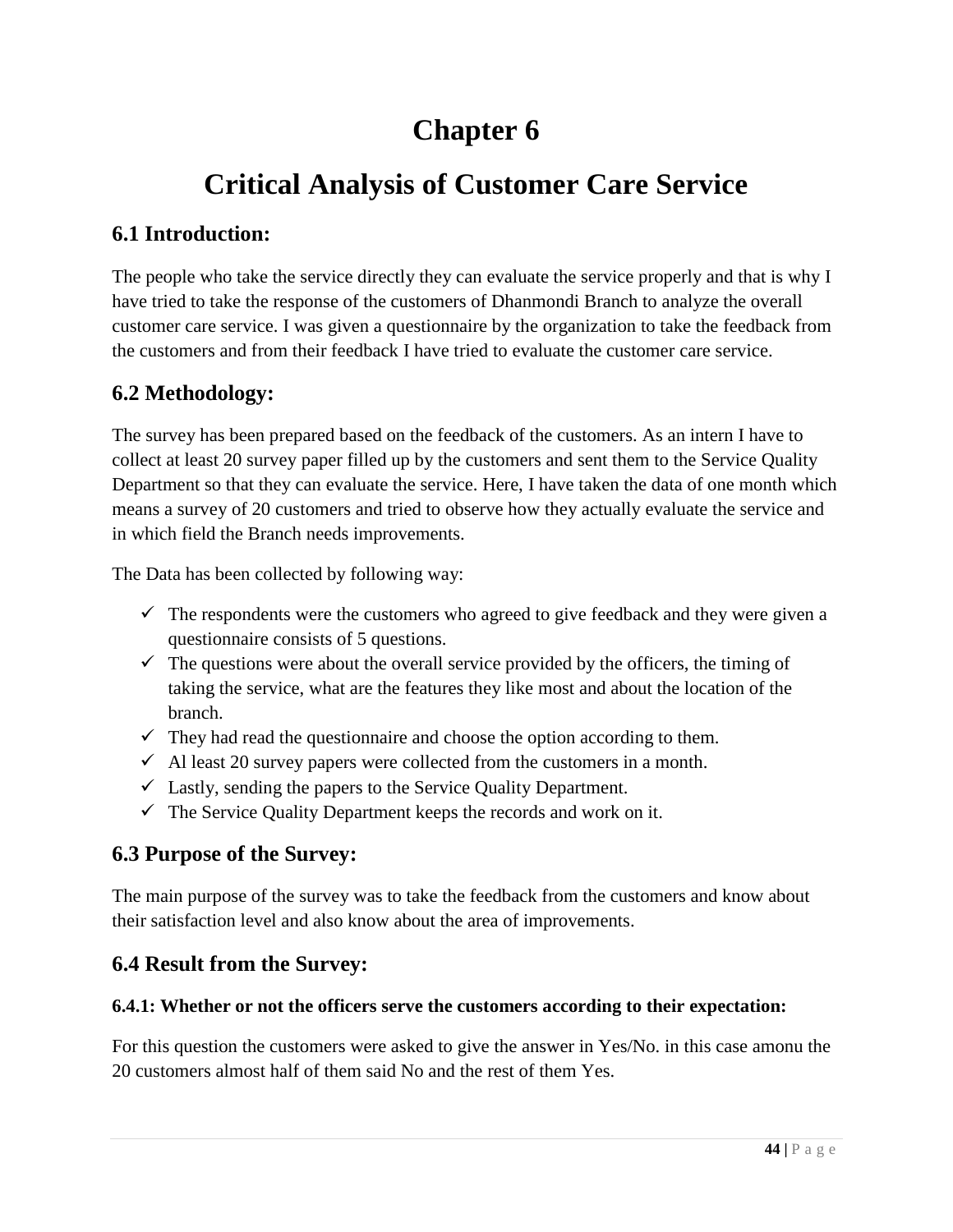

From this figure we can see that the customers are not so satisfied the service provided by the officers. The Branch needs to work on it and they should take some steps to overcome the lacking.

### **6.4.2: How the customers rate the overall service of the Branch:**

In this question they were asked to evaluate the service in 3 criteria and they are: Good, Average and Poor.



From this figure we can see that the majority customers find the overall service average. In this age of competition no service oriented organization can run successfully by providing average service. City bank limited should take it in the consideration and according to the want of the customers they should try to move their service from average to good.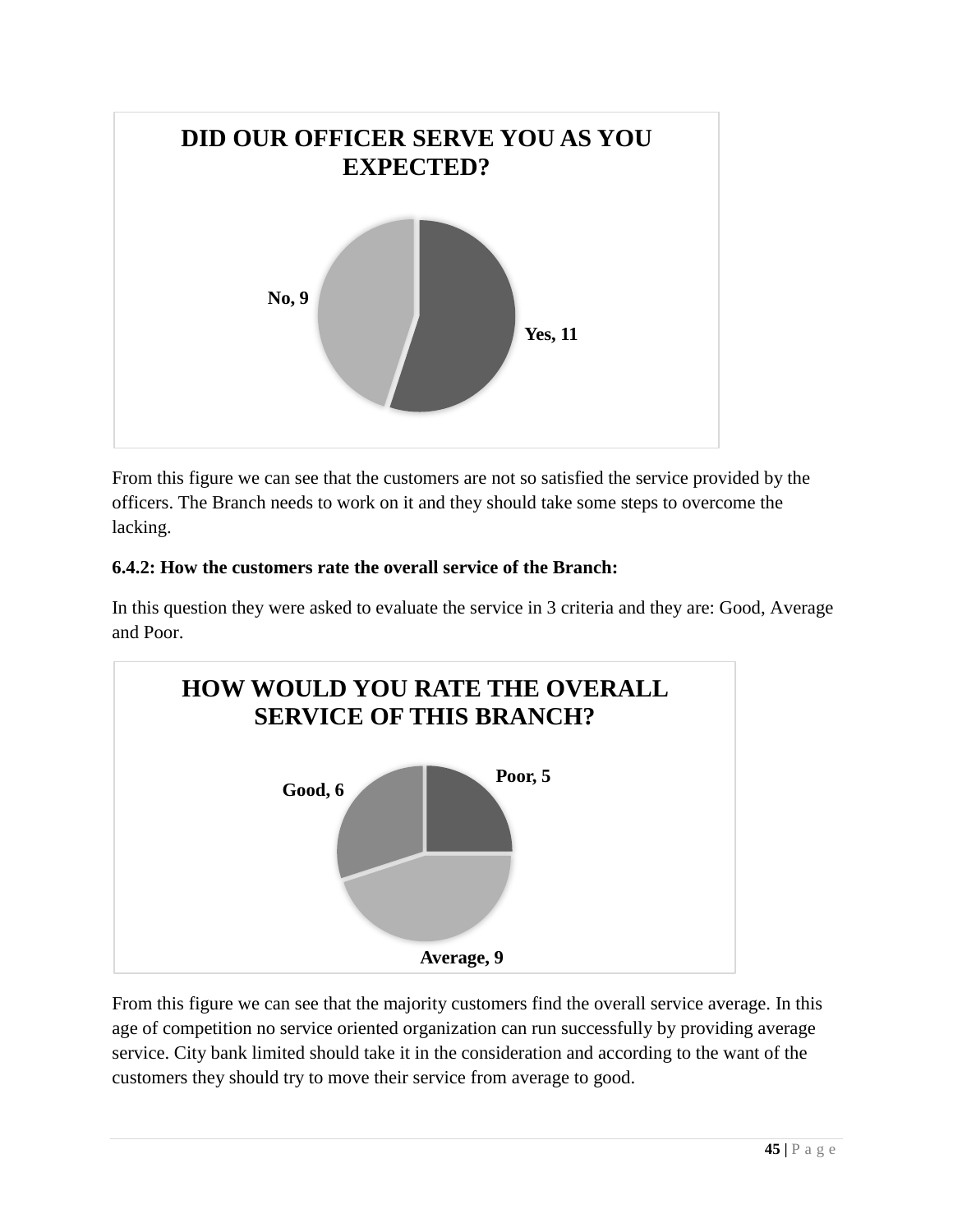### **6.4.3: How the customers evaluate the timeliness of receiving the desired service:**

In this question they were asked to evaluate the service in 3 criteria and they are: Good, Average and Poor.



In this figure we can see that very few of them are totally satisfied with the timeliness of receiving the service. Sometimes the customers have to wait for a long time to take a small service because the number of customer care officers is not sufficient enough to take the pressure of a large number of customers at the same time. If the bank carries on with this level of service then the number of dissatisfied customer will increase.

#### **6.4.4: How the customers rate the premises of the branch:**



In this question they were asked to evaluate the service in 3 criteria and they are: Good, Average and Poor.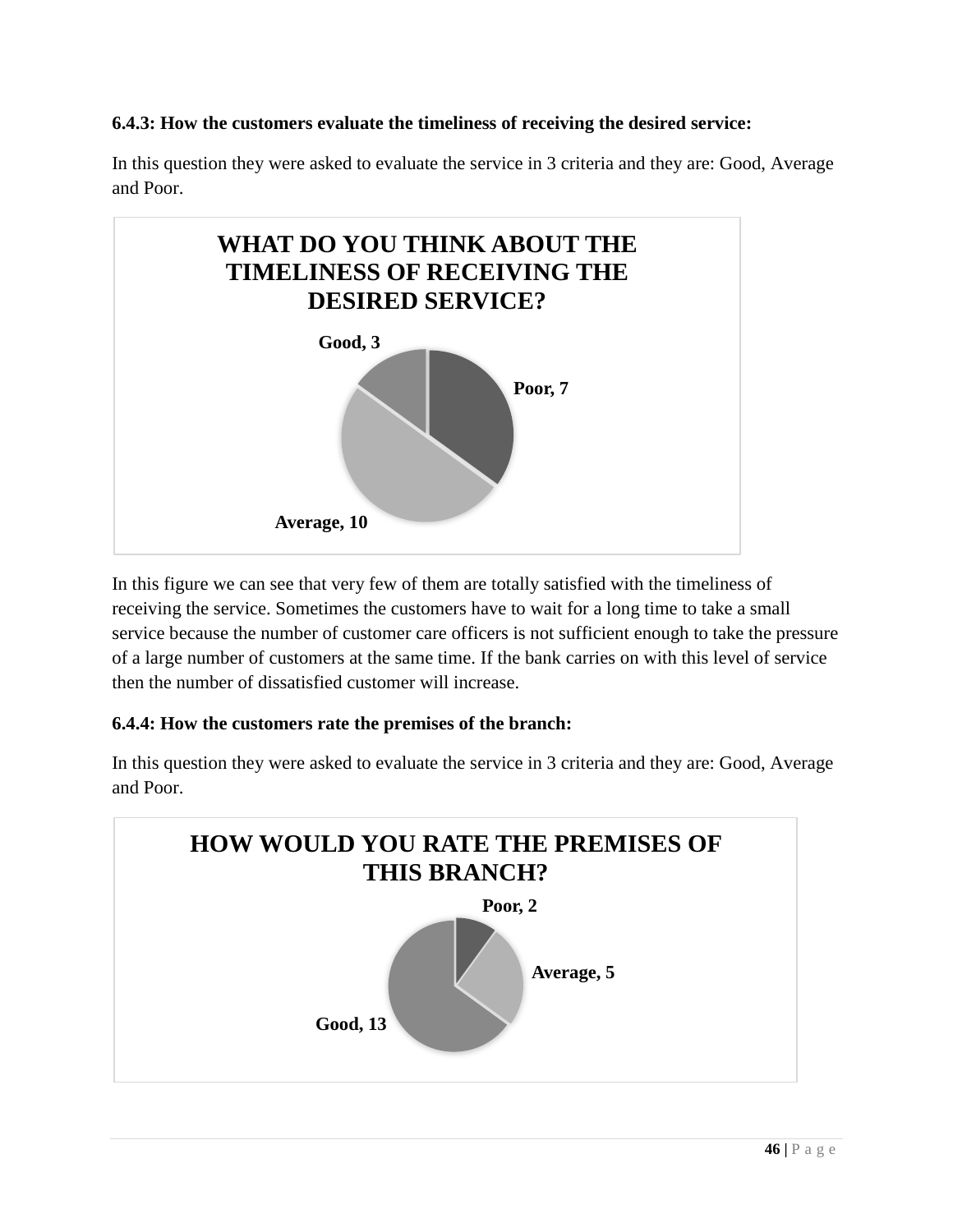In this figure we can see that most of the customers are satisfied with the location of the branch. City Bank has a good number of branches around the country; especially in Dhaka city. The target group of the customers is the people who live of work in Dhanmondi area. The Branch is situated in a location where all the people of Dhanmondi area can access easily.

### **6.4.5: The best thing that the customers like about the product/feature:**

The products/ features the customer had to choose from are: CA/SA (Current Account/Savings Account), FDR, Loan and Amex (American Express Cards).



Majority Customers had chosen the American Express Card as the best product because this particular product contains various offers and there are different variety of this product.

**Figure 6.4:** This figure shows whether the customers are satisfied with the service of the branch or not. To measure the satisfaction question 2,3 and 4 has been chosen. To do that the Poor, Average and Good factors has been converted in the value of 1, 2 and 3 and that is why let, Poor= 1, Average=2 and Good= 3.

|                        | <b>Customer's Rating</b> |                       |                       |
|------------------------|--------------------------|-----------------------|-----------------------|
| <b>Customer Number</b> | <b>Question No. 2</b>    | <b>Question No. 3</b> | <b>Question No. 4</b> |
|                        |                          |                       |                       |
|                        |                          |                       |                       |
|                        |                          |                       |                       |
|                        |                          |                       |                       |
|                        |                          |                       |                       |
|                        |                          |                       |                       |
|                        |                          |                       |                       |
|                        |                          |                       |                       |
|                        |                          |                       |                       |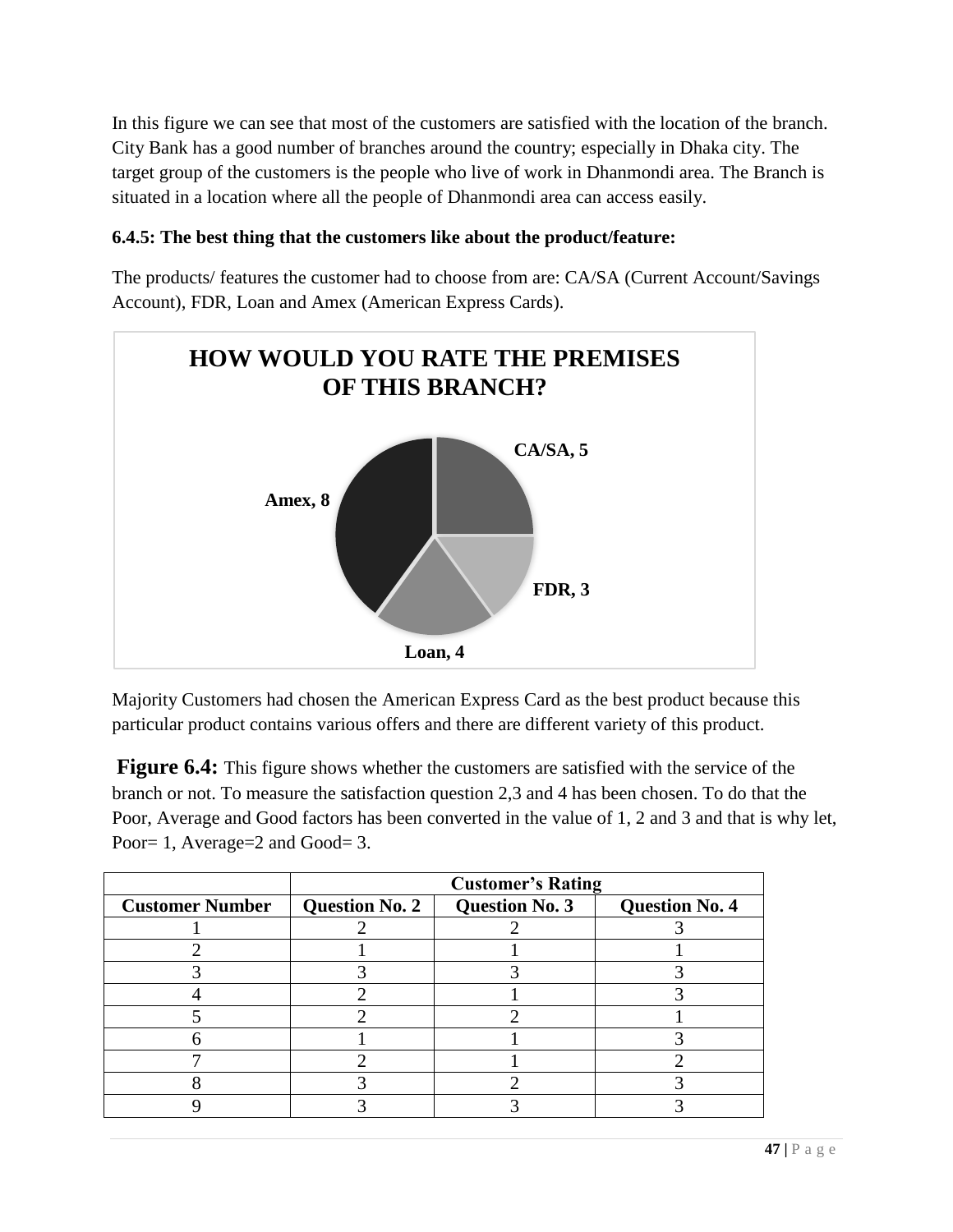| 10           | ി                | ി                           |                  |
|--------------|------------------|-----------------------------|------------------|
| 11           |                  |                             |                  |
| 12           | っ                | $\mathcal{D}_{\mathcal{L}}$ |                  |
| 13           | ⌒                |                             |                  |
| 14           | 3                | ി                           |                  |
| 15           | ി                | ി                           | 3                |
| 16           |                  |                             |                  |
| 17           | $\overline{c}$   | っ                           |                  |
| 18           |                  | ി                           |                  |
| 19           | ി                | ◠                           |                  |
| 20           | 3                |                             |                  |
| <b>Total</b> | 11               | 36                          | 51               |
| Average      | 2.05 (Satisfied) | 1.8 (Not Satisfied)         | 2.55 (Satisfied) |

Here, in this figure we can see that the customers are more or less satisfied with the overall branch product/ service, environment and location but they are dissatisfied about the time that the officers take to provide them the service.

### **6.5 Recommendation:**

City Bank should start strategic planning to increase the infrastructures and also important constructs needed to support its large customer base. So, considering the service sector of Bangladesh, the bank should be more conscious to deal with its customers as the customers have now more choice to bank with and there are institutions that are intensifying competition by focusing more on superb customer service.

To identify these bank needs proper information system is required badly. Customer feedback can make value to increase right services and relations to the right customers and increase precise commitment, loyalty, trust and satisfaction to become with huge good relationship. City Bank has several services gap to authentic of considerate the consumer behavior and their potential attitude, which made them deficient in modern banks. City Bank has to minimize their service gap though strong study on customer objection, expectation, perception and critical internal marketing aspects. Steps should be taken to implement the new process in order to ensure a smooth service as promised to customers.

1. Employees are needed to give adequate training to work and handle clients under pressure. In this case both the branch authorities and higher authorities can persuade each other to train the employees.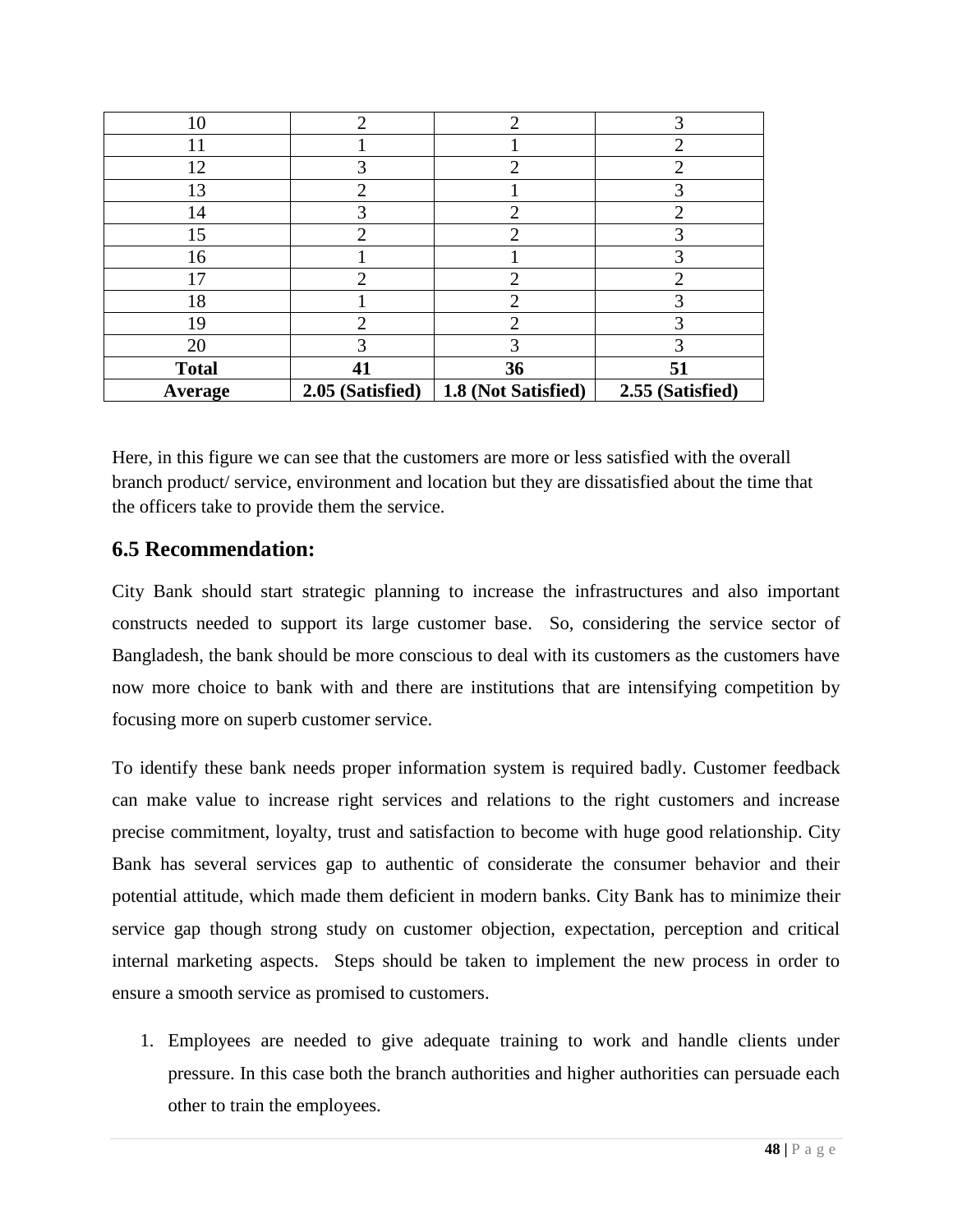- 2. City Bank should increase more Consumer Banking activity. Their Consumer banking activity is quite satisfactory but it will be better if they can put attention on individual customer.
- 3. They should invent other type of deposit to attract more customers which is different from other banks.
- 4. City Bank should maintain more cash and deposit balances with other banks. Because it is desirable that banks keep their cash and balance with other bank to such extent so that it can minimize the chance of liquidity crunch.
- 5. Should develop more strategic planning as to compete with its rival banks.
- 6. Increase the merchant locations of ATM cards.
- 7. As most of the customer"s of the bank are aged between 21 to 30, the bank should consider the products and services with fewer service charges that are suitable for that age group. The products should also be developed mostly for customers with income more than 30,000 and particularly jobholders.
- 8. Problems regarding IT and internet link should take seriously.
- 9. Should increase the number of ATMs and ensure their smooth operations.
- 10. City Bank should recruit more capable & experiences employees to explore the products all over the country.
- 11. City Bank should maintain errors-free customer"s record & database which will help to identify the major customer's facility requirements.
- 12. Employees should get proper knowledge on products & facilities to deliver the customer regarding right time, right facilities as per their requirements.
- 13. Customers are confused about the loan pricing & hidden charges, so City Bank should informed the customer about the different fees & installment size of that particular product.
- 14. Customers are demanding more SME Service Center & Branches in their locality which will help them regular transaction with them.
- 15. Agriculture is the backbone of the country. As per Bangladesh Bank policy; City Bank Limited should increase their more concentration on Agri loan.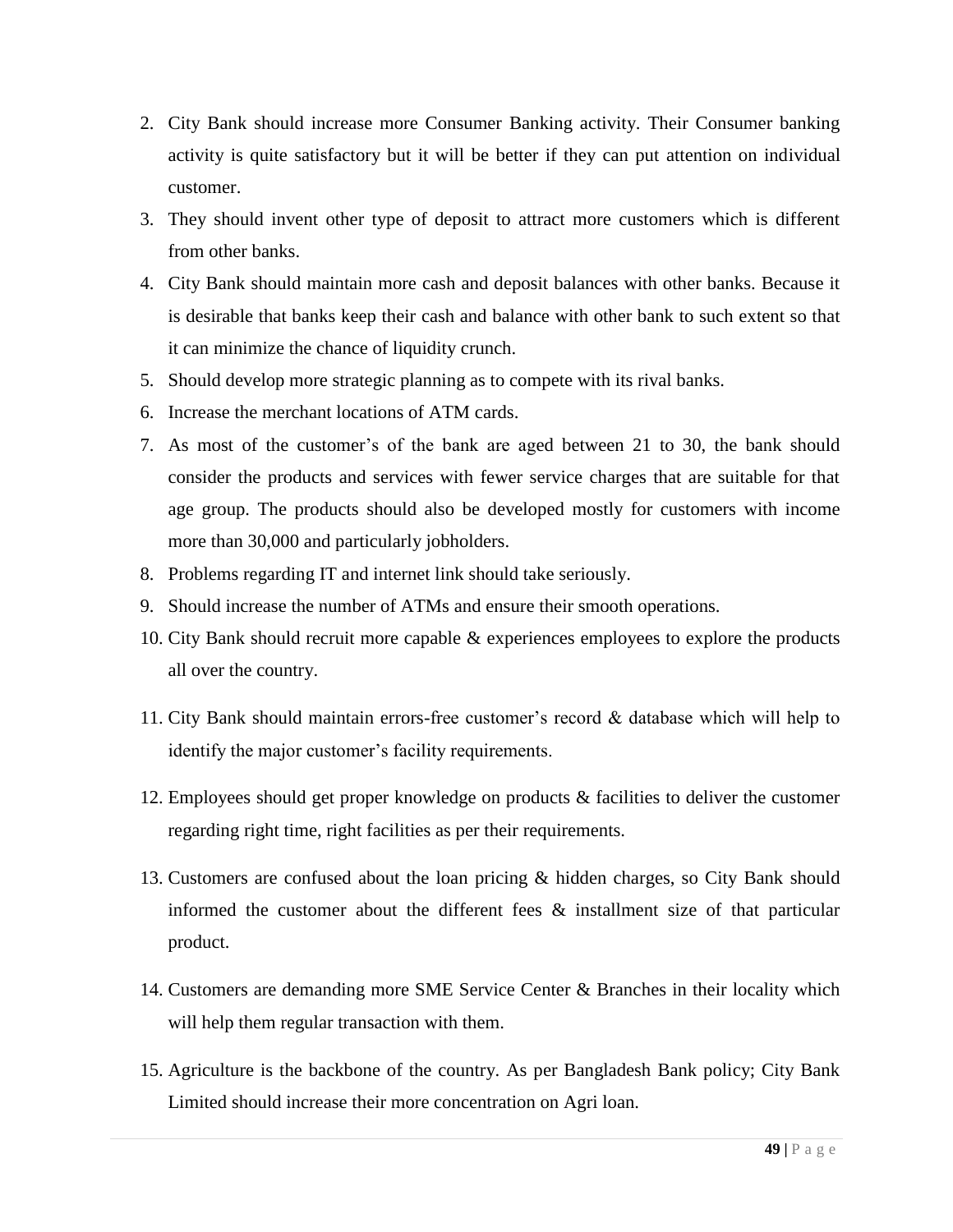- 16. As per customer response, City Bank is taking long time to process & disbursed the loan. More easy way should find to minimize the duration for loan process.
- 17. City Bank is needed to reach the brand value to the customers for building up ideal relationship to create loyal customer.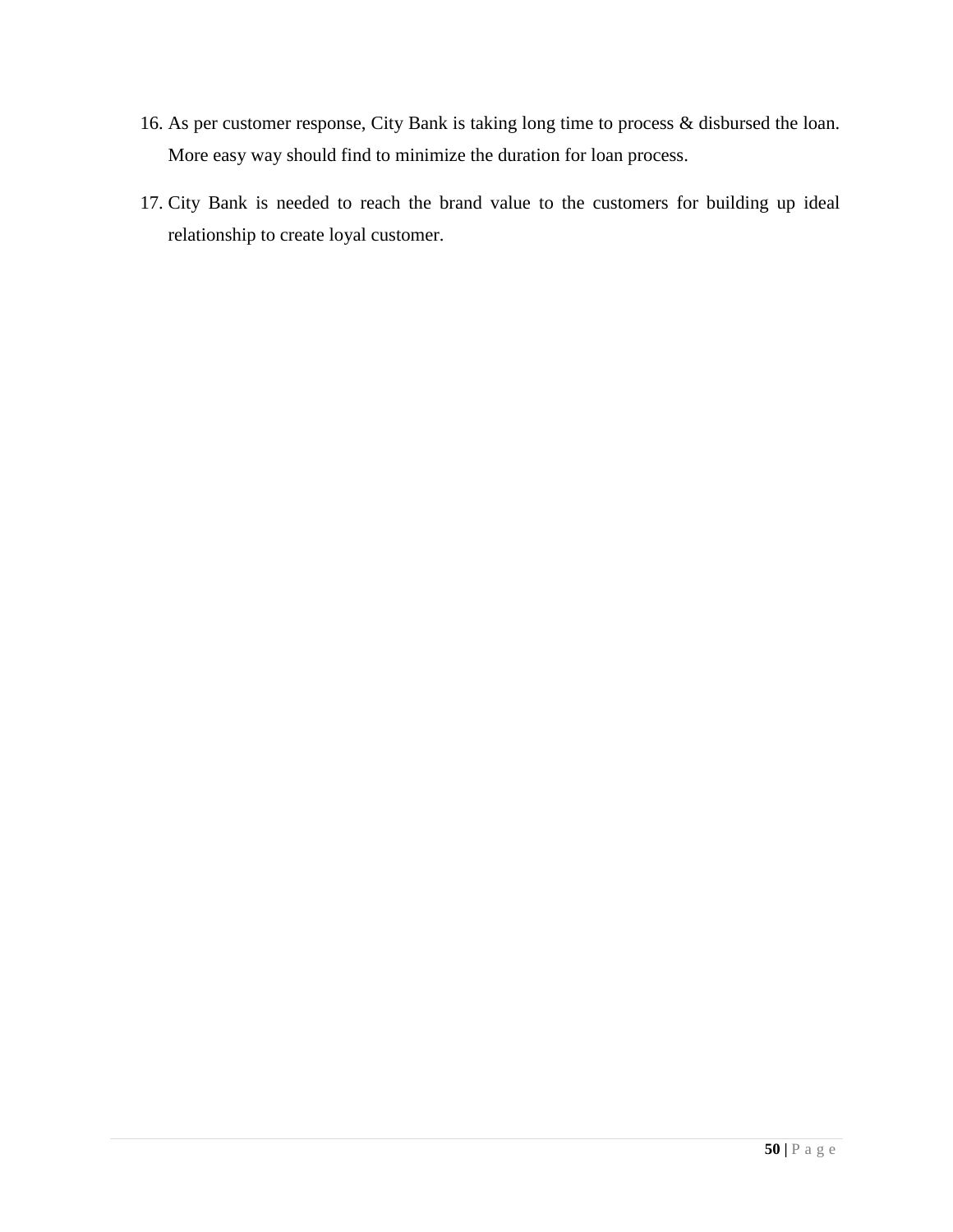# **Chapter 6**

# **Conclusion**

In recent times the private Banks are doing an outstanding business, so it is clear that the modern people are more concerned about securing their valuable assets and get high-quality and timely services. For this reason lot of new commercial bank has been established in last few years and these banks have made this banking sector very competitive. So, now banks have to organize their operation and do their operations according to the need of the market. Banking sectors no more depends on a traditional method of banking. In this competitive world this sector has trenched its wings wide enough to cover any kind of financial services anywhere in this world. The major task for banks, to survive in this competitive environment is by managing its assets and liabilities in an efficient way. City Bank is the most promising bank in Bangladesh. Every day City Bank endeavor to increase their product and services although they provide a wide range of product of services to their customers. City Bank is helping the economy of Bangladesh by remitting of funds both local and foreign. For helping the people the bank provides bridge financing loan, working capital loan to its corporate clients. As modern function City Banks provides credit card facility, ATM card facility and any branch banking facility to its customers.

This project concentrated mostly on the customer services of the Dhanmondi branch and identified some valuable information that could make the services more attractive and also enhance the banks reputation among the customers. With the current performance of the Bank and with little improvement here and there will certainly make City Bank one of the best Private Bank in Bangladesh in the near future.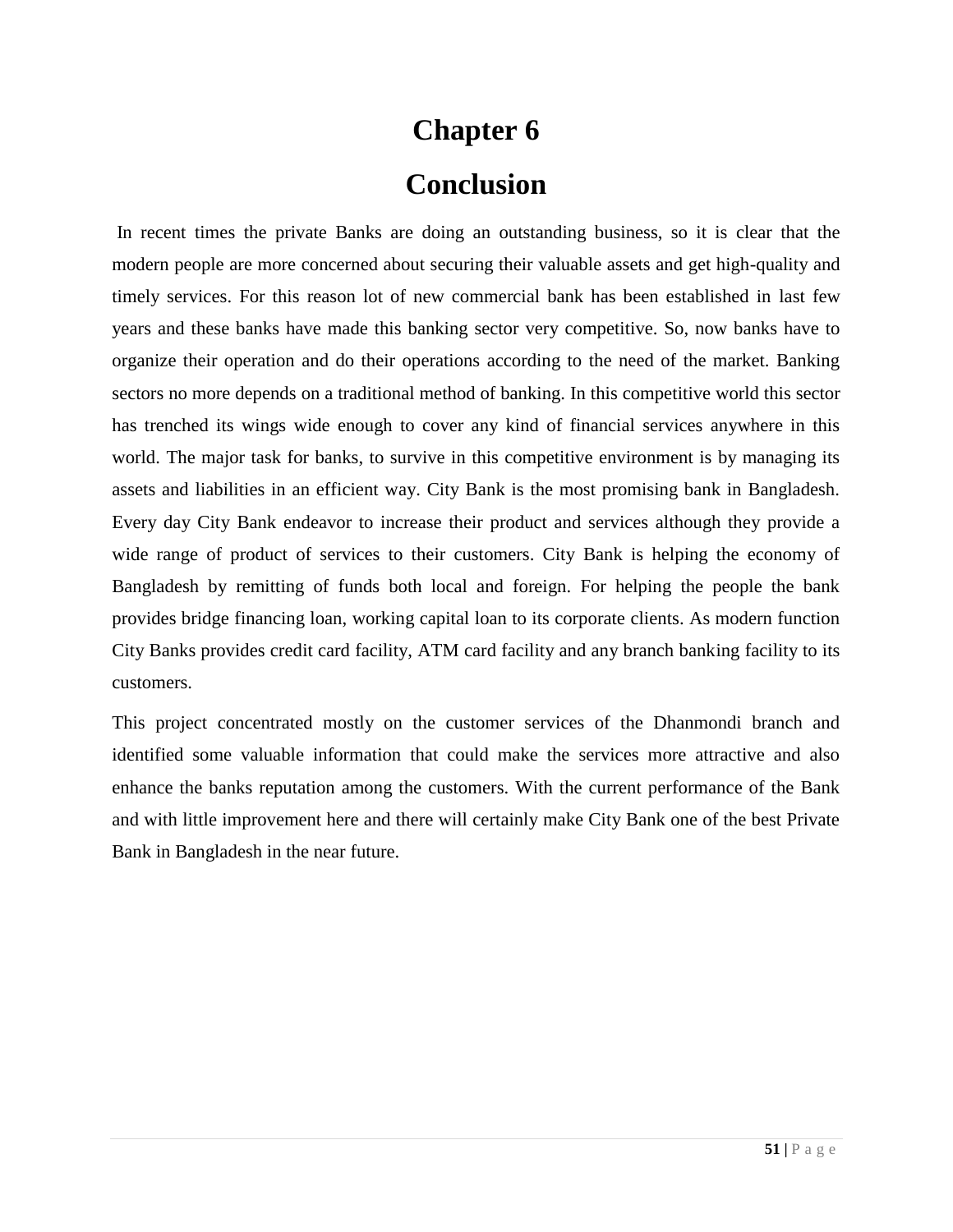## **Bibliography**

- *City Bank launches City Bank American Express® Platinum Credit Card. (2013, October 26). Retrieved from Press Releases, The City Bank Ltd.: [https://www.thecitybank.com.bd/news\\_details\\_2013.php?code=14](https://www.thecitybank.com.bd/news_details_2013.php?code=14)*
- *City Bank wins American Express GNS Marketing Award. (2010). Retrieved from The City Bank Ltd.: https://www.thecitybank.com.bd/amex\_award.php*
- *Bank Account. (n.d.). Retrieved from immihelp: <http://www.immihelp.com/newcomer/bankaccount.html>*
- *Rose, P. S. (n.d.). Commercial Bank management*
- *Cheque. (n.d.). Retrieved from Wikipedia, the free encyclopedia: http://en.wikipedia.org/wiki/Cheque*
- *Equipment Management System . (n.d.). Retrieved from UCLA, Equipment Management: www.eqm.ucla.edu*
- *Information to general public for opening and maintaining of Foreign Currency Account with Authorized Dealer banks dealing in foreign exchange. (n.d.). General Manager, Foreign Exchange Policy Department. Bangladesh: Bangladesh Bank..*
- *Annual report-2009, The City Bank Limited.*
- *Annual report-2010, The City Bank Limited.*